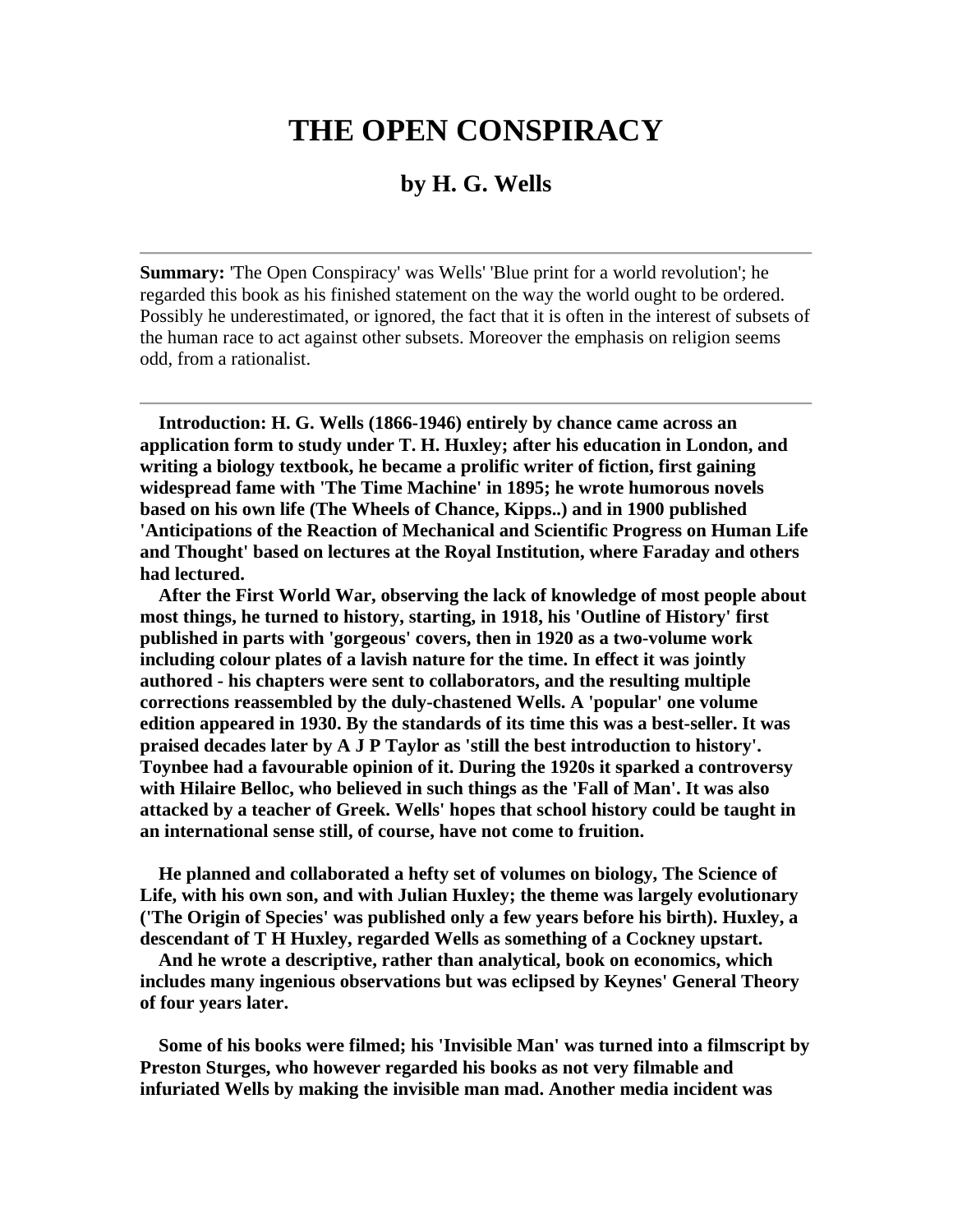**Orson Welles' radio broadcast of 'War of the Worlds' in 1938, involving aggressive Martians landing in a location Americanised from its original Surrey, and which was reported to have cause mass panic among less educated Americans on the eastern seaboard.** 

 **C.P. Snow wrote of Wells that he could 'throw out a phrase that crystallised a whole argument', and that he 'never heard anyone remotely in the same class.' Among these phrases were 'the War that will end War', coined when he worked with the Ministry of Propaganda under Northcliffe during the First World War, which he supported, and 'the New World Order', which he seemed to be the first to use, or popularise, in a 1940 book of that title. His less successful phrases included the 'competent receiver'. He said of himself that he 'worked all the time'.** 

 **He was a socialist of an empirical, rather vague, rationalist type, disliking Marx and unenthusiastic about the managerial socialism of the Webbs.** 

 **His book 'The Open Conspiracy' was published in 1928, subtitled 'Blue Prints for a World Revolution'. Bertrand Russell said of this book '.. I do not know of anything with which I agree more entirely' though since this was in a begging letter perhaps he was just being polite. It was revised and republished as 'What Are We to Do with Our Lives?' in 1931.** 

 **In this short book, Wells attempts to answer the question: What should socialists actually do? - to which he confessed several times to having no very clear idea. It's a counter to Marx: why shouldn't non-proletarians unite to change the world?**

 **Quotations:**

**'This book states as plainly and clearly as possibly the essential ideas of my life, the perspective of my world. ... the subject of this book is the whole destiny of man..'**

**'If I could, I would put this book before every mind in the world. I would say, tell me where this is wrong, or tell me why you do not live after these principles. .. My idiom of thought may not be his. Will he forgive that for the sake of the substance I am putting before him? .. Will the reader at least try to understand before he refutes?'**

**'... a movement to realize the conceivable better state of the world must deny itself the advantages of secret methods and tactical insincerities. It must leave that to its adversaries. We must declare our end plainly from the outset and risk no misunderstandings of our procedure.'**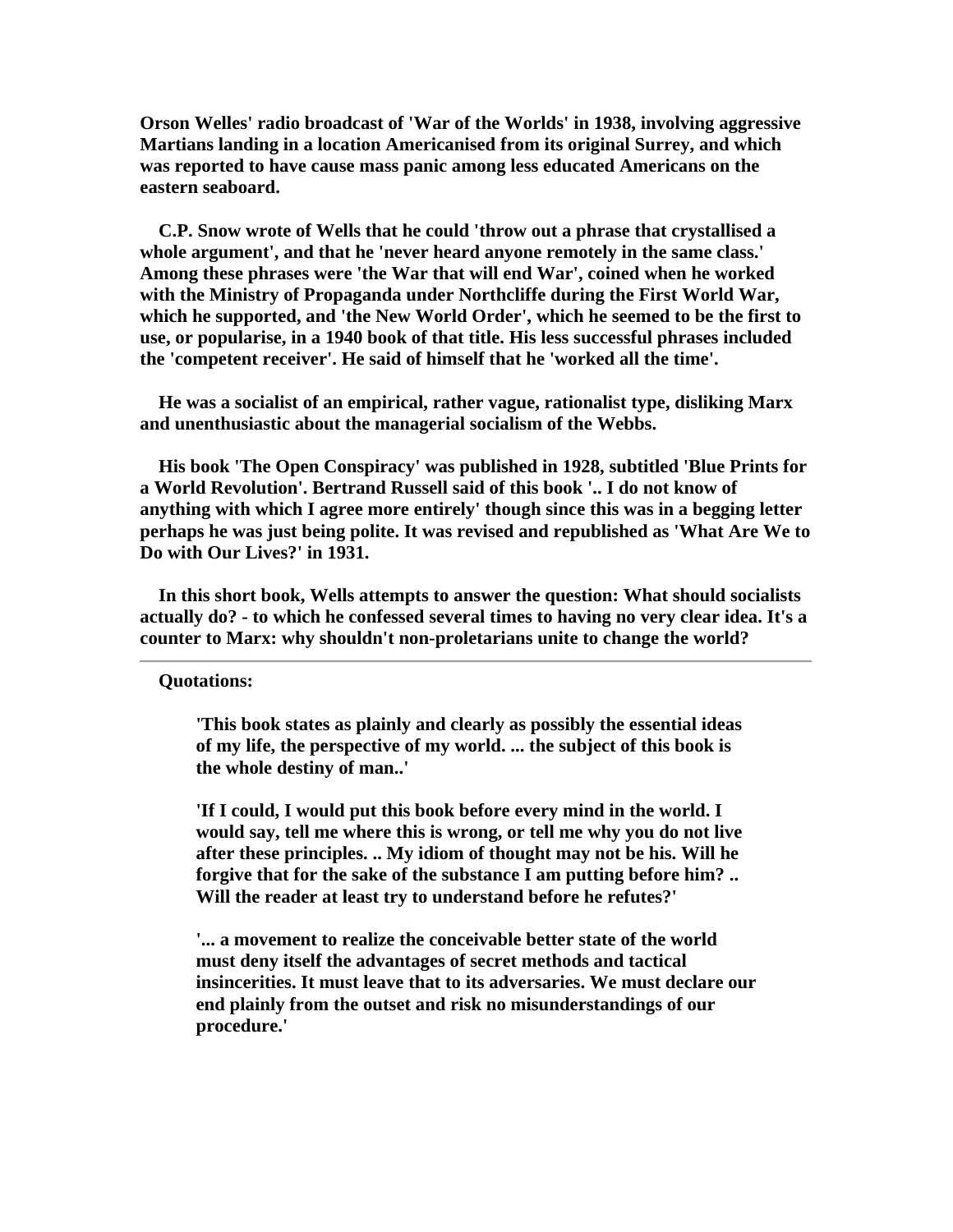**'A time will come when men will sit with history before them or with some old newspaper before them and ask incredulously, "Was there ever such a world?"'**

**- Above Notes by Rae West (Information from: Wells's Experiment in Autobiography, The Outline of History, The New Teaching of History, and e.g. 'The Fate of Homo Sapiens': '.. far from being "Mr. Know-all", I am helpless ignorance, in a sea of unconscious ignorance'; Michael Foot remark on A J P Taylor; Toynbee's Study of History; Martin Gardner's 'Fads and Fallacies..' has one account of the Orson Welles incident; Julian Huxley, Memories; Bertrand Russell, Autobiography vol II; C P Snow, Variety of Men; Preston Sturges.., ed Anne Sturges. The 'infuriated' comment is however from TV)**

### **CONTENTS**

**I - THE PRESENT CRISIS IN HUMAN AFFAIRS 15K II - THE IDEA OF THE OPEN CONSPIRACY 5K III - WE HAVE TO CLEAR AND CLEAN UP OUR MINDS 16K IV - THE REVOLUTION IN EDUCATION 3K V - RELIGION IN THE NEW WORLD 15K VI - MODERN RELIGION IS OBJECTIVE 8K VII - WHAT MANKIND HAS TO DO 11k VIII - BROAD CHARACTERISTICS OF A SCIENTIFIC WORLD COMMONWEAL 27K IX - NO STABLE UTOPIA IS NOW CONCEIVABLE 2K X - THE OPEN CONSPIRACY IS NOT TO BE THOUGHT OF AS A SINGLE ORGANIZATION; IT IS A CONCEPTION OF LIFE OUT OF WHICH EFFORTS, ORGANIZATIONS, AND NEW ORIENTATIONS WILL ARISE 13K XI - FORCES AND RESISTANCES IN THE GREAT MODERN COMMUNITIES NOW PREVALENT, WHICH ARE ANTAGONISTIC TO THE OPEN CONSPIRACY. THE WAR WITH TRADITION 31k XII - THE RESISTANCES OF THE LESS INDUSTRIALIZED PEOPLES TO THE DRIVE OF THE OPEN CONSPIRACY 19K XIII - RESISTANCES AND ANTAGONISTIC FORCES IN OUR CONSCIOUS AND UNCONSCIOUS SELVES 16K XIV - THE OPEN CONSPIRACY BEGINS AS A MOVEMENT OF DISCUSSION, EXPLANATION, AND PROPAGANDA 13K XV - EARLY CONSTRUCTIVE WORK OF THE OPEN CONSPIRACY 23K XVI - EXISTING AND DEVELOPING MOVEMENTS WHICH ARE CONTRIBUTORY TO THE OPEN CONSPIRACY AND WHICH MUST DEVELOP A COMMON CONSCIOUSNESS. THE PARABLE OF PROVINDER ISLAND 16K XVII - THE CREATIVE HOME, SOCIAL GROUP, AND SCHOOL: THE PRESENT WASTE OF IDEALISTIC WILL 7K**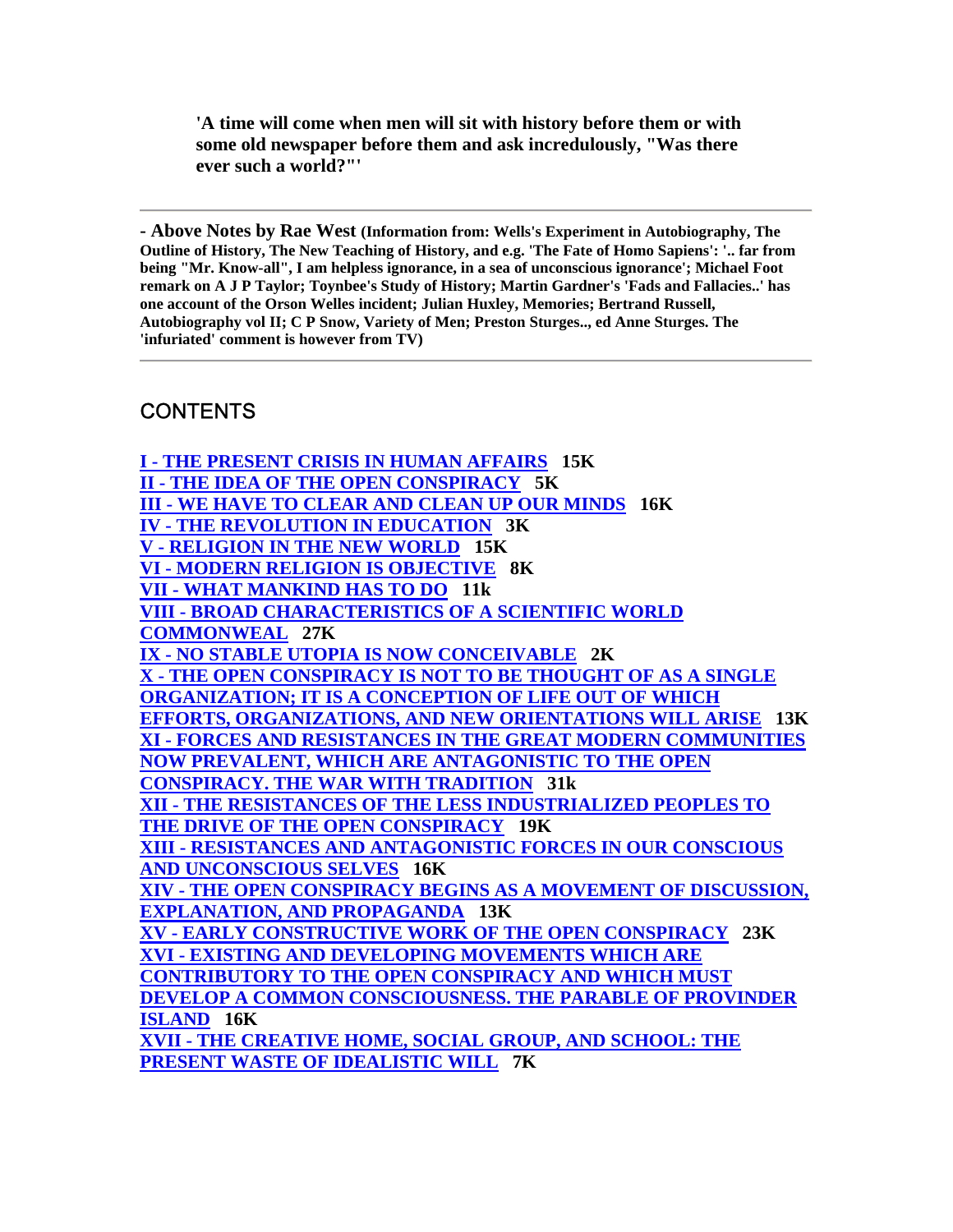### I - THE PRESENT CRISIS IN HUMAN AFFAIRS

THE world is undergoing immense changes. Never before have the conditions of life changed so swiftly and enormously as they have changed for mankind in the last fifty years. We have been carried along - with no means of measuring the increasing swiftness in the succession of events. We are only now beginning to realize the force and strength of the storm of change that has come upon us.

 These changes have not come upon our world from without. No meteorite from outer space has struck our planet; there have been no overwhelming outbreaks of volcanic violence or strange epidemic diseases; the sun has not flared up to excessive heat or suddenly shrunken to plunge us into Arctic winter. The changes have come through men themselves. Quite a small number of people, heedless of the ultimate consequence of what they did, one man here and a group there, have made discoveries and produced and adopted inventions that have changed all the condition, of social life.

 We are now just beginning to realize the nature of these changes, to find words and phrases for them and put them down. First they began to happen, and then we began to see that they were happening. And now we are beginning to see how these changes are connected together and to get the measure of their consequences. We are getting our minds so clear about them that soon we shall be able to demonstrate them and explain them to our children in our schools. We do not do so at present. We do not give our children a chance of discovering that they live in a world of universal change.

What are the broad lines upon which these alterations of condition are proceeding?

 It will be most convenient to deal with them in the order in which they came to be realized and seen clearly, rather than by the order in which they came about or by their logical order. They are more or less interdependent changes; they overlap and interact.

 It was only in the beginning of the twentieth century that people began to realize the real significance of that aspect of our changing conditions to which the phrase *"the abolition of distance"* has been applied. For a whole century before that there had been a continual increase in the speed and safety of travel and transport and the ease and swiftness with which messages could be transmitted, but this increase had not seemed to be a matter of primary importance. Various results of railway, steamship, and telegraph became manifest; towns grew larger, spreading into the countryside, once inaccessible lands became areas of rapid settlement and cultivation, industrial centres began to live on imported food, news from remote parts lost its time-lag and tended to become contemporary, but no one hailed these things as being more than "improvements" in existing conditions. They are not observed to be the beginnings of a profound revolution in the life of mankind. The attention of young people was not drawn to them; no attempt was made, or considered necessary, to adapt political and social institutions to this creeping enlargement of scale.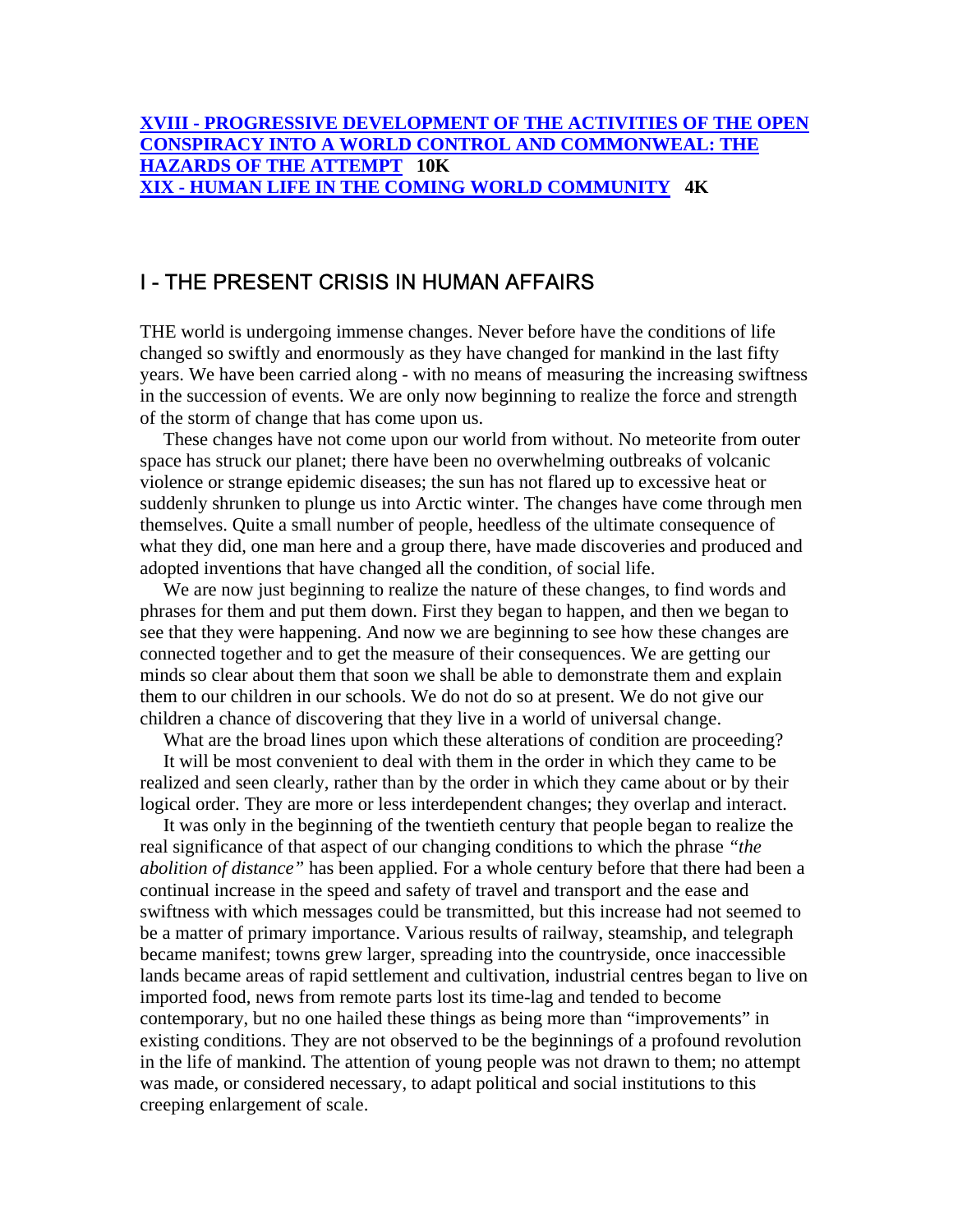Until the closing years of the nineteenth century there was no recognition of the real state of affairs. Then a few observant people began, in a rather tentative, commentary sort of way, to call attention to what was happening. They did not seem to be moved by the idea that something had to be done about it; they merely remarked, brightly and intelligently, that it was going on. And then they went on to the realization that this "abolition of distance" was only one aspect of much more far-reaching advances.

 Men were travelling about so much faster and flashing their communications instantly about the world because a progressive conquest of force and substance was going on. Improved transport was only one of a number of portentous consequences of that conquest; the first to be conspicuous and set men thinking; but not perhaps the first in importance. It dawned upon them that in the last hundred years there had been a stupendous progress in obtaining and utilizing mechanical power, a vast increase in the efficiency of mechanism, and associated with that an enormous increase in the substances available for man's purposes, from vulcanized rubber to the modern steels, and from petroleum and margarine to tungsten and aluminium. At first the general intelligence was disposed to regard these things as lucky "finds," happy chance discoveries. It was not apprehended that the shower of finds was systematic and continuous. Popular writers told about these things but they told of them at first as "Wonders" - "Wonders" like the Pyramids, the Colossus of Rhodes, and the Great Wall of China. Few realized how much more they were than any "Wonders." The "Seven Wonders of the World" left men free to go on living, toiling, marrying, and dying as they had been accustomed to for immemorial ages. If the "Seven Wonders" had vanished or been multiplied three score it would not have changed the lives of any large proportion of human beings. But these new powers and substances were modifying and transforming - unobtrusively, surely, and relentlessly - very particular of the normal life of mankind.

 They increased the amount of production and the methods of production. They made possible "Big-Business," to drive the small producer and the small distributor out of the market. They swept away factories and evoked new ones. They changed the face of the fields. They brought into the normal life, thing by thing and day by day, electric light and heating, bright cities at night, better aeration, new types of clothing, a fresh cleanliness. They changed a world where there had never been enough into a world of potential plenty, into a world of excessive plenty. It dawned upon their minds after their realization of the "abolition of distance" that shortage of supplier had also been abolished and that irksome toil was no longer necessary to produce everything material that man might require. It is only in the last dozen years that this broader and profounder fact has come through to the intelligence of any considerable number of people. Most of them have still to carry their realization a step farther and see how complete is the revolution in the character of the daily life these things involve.

 But there are still other changes outside this vast advance in the pace and power of material life. The biological sciences have undergone a corresponding extension. Medical art has attained a new level of efficiency, so that in all the modernizing societies of the world the average life is prolonged, and there is, in spite of a great fall in the birth rate, a steady, alarming increase in the world's population. The proportion of adults alive is greater than it has ever been before. Fewer and fewer human beings die young This has changed the social atmosphere about us. The tragedy of lives cut short and ended prematurely is passing out of general experience. Health becomes prevalent. The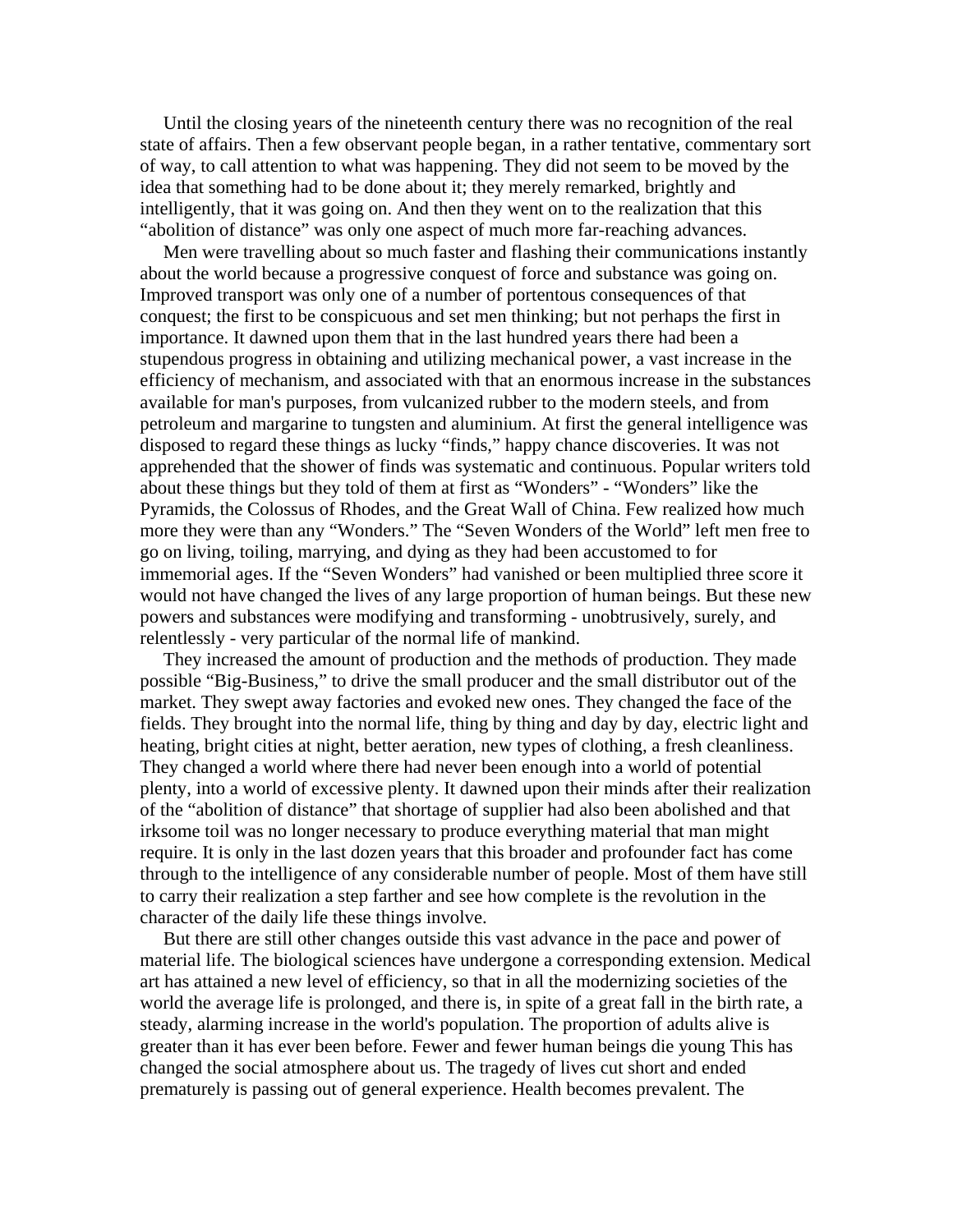continual toothaches, headaches, rheumatism, neuralgias, coughs, colds, indigestions that made up so large a part of the briefer lives of our grandfathers and grandmothers fade out of experience. We may all live now, we discover, without any great burthen of fear, wholesomely and abundantly, for as long as the desire to live is in us.

 But we do not do so. All this possible freedom of movement, this power and abundance, remains for most of us no more than possibility. There is a sense of profound instability about these achievements of our race. Even those who enjoy, enjoy without security, and for the great multitude of mankind there is neither ease, plenty, nor freedom. Hard tasks, insufficiency, and unending money worries are still the ordinary stuff of life. Over everything human hangs the threat of such war as man has never known before, were armed and reinforced by all the powers and discoveries of modern science.

 When we demand why the achievement of power turns to distress and danger in our hands, we get some very unsatisfactory replies. The favourite platitude of the politician excusing himself for the futilities of his business, is that "moral progress has not kept pace with material advance." That seems to satisfy him completely, but it can satisfy no other intelligent person. He says "moral." He leaves that word unexplained. Apparently he wants to shift the responsibility to our religious teachers. At the most he has made but the vaguest gesture towards a reply. And yet, when we consider it, charitably and sympathetically, there does seem to be a germ of reality in that phrase of his.

 What does moral mean? *Mores* means manners and customs. Morality is the conduct of life. It is what we do with our social lives. It is how we deal with ourselves in relation to our fellow creatures. And there does seem to be a much greater discord now than there was (say) a couple of hundred years ago between the prevailing ideas of how to carry on life and the opportunities a and dangers of the time. We are coming to see more and more plainly that certain established traditions which have made up the frame of human relationships for ages are not merely no longer as convenient as they were, but are positively injurious and dangerous. And yet at present we do not know how to shake off these traditions, these habits of social behaviour which rule us. Still less are we able to state, and still less bring into operation, the new conceptions of conduct and obligation that must replace them.

 For example, the general government of human affairs has hitherto been distributed among a number of sovereign states - there are about seventy of them now - and until recently that was a quite tolerable system of frame-works into which a general way of living could be fitted. The standard of living may not have been as high as our present standards, but the social stability and assurance were greater. The young were trained to be loyal, law-regarding, patriotic, and a defined system of crimes and misdemeanours with properly associated pains, penalties, and repressions, kept the social body together. Everyone was taught a history glorifying his own state, and patriotism was chief among the Virtues. Now, with great rapidity, there has been that "abolition of distance," and everyone has become next-door neighbour to everyone else. States once separate, social and economic systems formerly remote from one another, now jostle each other exasperatingly. Commerce under the new conditions is perpetually breaking nationalist bounds and making militant raids upon the economic life of other countries. This exacerbates patriotism in which we have all been trained and with which we are all, with scarcely an exception, saturated. And meanwhile war, which was once a comparative slow bickering upon a front, has become war in three dimensions; it gets at the "non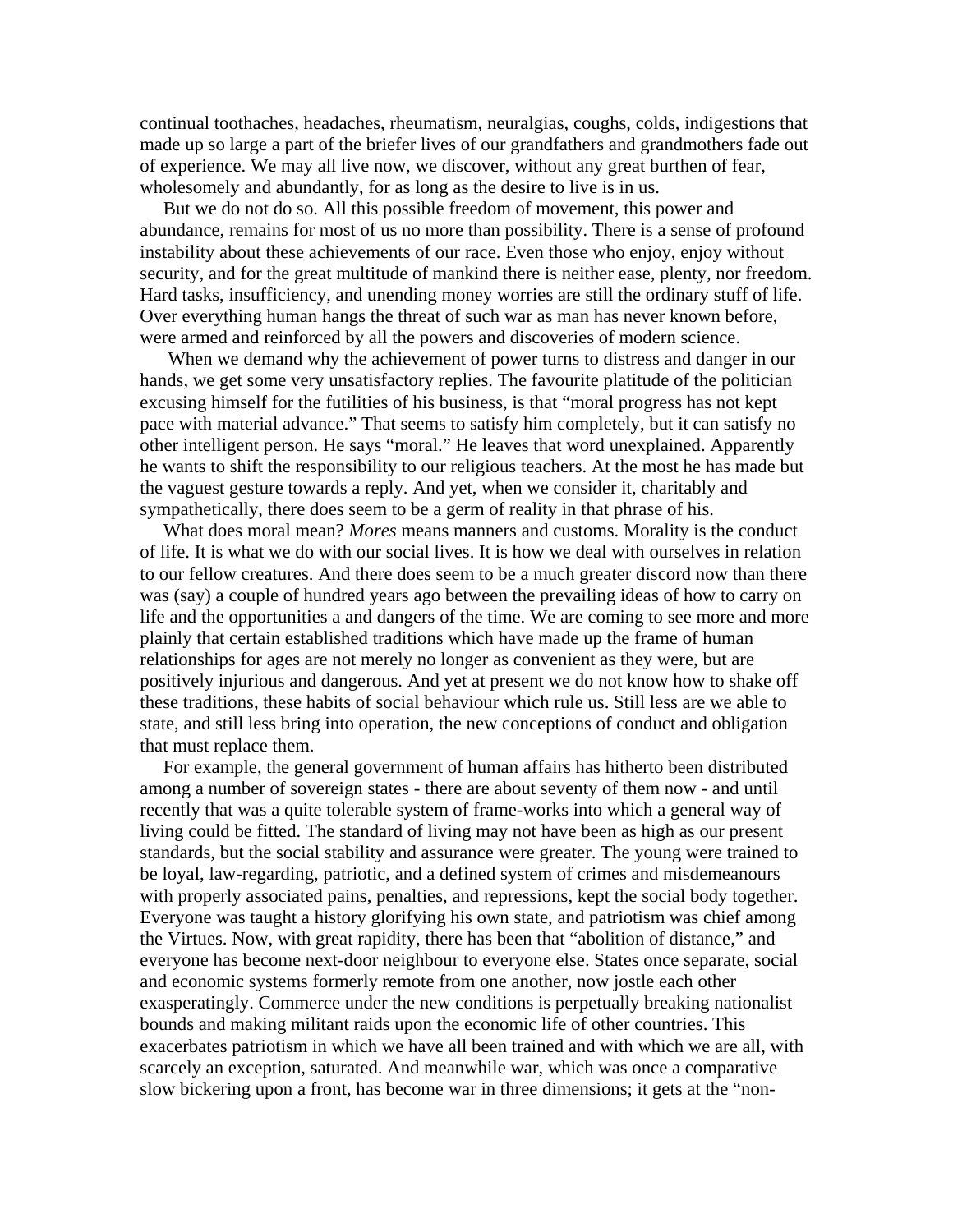combatant" almost as searchingly as at the combatant, and has acquired weapons of a stupendous cruelty and destructiveness. At present there exists no solution to this paradoxical situation. We are continually being urged by our training and traditions to antagonisms and conflicts that will impoverish, starve, and destroy both our antagonists and ourselves. We are all trained to distrust and hate foreigners, salute our flag, stiffen up in a wooden obedient way at our national anthem, and prepare to follow the little fellows in spurs and feathers who pose as the heads of our states into the most horrible common destruction. Our political and economic ideas of living are out of date, and we find great difficulty in adjusting them and reconstructing them to meet the huge and strenuous demands of the new times. That is really what our gramophone politicians have in mind in the vague way in which they have anything in mind - when they put on that well-worn record about moral progress not having kept pace with material inventions.

 Socially and politically we want a revised system of ideas about conduct, a view of social and political life brought up to date. We are not doing the effective thing with our lives, we are drifting, we are being hoodwinked and bamboozled and misled by those who trade upon the old traditions. It is preposterous that we should still be followed about and pestered by war, taxed for war preparations, and threatened bodily and in our liberties by this unnecessary and exaggerated and distorted survival of the disunited world of the pre-scientific era. And it is not simply that our political way of living is now no better than an inherited defect and malformation, but that our everyday life, our eating and drinking and clothing and housing and going about, is also cramped, thwarted, and impoverished, because we do not know how to set about shaking off the old ways and fitting the general life to our new opportunities. The strain takes the form of increased unemployment and a dislocation of spending power. We do not know whether to spend or save. Great swarms of us find ourselves unaccountably thrown out of work. Unjustly, irrationally. Colossal business reconstructions are made to increase production and accumulate profits, and meanwhile the customers with purchasing power dwindle in numbers and fade away. The economic machine creaks and makes every sign of stopping - and its stopping means universal want and starvation. It must not stop. There must be a reconstruction, a change-over. But what sort of a change-over?

 Though none of us are yet clear as to the precise way in which this great change-over is to be effected, there is a world-wide feeling now that change-over or a vast catastrophe is before us. Increasing multitudes participate in that uneasy sense of insecure transition. In the course of one lifetime mankind has passed from a state of affairs that seems to us now to have been slow, dull, ill-provided, and limited, but at least picturesque and tranquil-minded, to a new phase of excitement, provocation, menace, urgency, and actual or potential distresses. Our lives are part of one another. We cannot get away from it. We are items in a social mass. What are we to do with our lives?

#### II - THE IDEA OF THE OPEN CONSPIRACY

I AM a writer upon social and political matters. Essentially I am a very ordinary, undistinguished person. I have a mediocre brain, a very average brain, and the way in which my mind reacts to these problems is therefore very much the way in which most brains will react to them. But because it is my business to write and think about these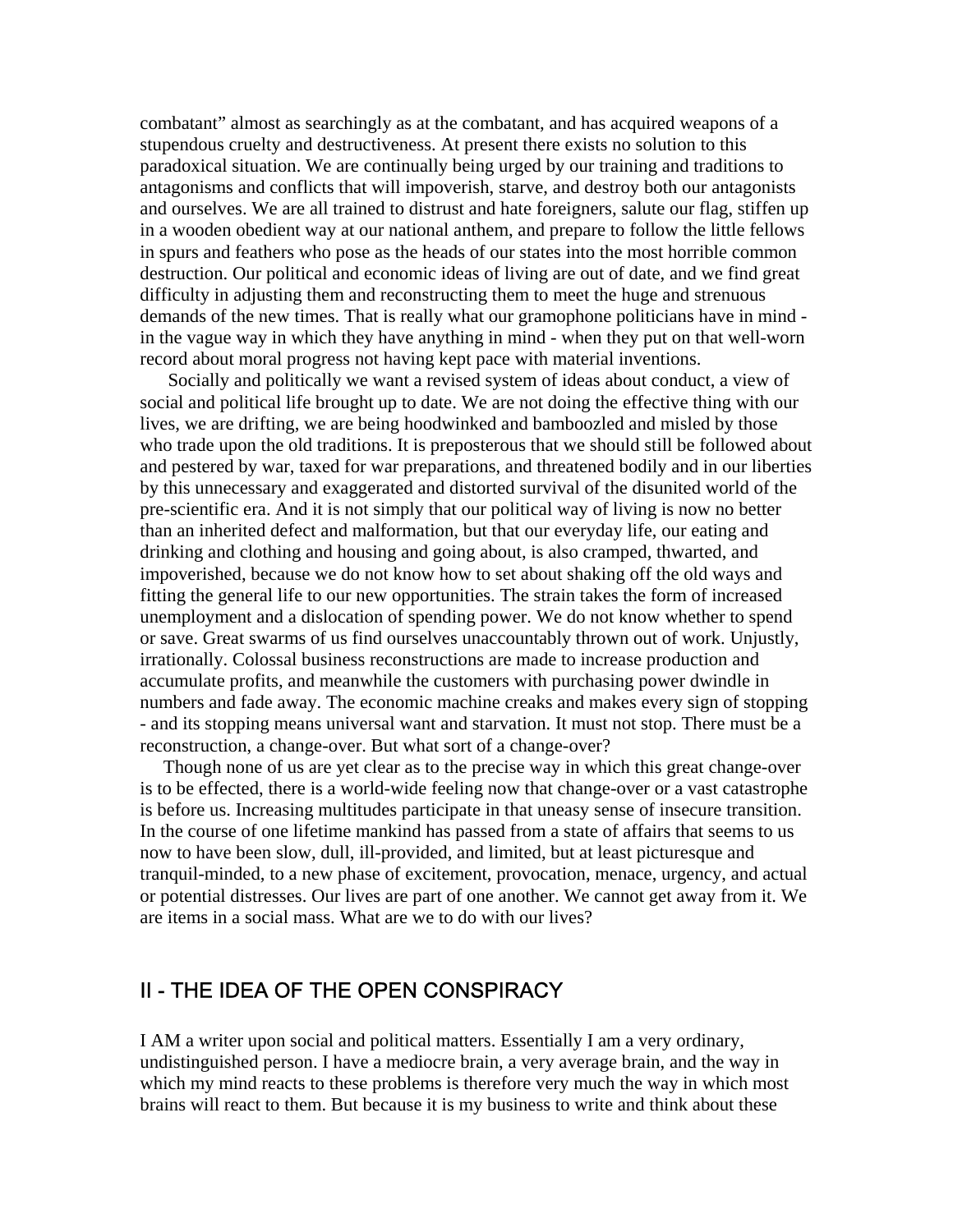questions, because on that account I am able to give more time and attention to them than most people, I am able to get rather ahead of my equals and to write articles and books just a little before the ideas I experience become plain to scores of thousands, and then to hundreds of thousands, and at last to millions of other people. And so it happened that a few years ago (round about 1927) I became very anxious to clear up and give form to a knot of suggestions that seemed to me to have in them the solution of this riddle of adapting our lives to the immense new possibilities and the immense new dangers that confront mankind.

 It seemed to me that all over the world intelligent people were waking up to the indignity and absurdity of being endangered, restrained, and impoverished, by a mere uncritical adhesion to traditional governments, traditional ideas of economic life, and traditional forms of behaviour, and that these awaking intelligent people must constitute first a protest and then a creative resistance to the inertia that was stifling and threatening us. These people I imagined would say first, "We are drifting; we are doing nothing worth while with our lives. Our lives are dull and stupid and not good enough."

Then they would say, "What are we to do with our lives?"

 And then, "Let us get together with other people of our sort and make over the world into a great world-civilization that will enable us to realize the promises and avoid the dangers of this new time."

 It seemed to me that as, one after another, we woke up, that is what we should be saying. It amounted to a protest, first mental and then practical, it amounted to a sort of unpremeditated and unorganized conspiracy, against the fragmentary and insufficient governments and the wide-spread greed, appropriation, clumsiness, and waste that are now going on. But unlike conspiracies in general this widening protest and conspiracy against established things would, by its very nature, go on in the daylight, and it would be willing to accept participation and help from every quarter. It would, in fact, become an "Open Conspiracy," a necessary, naturally evolved conspiracy, to adjust our dislocated world.

 I made various attempts to develop this idea. I published a little book called *The Open Conspiracy* as early as 1928, into which I put what I had in my mind at that time. It was an unsatisfactory little book even when I published it, not quite plain enough and not quite confident enough, and evidently unsure of its readers. I could not find out how to do it better at the time, and it seemed in its way to say something of living and current interest, and so I published it - but I arranged things so that I could withdraw it in a year or so. That I did, and this present book is a largely rewritten version, much clearer and more explicit. Since that first publication we have all got forward surprisingly. Events have hustled thought along and have been hustled along by thought. The idea of reorganizing the affairs of the world on quite a big scale, which was "Utopian," and so forth, in 1926 and 1927, and still "bold" in 1928, has now spread about the world until nearly everybody has it. It has broken out all over the place, thanks largely to the mental stimulation of the Russian Five Year Plan. Hundreds of thousands of people everywhere are now thinking upon the lines foreshadowed by my Open Conspiracy, not because they had ever heard of the book or phrase, but because that was the way thought was going.

 The first *Open Conspiracy* conveyed the general idea of a world reconstructed, but it was very vague about the particular way in which this or that individual life could be lived in relation to that general idea. It gave a general answer to the question, "What are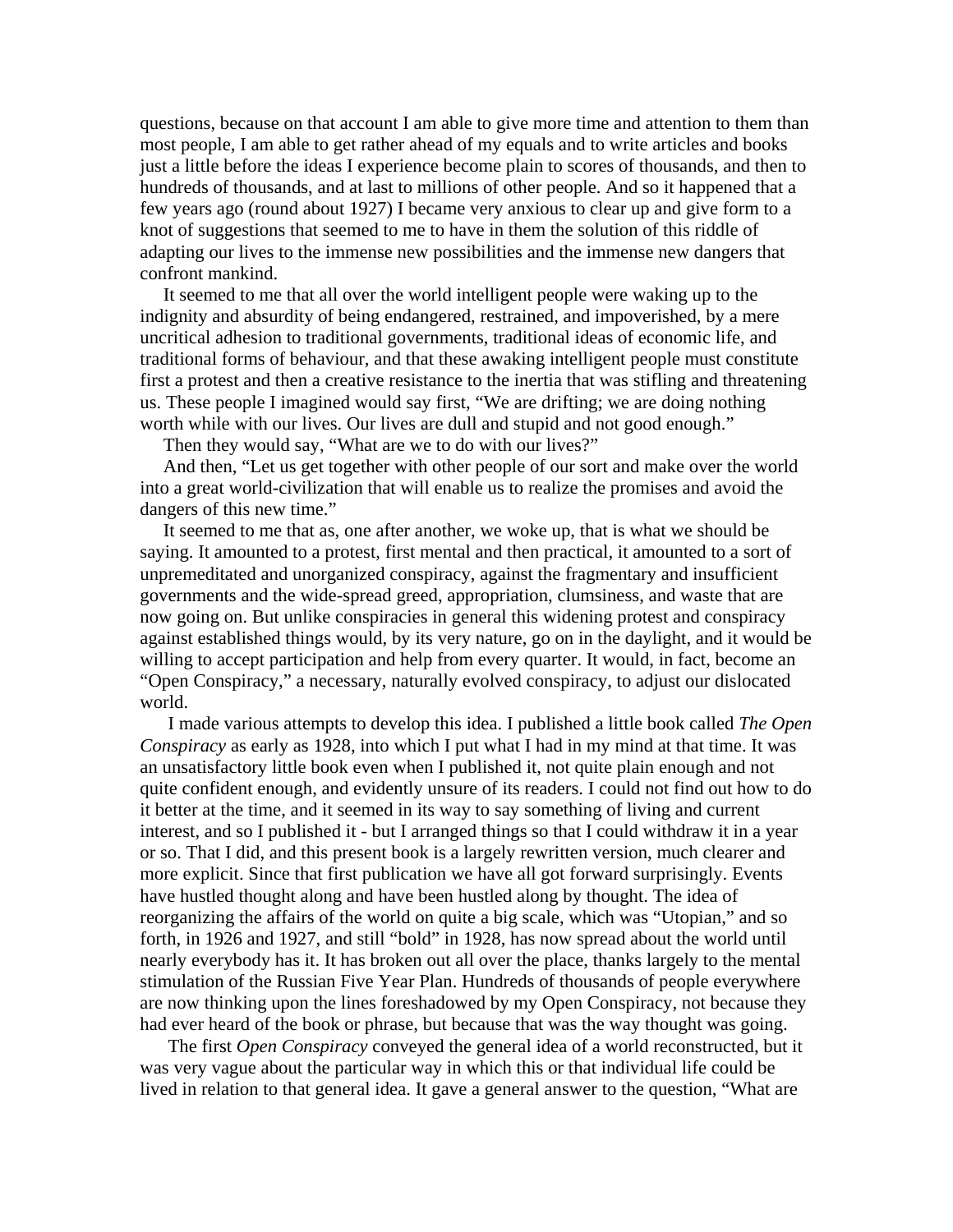we to do with our lives?" It said, "Help to make over the New World amidst the confusions of the Old." But when the question was asked, "What am I to do with my life?" the reply was much less satisfactory.

 The intervening years of thought and experience make it possible, now, to bring this general idea of a reconstructive effort, an attempt to build up a new world within the dangers and disharmonies of our present state, into a much closer and more explicit relation to the individual "Open Conspirator." We can present the thing in a better light and handle it with a surer touch.

### III - WE HAVE TO CLEAR AND CLEAN UP OUR MINDS

Now, one thing is fairly plain to most of us who are waking up to the need of living our lives in a new way and of making over the state, which is the framework of our lives, to meet the new demands upon it, and that is, that we have to put our own minds in order. Why have we only awakened now to the crisis in human affairs. The changes in progress have been going on with a steady acceleration for a couple of centuries. Clearly we must all have been very unobservant, our knowledge as it came to us must have been very badly arranged in our minds, and our way of dealing with it must have been cloudy and muddled, or else we should surely have awakened long ago to the immense necessities that now challenge us. And if that is so, if it has taken decades to rouse us, then quite probably we are not yet completely awake. Even now we may not have realized the job before us in its completeness. We may still have much to get plain in our minds, and we certainly have much more to learn. One primary and permanent duty therefore is to go on with our thinking and to think as well as we can about the way in which we think and about the ways in which we get and use knowledge.

*Fundamentally the Open Conspiracy must be an intellectual rebirth.*

 Human thought is still very much confused by the imperfection of the words and other symbols it employs and the consequences of this confused thinking are much more serious and extensive than is commonly realized. We still see the world through a mist of words; it is only the things immediately about us that are plain fact. Through symbols, and especially through words, man has raised himself above the level of the ape and come to a considerable mastery over his universe. But every step in his mental ascent has involved entanglement with these symbols and words he was using; they were at once helpful and very dangerous and misleading. A great part of our affairs, social, political, intellectual, is in a perplexing and dangerous state to-day because of our loose, uncritical, slovenly use of words.

 All through the later Middle Ages there were great disputes among the schoolmen about the use of words and symbols. There is a queer disposition in the human mind to think that symbols and words and logical deductions are truer than actual experiences, and these great controversies were due to the struggle of the human intelligence against that disposition. On the one side were the Realists, who were so called because they believed, in effect, that names were more real than facts, and on the other side were the Nominalists, who from the first were pervaded by a suspicion about names and words generally; who thought there might be some sort of catch in verbal processes, and who gradually worked their way towards verification by experiment which is the fundamental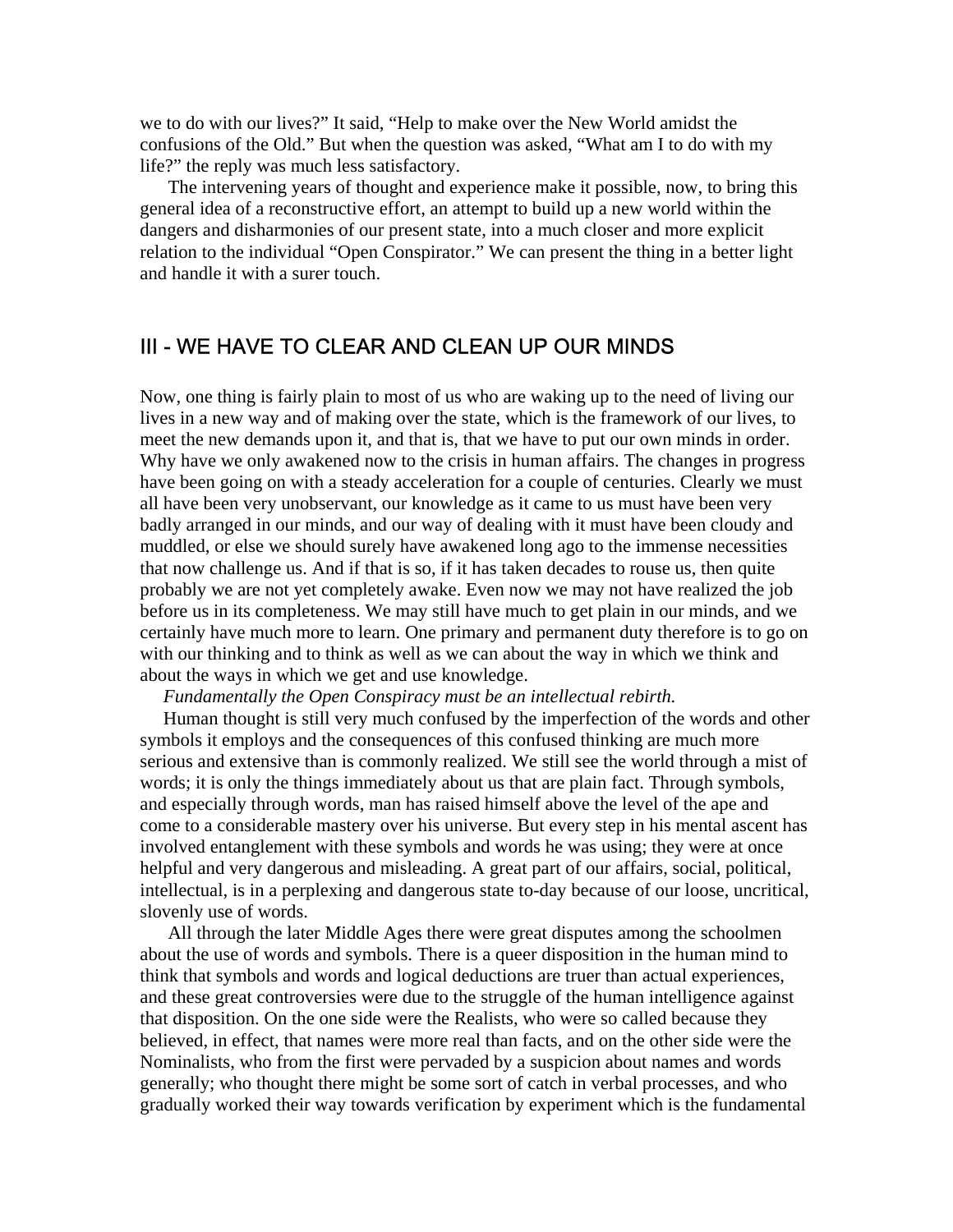thing about experimental science - experimental science which has given our human world all these immense powers and possibilities that tempt and threaten it to-day. These controversies of the schoolmen were of the utmost importance to mankind. The modern world could not begin to come into existence until the human mind had broken away from the narrow-minded verbalist way of thinking which the Realists followed.

 But all through my education I never had this matter explained to me. The University of London intimated that I was a soundly educated young man by giving me a degree in first-class honours and the liberty to acquire and wear an elegant gown and hood, and the London College of Preceptors gave me and the world its highest assurances that I was fit to educate and train the minds of my fellow creatures, and yet I had still to discover that a Realist was not a novelist who put rather too highly flavoured sex appeal into his books, and a Nominalist, nothing in particular. But it had crept into my mind as I learnt about individuality in my biological work and about logic and psychology in my preparation as the perfect preceptor, that something very important and essential was being left out and that I wasn't at all as well equipped as my diplomas presently said I was, and in the next few years I found the time to clean up this matter pretty thoroughly. I made no marvellous discoveries, everything I found out was known already; nevertheless, I had to find Out some of this stuff for myself quite over again, as though it had never been done; so inaccessible was any complete account of human thinking to an ordinary man who wanted to get his mind into proper working condition. And this was not that I had missed some recondite, precious refinements of philosophy; it was that my fundamental thinking, at the very root of my political and social conduct, was wrong. I was in a human community, and that community, and I with it, was thinking of phantoms and fantasies as though they were real and living things, was in a reverie of unrealities, was blind, slovenly, hypnotized, base and ineffective, blundering about in an extremely beautiful and an extremely dangerous world.

 I set myself to re-educate myself, and after the practice of writers wrote it in various trial pamphlets, essays, and books. There is no need to refer to these books here. The gist of the matter is set out in three compilations, to which I shall refer again almost immediately. They are *The Outline of History* (Ch. XXI, § 6, and Ch. XXXIII, § 6*), The Science of Life* (Book VIII, on Thought and Behaviour) and *The Work, Wealth, and Happiness of Mankind* (Ch. II, § § 1-4). In the last, it is shown quite plainly how man has had to struggle for the mastery of his mind, has discovered only after great controversies the proper and effective use of his intellectual tools, and has had to learn to avoid certain widespread traps and pitfalls before he could achieve his present mastery over matter. Thinking clearly and effectively does not come by nature. Hunting the truth is an art. We blunder naturally into a thousand misleading generalizations and false processes. Yet there is hardly any intelligent mental training done in the schools of the world to-day. We have to learn this art, if we are to practise it at all. Our schoolteachers have had no proper training themselves, they miseducate by example and precept, and so it is that our press and current discussions are more like an impromptu riot of crippled and deaf and blind minds than an intelligent interchange of ideas. What bosh one reads! What rash and impudent assumptions! What imbecile inferences!

 But re-educating oneself, getting one's mind into health and exercising it and training it to think properly, is only the beginning of the task before the awakening Open Conspirator. He has Dot only to think clearly, but he has to see that his mind is equipped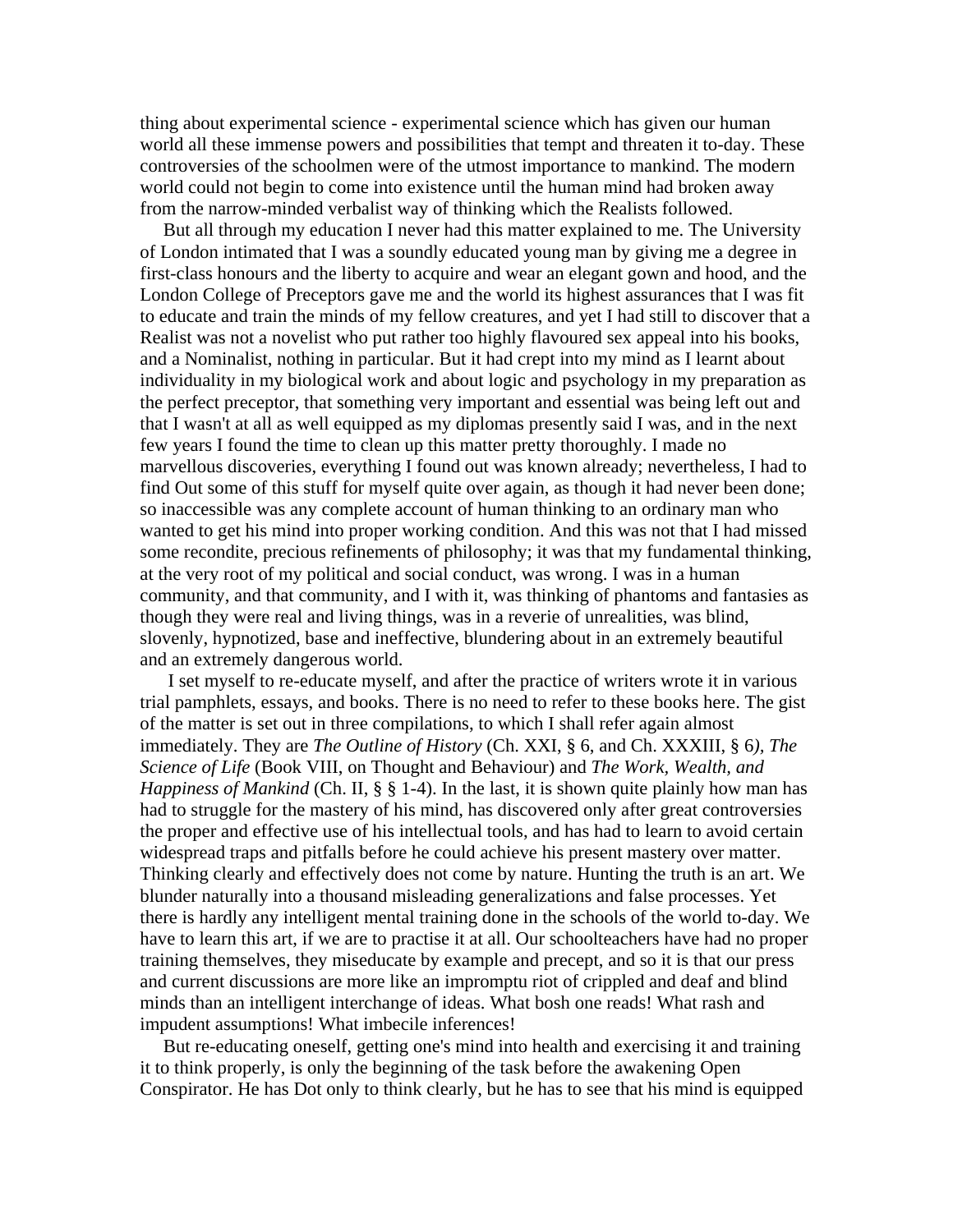with the proper general ideas to form a true framework for his everyday judgments and decisions.

 It was the Great War first brought home to me how ignorant I was, and how illfinished and untidy my mind, about the most important things of life. That disastrous waste of life, material and happiness, since it was practically world wide, was manifestly the outcome of the processes that constitute the bulk of history, and yet I found I did not know - and nobody else seemed to know - history in such a fashion as to be able to explain how the Great War came about or what ought to come out of it. "Versailles," we all seem to be agreed nowadays, was silly, but how could Versailles be anything else than what it was in view of the imperfect, lopsided, historical knowledge and the consequent suspicion, emotion, and prejudice of those who assembled there. They did not know any better than the rest of us what the war was, and so how could they know what the peace ought to be? I perceived that I was in the same case with everyone else, and I set myself first of all for my own guidance to make a summary if all history and get some sort of map to more serviceable conclusions about the political state of mankind. This summary I made was *The Outline of History*, a shameless compilation and arrangement of the main facts of the world story, written without a touch of art or elegance, written indeed in a considerable hurry and excitement, and its sale, which is now in the third million, showed how much I had in common with a great dispersed crowd of ordinary people, all wanting to know, all disgusted with the patriotic, litigious twaddling gossipy stuff given them as history by their schoolmasters and schoolmistresses which had led them into the disaster of the war.

 *The Outline of History* is not a whole history of life. Its main theme is the growth of human intercommunication and human communities and their rulers and conflicts, the story of how and why the myriads of little tribal systems of ten thousand years ago have fought and coalesced into the sixty- or seventy-odd governments of to-day and are now straining and labouring in the grip of forces that must presently accomplish their final unison. And even as I completed *The Outline*, I realized that there remained outside its scope wider and more fundamental, and closer, more immediate fields of knowledge which I still had to get in order for my own practical ends and the ends of like-minded people who wanted to use their lives effectively, if my existence was to escape futility.

 I realized that I did not know enough about the life in my body and its relations to the world of life and matter outside it to come to proper decisions about a number of urgent matters - from race conflicts, birth control, and my private life, to the public control of health and the conservation of natural resources. And also, I found, I was astonishingly ignorant about the everyday business of life, the how and why of the miner who provided the coal to cook my dinner, and the banker who took my money in return for a chequebook, and the shopkeeper from whom I bought things, and the policeman who kept the streets in order for me. Yet I was voting for laws affecting my relations with these people, paying them directly or indirectly, airing my ignorant opinions about them, and generally contributing by my behaviour to sustain and affect their lives.

 So with the aid and direction of two very competent biologists I set to work to get out as plain and clear a statement as possible of what was known about the sources and nature of life and the relation of species to individuals and to other species, and the processes of consciousness and thought. This I published as *The Science of Life*. And while this was going on I set myself to the task of making a review of all human activities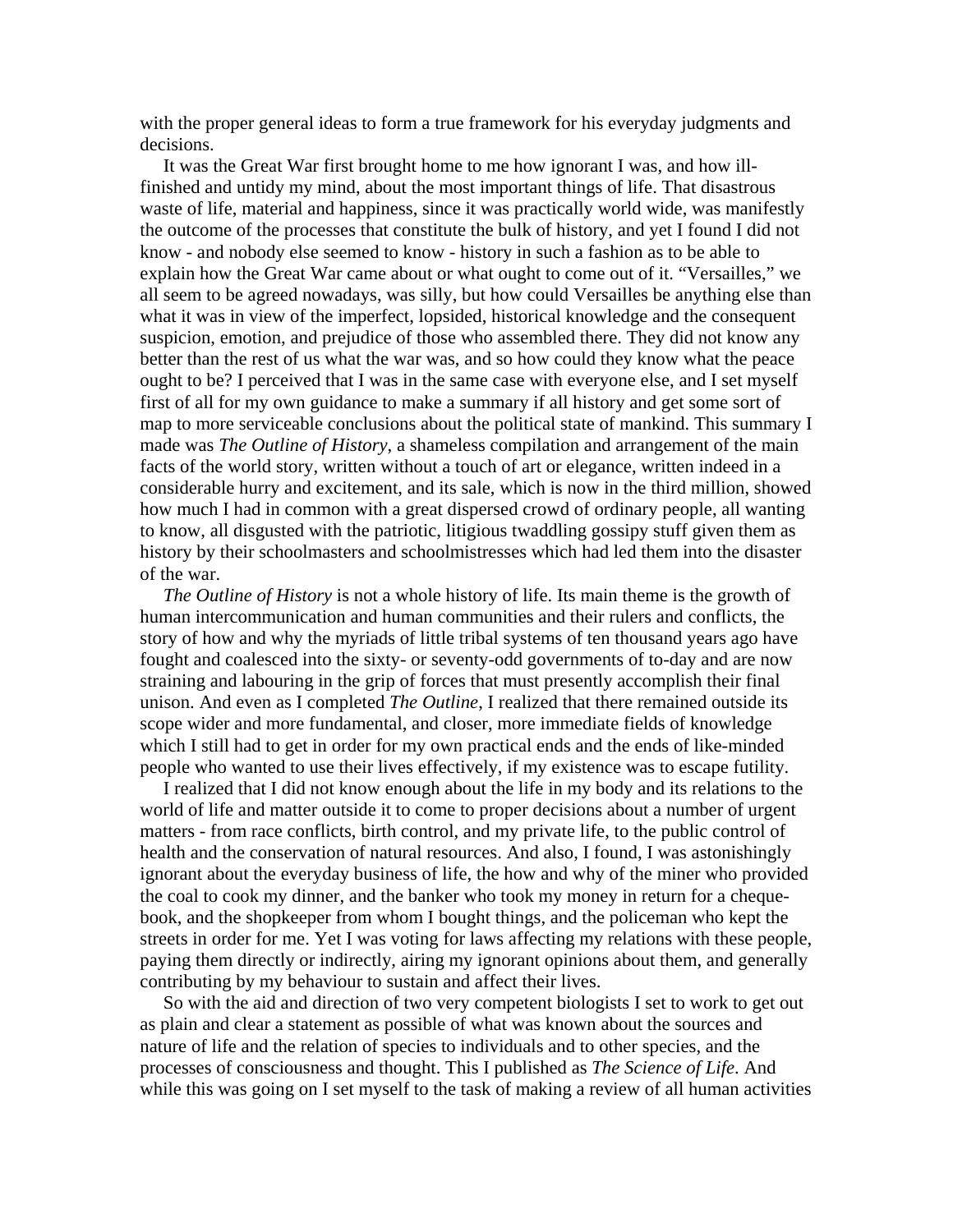in relation to each other, the work of people and the needs of people, cultivation, manufacture, trade, direction, government, and all. This was the most difficult part of this attempt to get a rational account of the modern world, and it called for the help and counsel of a great variety of people. I had to ask and find some general answer to the question, "What are the nineteen hundred-odd million human beings who are alive to-day doing, and how and why are they doing it?" It was, in fact, an outline of economic, social, and political science, but since, after *The Outline of History*, the word "outline" has been a good deal cheapened by various enterprising publishers, I have called it, *The Work, Wealth, and Happiness of Mankind*.

 Now, I find, by getting these three correlated compilations into existence, I have at last, in however rough a fashion, brought together a complete system of ideas upon which an Open Conspirator can go. Before anyone could hope to get on to anything like a practical working directive answer to "What are we to do with our lives?" it was necessary to know what our lives were - *The Science of Life*; what had led up to their present pattern - *The Outline of History*; and this third book, to tell what we were actually doing and supposed to be doing with our working lives, day by day, at the present time. By the time I was through with these books I felt I had really something sound and comprehensive to go upon, an "ideology," as people say, on which it was possible to think of building a new world without fundamental surprises, and, moreover, that I had got my mind stripped down and cleaned of many illusions and bad habits, so that it could handle life with an assurance it had never known before.

 There is nothing marvellous about these compilations of mine. Any steady writer of average intelligence with the same will and the same resources, who could devote about nine or ten years to the task and get the Proper sort of help, could have made them. It can be done, it is no doubt being done, all over again by other people, for themselves and perhaps for others, much more beautifully and adequately. But to get that amount of vision and knowledge, to achieve that general arrangement and understanding, was a necessary condition that had to be satisfied before any answer to the question, "What are we to do with our lives?" could even be attempted, and before one could become in any effective way an Open Conspirator.

 There is nothing indispensable even now, I repeat, about these three particular books. I know about them and refer to them because I put them together myself and so they are handy for me to explain myself. But most of what they contain can be extracted from any good encyclopædia. Any number of people have made similar outlines of history for themselves, have read widely, grasped the leading principles of biology and grappled with the current literature of business science and do not in the least need my particular summary. So far as history and biology are concerned there are parallel books, that are as good and serviceable. Van Loon's books for example. Yet even for highly-educated people these summaries may be useful in bringing things known with different degrees of thoroughness, into a general scheme. They correlate, and they fill up gaps. Between them they cover the ground; and in some fashion that ground has to be covered before the mind of a modern citizen is prepared to tackle the problems that confront it. Otherwise he is an incapable citizen, he does not know where he is and where the world is, and if he is rich or influential he may be a very dangerous citizen indeed. Presently there will be far better compilations to meet this need, or perhaps the gist of all the three divisions of knowledge, concentrated and made more lucid and attractive, may be available as the intellectual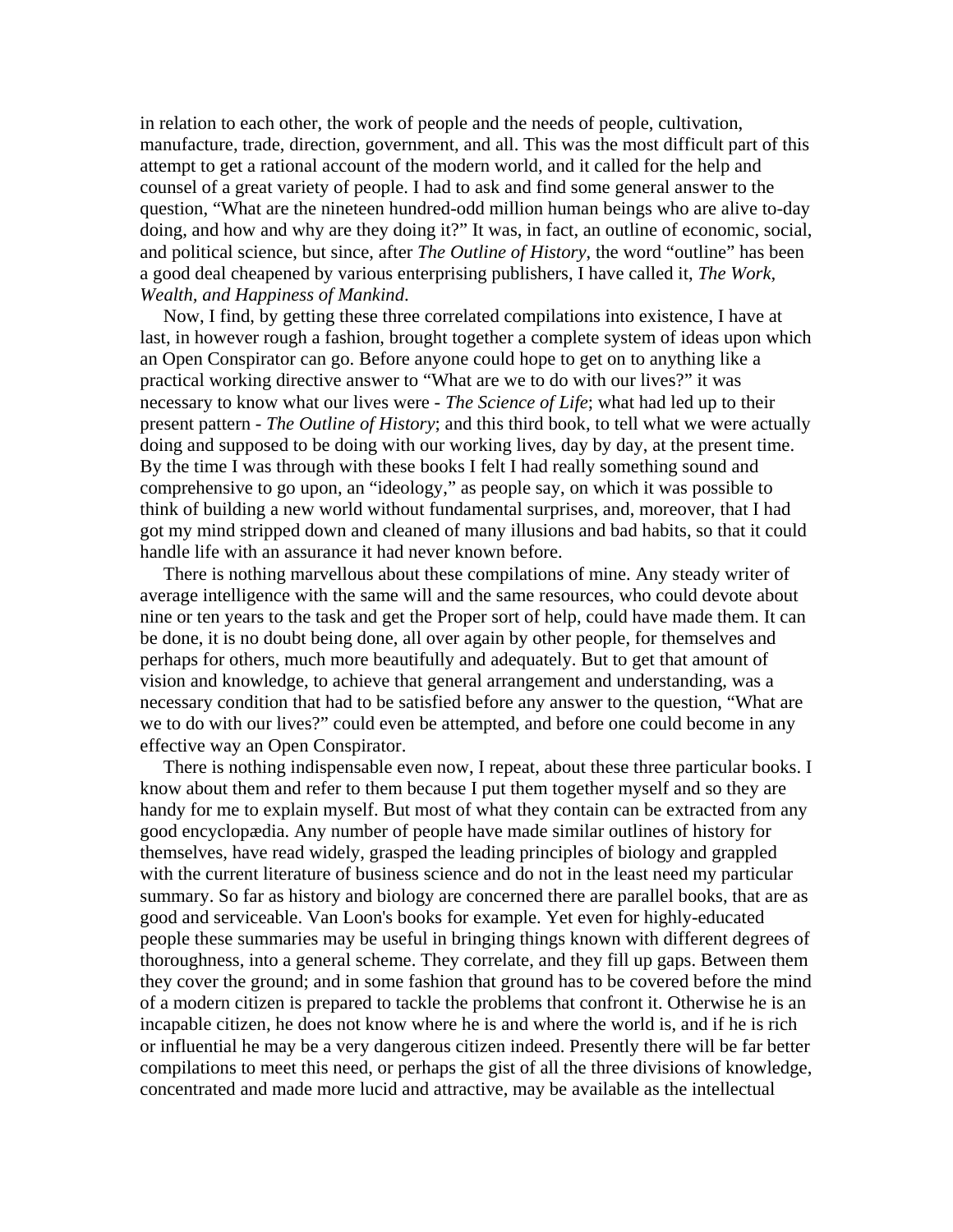frame of modern education throughout the world, as a "General Account of Life" that should be given to everyone.

 But certainly no one can possibly set about living properly and satisfactorily unless he knows what he is, where he is, and how he stands to the people and things about him.

### IV - THE REVOLUTION IN EDUCATION

SOME sort of reckoning therefore between people awakened to the new world that dawns about us and the schools, colleges, and machinery of formal education is overdue. As a body the educated are getting nothing like that Account of Life which is needed to direct our conduct in this modern world.

 It is the crowning absurdity in the world to-day that these institutions should go through a solemn parade of preparing the new generation for life and that then, afterwards, a minority of their victims, finding this preparation has left them almost totally unprepared, should have of their own accord to struggle out of our world heap of starved and distorted minds to some sort of real education. The world cannot be run by such a minority of escaped and re-educated minds alone, with all the rest of the heap against them. Our necessities demand the intelligence and services of everyone who can be trained to give them. The new world demands new schools, therefore, to give everyone a sound and thorough mental training and equip everyone with clear ideas about history, about life, and about political and economic relationships instead of the rubbishy head-content at present prevalent. The old-world teachers and schools have to be reformed or replaced. A vigorous educational reform movement arises as a natural and necessary expression of the awakening Open Conspirator. A revolution in education is the most imperative and fundamental part of the adaptation of life to its new conditions.

 These various compendia of knowledge constituting a Modern Account of Life, on which we have laid stress in the previous section, these supplements to teaching, which are now produced and read outside the established formal educational world and in the teeth of its manifest hostility) arise because of the backwardness of that world, and as that world yields slowly but surely to the pressure of the new spirit, so they will permeate and replace its text-books and disappear as a separate class of book. The education these new dangerous times in which we are now living demands, must start right, from the beginning and there must be nothing to replace and nothing to relearn in it. Before we can talk politics, finance, business, or morals, we must see that we have got the right mental habits and the right foundation of realized facts. There is nothing much to be done with our lives until we have seen to that.

### V - RELIGION IN THE NEW WORLD

"YES," objects a reader, "but does not our religion tell us what we are to do with our lives?"

We have to bring religion, as its fundamental matter, into this discussion. From our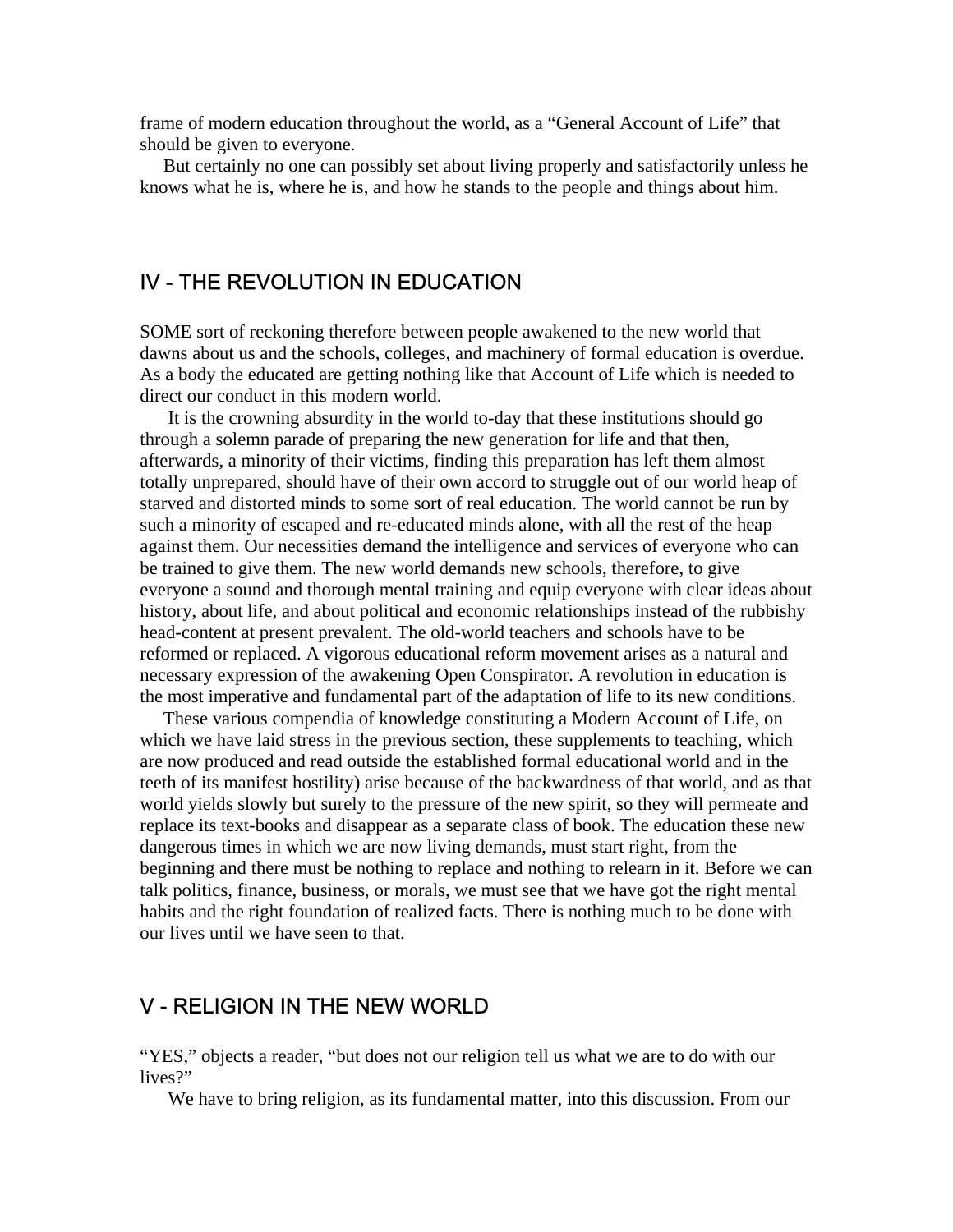present point of view, religion is that central essential part of education which determines conduct. Religion certainly should tell us what to do with our lives. But in the vast stir and occasions of modern life, so much of what we call religion remains irrelevant or dumb. Religion does not seem to "join on" to the main parts of the general problem of living. It has lost touch.

 Let us try and bring this problem of the Open Conspiracy to meet and make the new world, into relation with the traditions of religion. The clear-minded Open Conspirator who has got his modern ideology, his lucidly arranged account of the universe in order, is obliged to believe that only by giving his life to the great processes of social reconstruction, and shaping his conduct with reference to that, can he do well with his life. But that merely launches him into the most subtle and unending of struggles, the struggle against the incessant gravitation of our interests to ourselves. He has to live the broad life and escape from the close narrow life. We all try to attain the dignity and happiness of magnanimity and escape from the tormenting urgencies of personal desire. In the past that struggle has generally assumed the form of a religious struggle. Religion is the antagonist of self.

 In their completeness, in the life that was professionally *religious*, religions have always demanded great subordinations of self. Therein lay their creative force. They demanded devotion and gave reasons for that demand. They disentangled the will from the egotistical preoccupations, often very completely. There is no such thing as a selfcontained religion, a private religious solo. Certain forms of Protestantism and some mystical types come near to making religion secluded duet between the individual and his divinity, but here that may be regarded as a perversion of the religious impulse. Just as the normal sexual complex excites and stirs the individual out of his egotism to serve the ends of the race, so the normal religious process takes the individual out of his egotism for the service of the community. It is not a bargain, a "social contract," between the individual and the community; it is a subordination of both the existing individual and the existing community in relation to something, a divinity, a divine order, a standard, a righteousness, more important than either. What is called in the phraseology of certain religions "conviction of sin" and "the flight from the City of Destruction" are familiar instances of this reference of the self-centred individual and the current social life to something far better than either the one or the other.

 This is the third element in the religious relationship, a hope, a promise, an objective which turns the convert not only from himself but from the "world," as it is, towards better things. First comes self disregard then service, and then this reconstructive creative urgency.

 For the finer sort of mind this aspect of religion seems always to have been its primary attraction. One has to remember that there is a real will for religion scattered throughout mankind - a real desire to get away from self. Religion has never pursued its distinctive votaries; they have come to meet it. The desire to give oneself to greater ends than the everyday life affords, and to give oneself freely, is clearly dominant in that minority, and traceable in an incalculable proportion of the majority.

 But hitherto religion has never been presented *simply* as a devotion to a universal cause. The devotion has always been in it, but it has been complicated by other considerations. The leaders in every great religious movement have considered it necessary that it should explain itself in the form of history and a cosmogony. It has been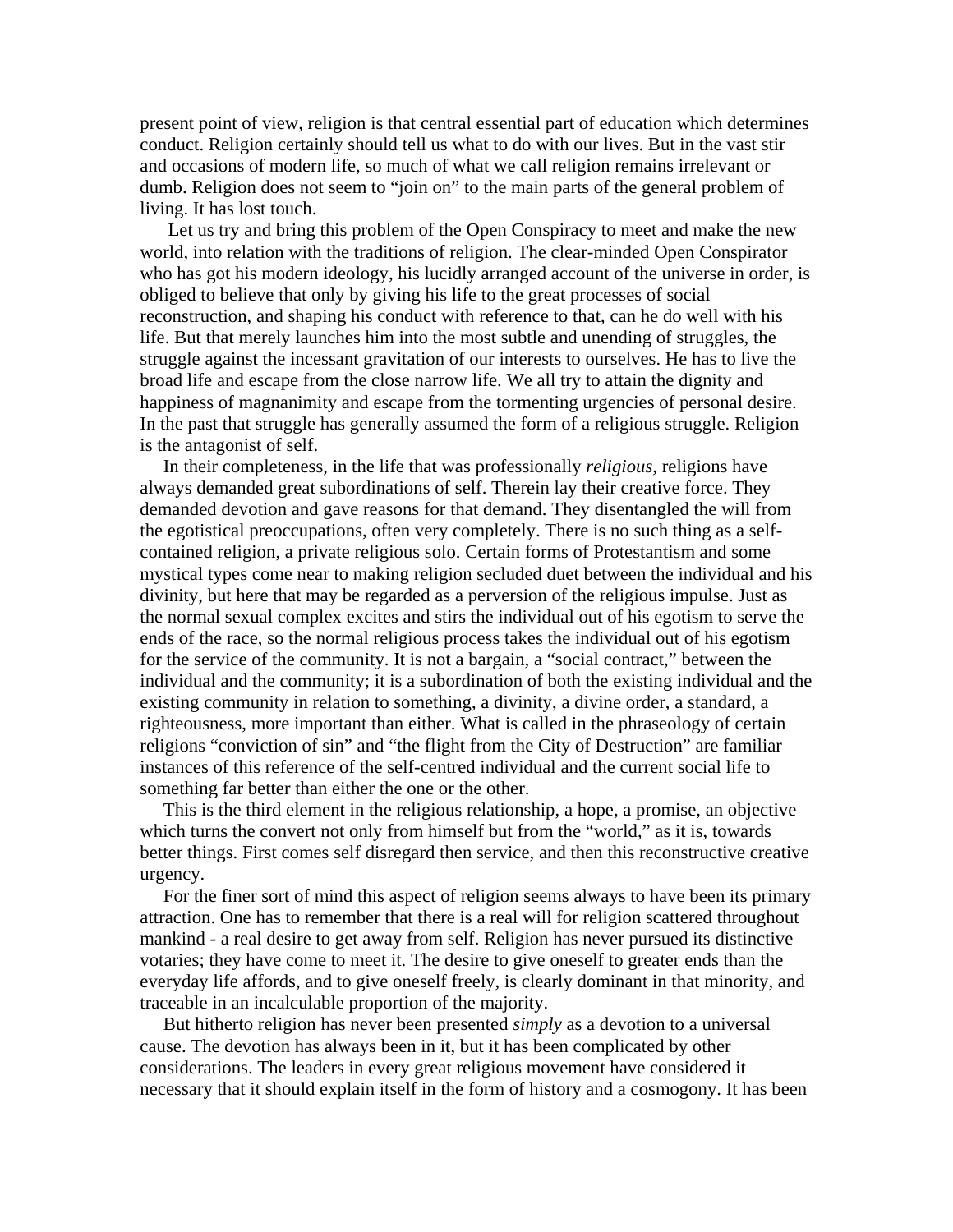felt necessary to say *Why?* and *To what end?* Every religion therefore has had to adopt the physical conceptions, and usually also to assume many of the moral and social values, current at the time of its formation. It could not transcend the philosophical phrases and attitudes that seemed then to supply the natural frame for a faith, nor draw upon anything beyond the store of scientific knowledge of its time. In this lurked the seeds of the ultimate decay and supersession of every successive religion.

 But as the idea of continual change, going farther and farther from existing realities and never returning to them, is a new one, as nobody until very recently has grasped the fact that the knowledge of to day is the ignorance of to-morrow, each fresh development of religion in the world so far has been proclaimed in perfect good faith as the culminating and final truth.

 This finality of statement has considerable immediate practical value. The suggestion of the possibility of further restatement is an unsettling suggestion; it undermines conviction and breaks the ranks of the believers, because there are enormous variations in the capacities of men to recognize the same spirit under a changing shape. These variations cause endless difficulties to-day. While some intelligences can recognize the same God under a variety of names and symbols without any severe strain, others cannot even detect the most contrasted Gods one from the other provided they wear the same mask and title It appears a perfectly natural and reasonable thing to many minds to restate religion now in terms of biological and psychological necessity, while to others any variation whatever in the phrasing of the faith seems to be nothing less than atheistical misrepresentations of the most damnable kind. For these latter God a God still anthropomorphic enough to have a will and purpose to display preferences and reciprocate emotions, to be indeed in person, must be retained until the end of time. For others, God can be thought of as a Great First Cause, as impersonal and inhuman as atomic structure.

 It is because of the historical and philosophical commitments they have undertaken, and because of concessions made to common human weaknesses in regard to such once apparently minor but now vital moral issues as property, mental activity, and public veracity - rather than of any inadequacy in their adaptation to psychological needs - that the present wide discredit of organized religions has come about. They no longer seem even roughly truthful upon issues of fact, and they give no imperatives over large fields of conduct in which perplexity is prevalent. People will say, "I could be perfectly happy leading the life of a Catholic devotee if only I could believe." But most of the framework of religious explanation upon which that life is sustained is too old-fashioned and too irrelevant to admit of that thoroughness of belief which is necessary for the devotion of intelligent people.

 Great ingenuity has been shown by modern writers and thinkers in the adaptation of venerated religious expressions to new ideas. *Peccavi*. [Usu. translated 'I have sinned' - RW] Have I not written of the creative will in humanity as "God the Invisible King" and presented it in the figure of a youthful and adventurous finite god?

 The word "God" is in most minds so associated with the concept of religion that it is abandoned only with the greatest reluctance. The word remains, though the idea is continually attenuated. Respect for Him demands that He should have no limitations. He is pushed farther and farther from actuality, therefore, and His definition becomes increasingly a bundle of negations, until at last, in His rôle of The Absolute, He becomes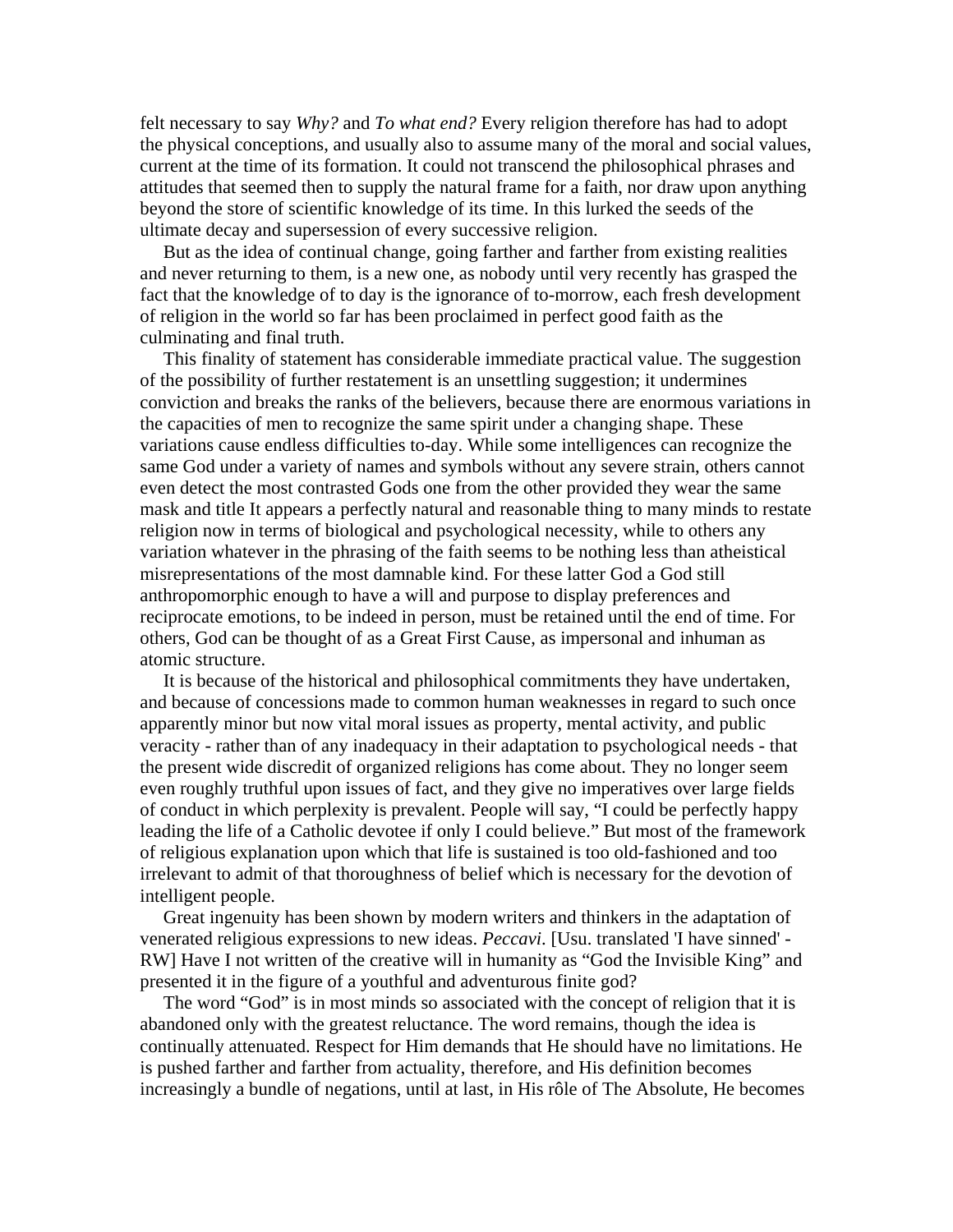an entirely negative expression. While we can speak of good, say some, can speak of God. God is the possibility of goodness, the good side of things. If phrases in which the name of God is used are to be abandoned, they argue, religion will be left speechless before many occasions.

 Certainly there is something beyond the individual that is and the world that is; on that we have already insisted as a characteristic of all religions; that persuasion is the essence of faith and the key to courage. But whether that is to be considered, even after the most strenuous exercises in personification, as a greater person or a comprehensive person, is another matter. Personality is the last vestige of anthropomorphism. The modern urge to a precise veracity is against such concessions to traditional expression.

 On the other hand there is in many fine religious minds a desire amounting almost to a necessity for an object of devotion so individualized as to be capable at least of a receptive consciousness even if no definite response is conceded. One type of mind can accept a reality in itself which another must project and dramatize before it can comprehend it and react to it. The human soul is an intricate thing which will not endure elucidation when that passes beyond a certain degree of harshness and roughness. The human spirit has learnt love, devotion, obedience and humility in relation to other personalities, and with difficulty it takes the final step to a transcendent subordination, from which the last shred of personality has stripped.

 In matters not immediately material, language has to work by metaphors, and though every metaphor carries its own peculiar risks of confusion, we cannot do without them. Great intellectual tolerance is necessary, therefore - a cultivated disposition to translate and retranslate from one metaphysical or emotional idiom to another - if there is not to be a deplorable wastage of moral force in our world. Just now I wrote *Peccavi* because I had written God the Invisible King, but after all I do not think it was so much a sin to use that phrase, God the Invisible King, as an error in expression. If there is no sympathetic personal leader outside us, there is at least in us the attitude we should adopt towards a sympathetic personal leader.

 Three profound differences between the new mental dispositions of the present time and those of preceding ages have to be realized if current developments of the religious impulse are to be seen in their correct relationship to the religious life of the past. There has been a great advance in the analysis of psychic processes and the courage with which men have probed into the origins of human thought and feeling. Following upon the biological advances that have made us recognize fish and amphibian in the bodily structure of man, have come these parallel developments in which we see elemental fear and lust and self-love moulded, modified, and exalted, under the stress of social progress, into intricate human motives. Our conception of sin and our treatment of sin have been profoundly modified by this analysis. Our former sins are seen as ignorances, inadequacies and bad habits, and the moral conflict is robbed of three-fourths of its egocentred melodramatic quality. We are no longer moved to be less wicked; we are moved to organize our conditioned reflexes and lead a life less fragmentary and silly.

 Secondly, the conception of individuality has been influenced and relaxed by biological thought, so that we do not think so readily of the individual *contra mundum* as our fathers did. We begin to realize that we are egotists by misapprehension. Nature cheats the self to serve the purposes of the species by filling it with wants that war against its private interests. As our eyes are opened to these things, we see ourselves as beings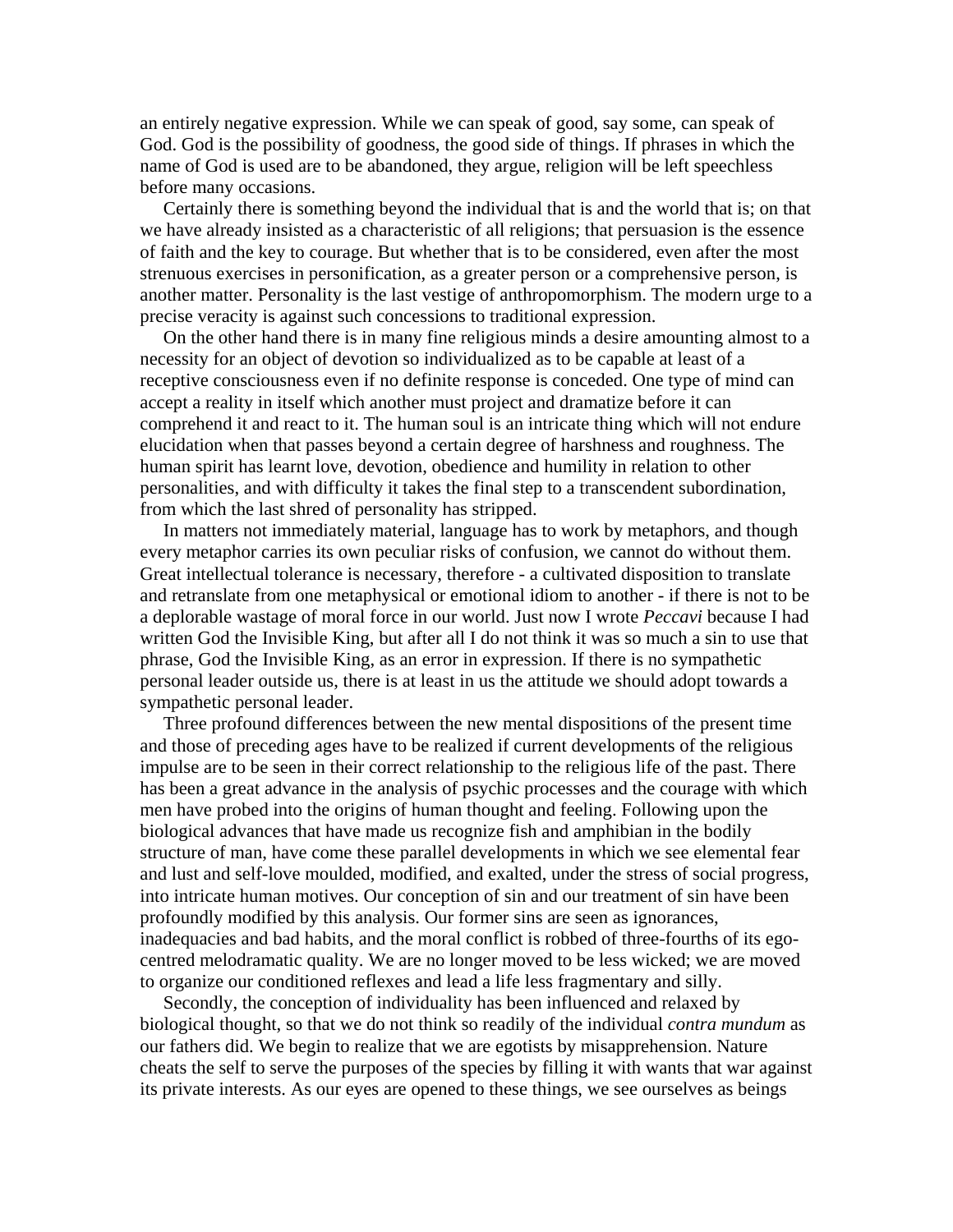greater or less than the definitive self. Man's soul is no longer his own. It is, he discovers, part of a greater being which lived before he was born and will survive him. The idea of a survival of the definite individual with all the accidents and idiosyncrasies of his temporal nature upon him dissolves to nothing in this new view of immortality.

 The third of the main contrasts between modern and former thought which have rendered the general shapes of established religion old-fashioned and unserviceable is a reorientation of current ideas about time. The powerful disposition of the human mind to explain everything as the inevitable unfolding of a past event which, so to speak, sweeps the future helplessly before it, has been checked by a mass of subtle criticisms. The conception of progress as a broadening and increasing purpose, a conception which is taking hold of the human imagination more and more firmly, turns religious life towards the future. We think no longer of submission to the irrevocable decrees of absolute dominion, but of participation in an adventure on behalf of a power that gains strength and establishes itself. The history of our world, which has been unfolded to us by science, runs counter to all the histories on which religions have been based. There was no Creation in the past, we begin to realize, but eternally there is creation; there was no Fall to account for the conflict of good and evil, but a stormy ascent. Life as we know it is a mere beginning.

 It seems unavoidable that if religion is to develop unifying and directive power in the present confusion of human affairs it must adapt itself to this forward-looking, individuality-analyzing turn of mind; it must divest itself of its sacred histories, its gross preoccupations, its posthumous prolongation of personal ends. *The desire for service, for subordination, for permanent effect, for an escape from the distressful pettiness and mortality of the individual life, is the undying element in every religious system.*

 The time has come to strip religion right down to that, to strip it for greater tasks than it has ever faced before. The histories and symbols that served our fathers encumber and divide us. Sacraments and rituals harbour disputes and waste our scanty emotions. *The explanation of why things are is an unnecessary effort in religion*. The essential fact in religion is the desire for religion and not how it came about. If you do not want religion, no persuasions, no convictions about your place in the universe can give it to you. The first sentence in the modern creed must be, not "I believe," but "I give myself."

To what? And how? To these questions we will now address ourselves.

### VI - MODERN RELIGION IS OBJECTIVE

To give oneself religiously is a continuing operation expressed in a series of acts. It can be nothing else. You cannot dedicate yourself and then go away to live just as you have lived before. It is a poor travesty of religion that does not produce an essential change in the life which embraces it. But in the established and older religions of our race, this change of conduct has involved much self-abasement merely to the God or Gods, or much self-mortification merely with a view to the moral perfecting of self. Christian devotion, for example, in these early stages, before the hermit life gave place to organized monastic life, did not to any extent direct itself to service except the spiritual service of other human beings. But as Christianity became a definite social organizing force, it took on a great series of healing, comforting, helping, and educational activities.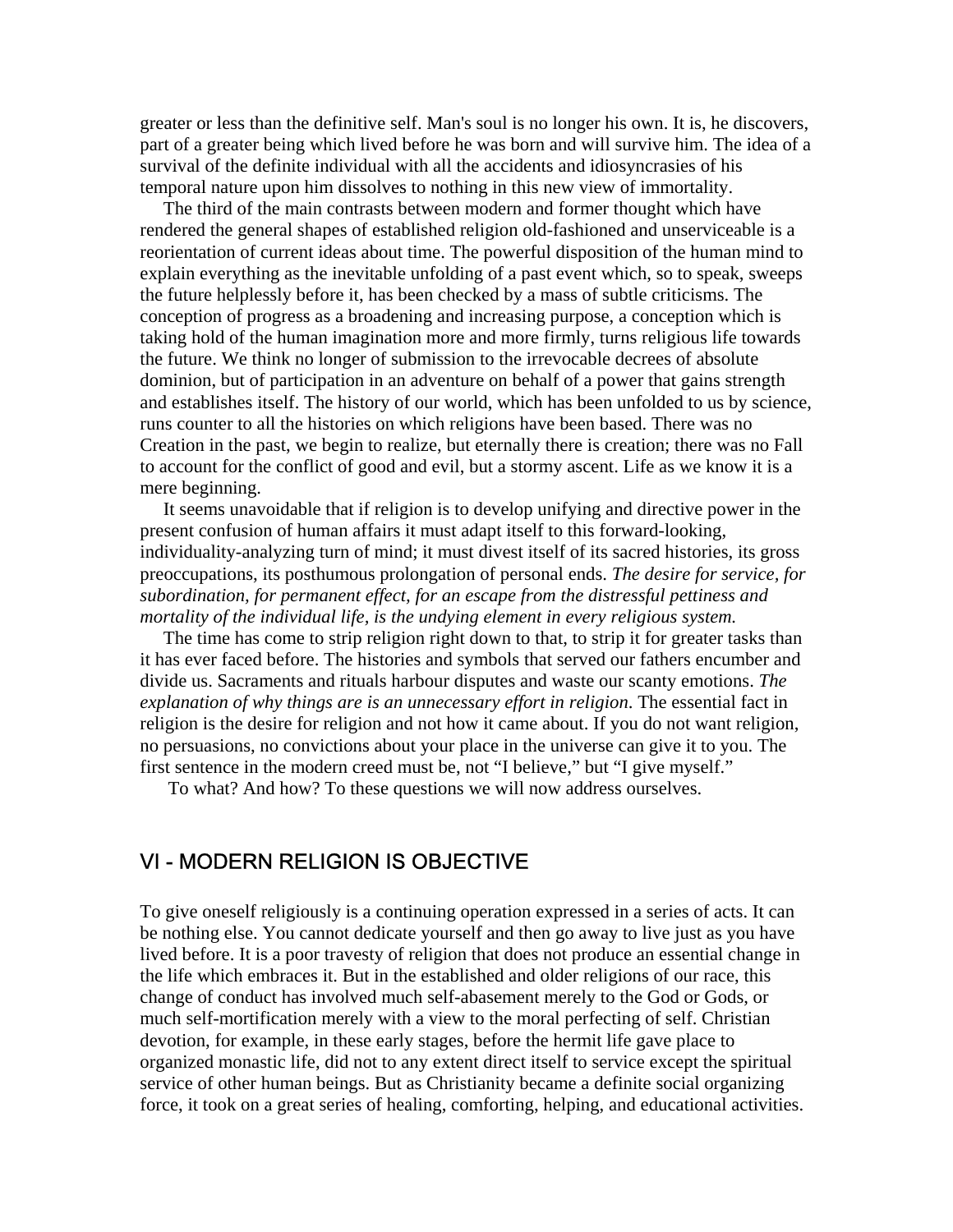The modern tendency has been and is all in the direction of minimizing what one might call self-centred devotion and self-subjugation, and of expanding and developing external service. The idea of inner perfectibility dwindles with the diminishing importance attached to individuality. We cease to think of mortifying or exalting or perfecting ourselves and seek to lose ourselves in a greater life. We think less and less of "conquering" self and more and more of escaping from self. If we attempt to perfect ourselves in any respect it is only as a soldier sharpens and polishes an essential weapon.

 Our quickened apprehension of continuing change, our broader and fuller vision of the history of life, disabuse our minds of many limitations set to the imaginations of our predecessors. Much that they saw as fixed and determinate, we see as transitory and controllable. They saw life fixed in its species and subjected to irrevocable laws. We see life struggling insecurely but with a gathering successfulness for freedom and power against restriction and death. We see life coming at last to our tragic and hopeful human level. Unprecedented possibilities, mighty problems, we realize, confront mankind today. They frame our existences. The practical aspect, the material form, the embodiment of the modernized religious impulse is the direction of the whole life to the solution of these problems and the realization of their possibilities. The alternative before man now is either magnificence of spirit and magnificence of achievement, or disaster.

 The modern religious life, like all forms of religious life, must needs have its own subtle and deep inner activities, its meditations, its self-confrontations, its phases of stress and search and appeal, its serene and prayerful moods, but these inward aspects do not come into the scope of this present inquiry, which is concerned entirely with the outward shape, the direction, and the organization of modern religious effort, with the question of what, given religious devotion, we have to do and how that has to be done.

 Now, in the new and greater universe to which we are awakening, its immense possibilities furnish an entirely new frame and setting for the moral life. In the fixed and limited outlook of the past, practical good works took the form mainly of palliative measures against evils that were conceived of as incurable; the religious community nursed the sick, fed the hungry, provided sanctuary for the fugitive, pleaded with the powerful for mercy. It did not dream of preventing sickness, famine, or tyranny. Otherworldliness was its ready refuge from the invincible evil and confusion of the existing scheme of things.

 But it is possible now to imagine an order in human affairs from which these evils have been largely or entirely eliminated. More and more people are coming to realize that such an order is a material possibility. And with the realization that this is a material possibility, we can no longer be content with a field of "good deeds" and right action restricted to palliative and consolatory activities. Such things are merely "first aid." The religious mind grows bolder than it has ever been before. It pushes through the curtain it once imagined was a barrier. It apprehends its larger obligations. The way in which our activities conduce to the realization of that conceivable better order in human affairs, becomes the new criterion of conduct. Other-worldliness has become unnecessary.

 The realization of this possible better order brings us at once to certain definite lines of conduct. We have to make an end to war, and to make an end to war we must be cosmopolitan in our politics. It is impossible for any clear-headed person to suppose that the ever more destructive stupidities of war can be eliminated from human affairs until some common political control dominates the earth, and unless certain pressures due to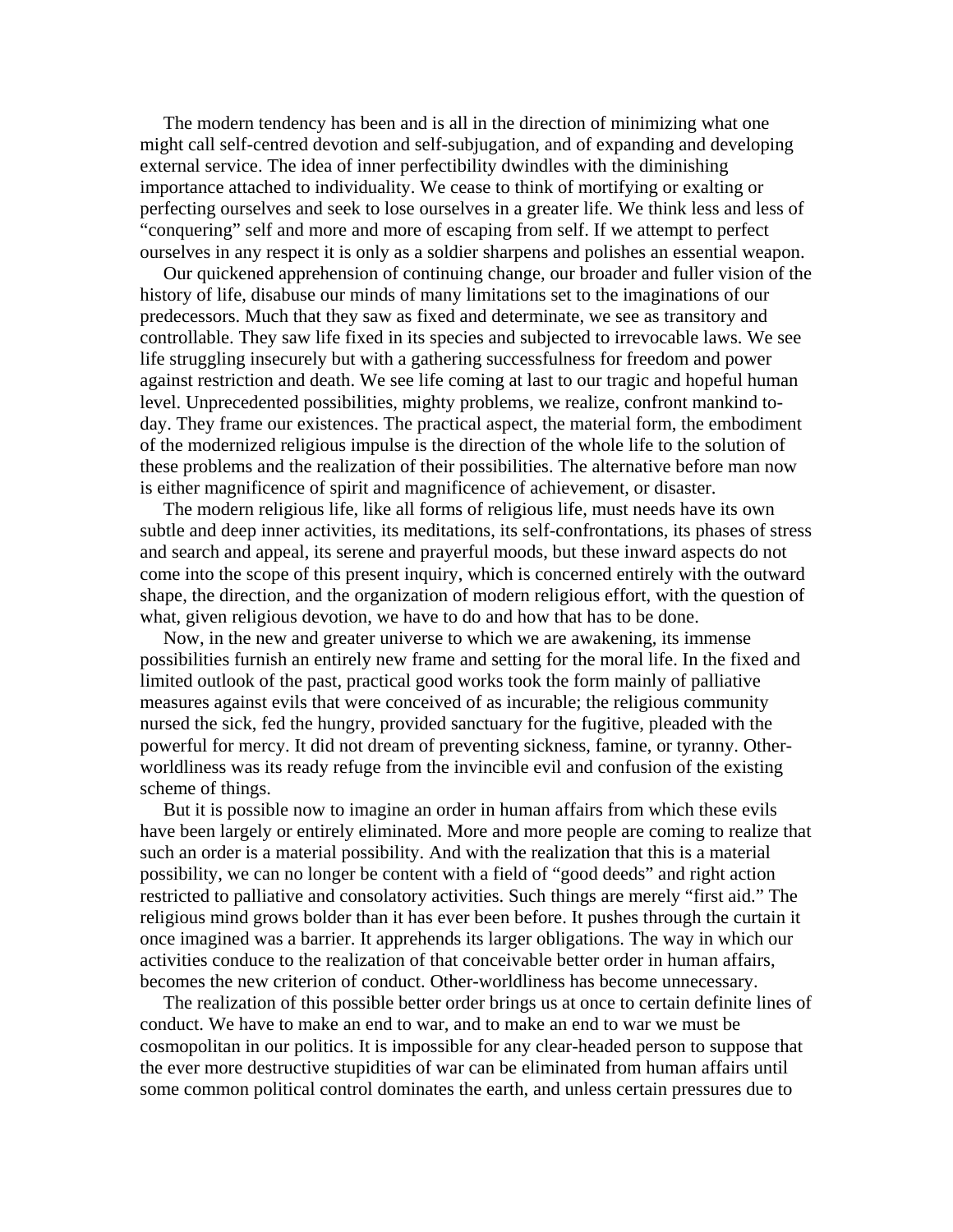the growth of population, due to the enlarging scope of economic operations or due to conflicting standards and traditions of life, are disposed of.

 To avoid the positive evils of war and to attain the new levels of prosperity and power that now come into view, an effective world control, not merely of armed force, but of the production and main movements of staple commodities and the drift and expansion of population is required. It is absurd to dream of peace and world-wide progress without that much control. These things assured the abilities and energies of a greatly increased proportion of human beings could be diverted to the happy activities of scientific research and creative work, with an ever-increasing release and enlargement of human possibility. On the political side it is plain that our lives must be given to the advancement of that union.

 Such a forward stride in human life, the first stride in a mighty continuing advance, an advance to which no limit appears, is now not simply materially possible. It is urgent. The opportunity is plain before mankind. It is the alternative to social decay. But there is no certainty, no material necessity, that it should ever be taken. It will not be taken by mankind inadvertently. It can only be taken through such an organization of will and energy to take it as this world has never seen before.

 These are the new imperatives that unfold themselves before the more alert minds of our generation. They will presently become the general mental background, as the modern interpretations of the history of life and of the material and mental possibilities about us establish themselves. Evil political, social, and economic usages and arrangements may seem obdurate and huge, but they are neither permanent nor uncontrollable. They can be controlled, however, only by an effort more powerful and determined than the instincts and inertias that sustain them. Religion, modern and disillusioned, has for its outward task to set itself to the control and direction of political, social, and economic life. If it does not do that, then it is no more than a drug for easing discomfort, "the opium of the peoples."

 Can religion, or can it not, synthesize the needed effort to lift mankind out of our present disorders, dangers, baseness, frustrations, and futilities to a phase of relative security, accumulating knowledge, systematic and continuing growth in power and the widespread, deep happiness of hopeful and increasing life?

 Our answer here is that the religious spirit, in the light of modern knowledge, can do this thing, and our subject now is to enquire what are the necessary opening stages in the synthesis of that effort. We write, from this point onward, for those who believe that it can, and who do already grasp the implications of world history and contemporary scientific achievement.

### VII - WHAT MANKIND HAS TO DO

BEFORE we can consider the forms and methods of attacking this inevitable task of reconstruction it will be well to draw the main lines and to attempt some measure of the magnitude of that task. What are the new forms that it is thus proposed to impose upon human life, and how are they to be evolved from or imposed upon the current forms? And against what passive and active resistances has this to be done?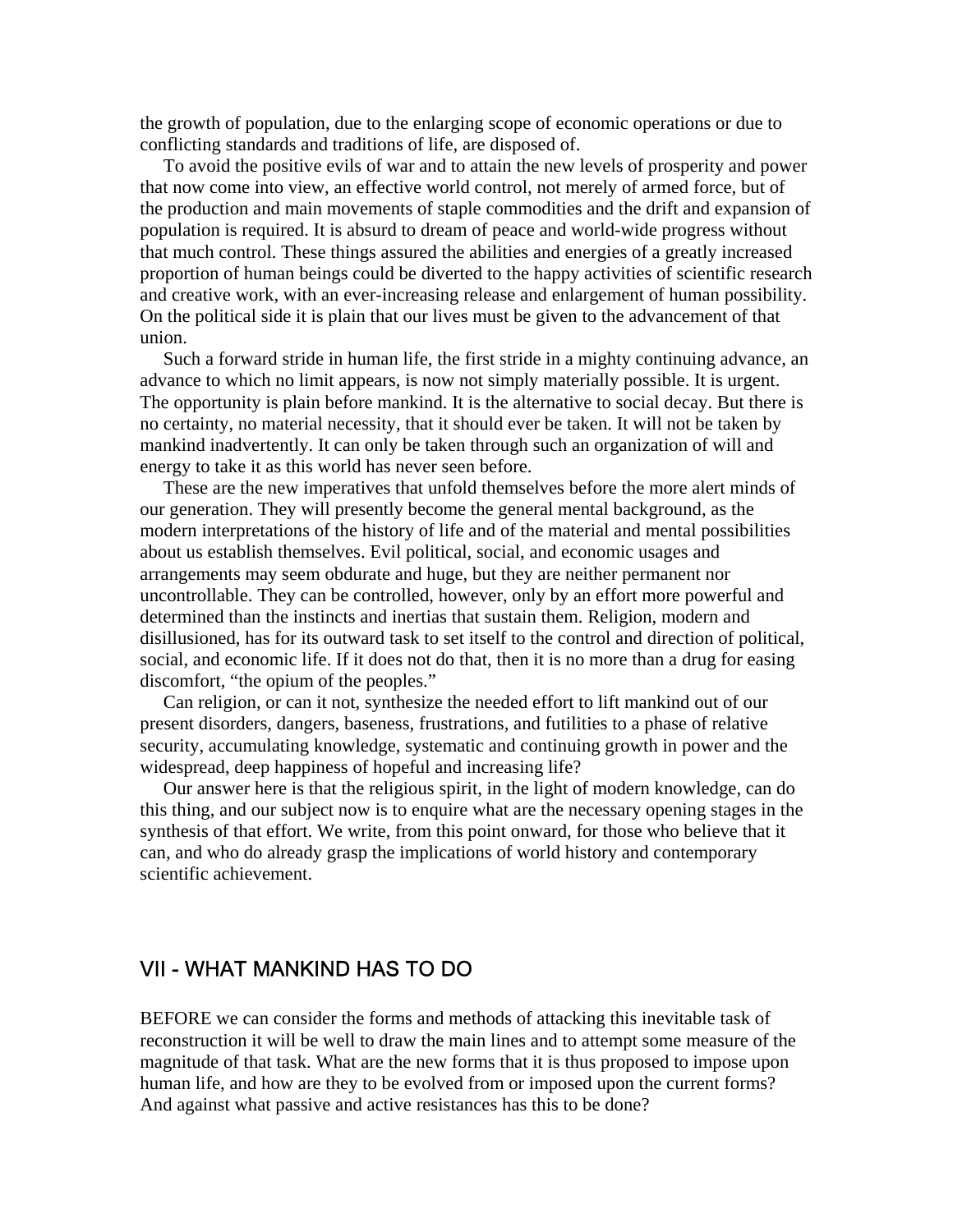There can be no pause for replacement in the affairs of life. Day must follow day, and the common activities continue. The new world as a going concern must arise out of the old as a going concern.

 Now the most comprehensive conception of this new world is of one politically, socially, and economically unified. Within that frame fall all the other ideas of our progressive ambition. To this end we set our faces and seek to direct our lives. Many there are at present who apprehend it as a possibility but do not *dare*, it seems, to desire it, because of the enormous difficulties that intervene, and because they see as yet no intimations of a way through or round these difficulties. They do not see a way of escape from the patchwork of governments that grips them and divides mankind. The great majority of human beings have still to see the human adventure as one whole; they are obsessed by the air of permanence and finality in established things; they accept current reality as ultimate reality. As the saying goes, they take the world as they find it.

 But here we are writing for the modern-minded, and for them it is impossible to think of the world as secure and satisfactory until there exists a single world commonweal, preventing war and controlling those moral, biological, and economic forces and wastages that would otherwise lead to wars. And controlling them in the sense that science and man's realization and control of his powers and possibilities continually increase.

 Let us make clear what sort of government we are trying to substitute for the patchwork of to-day. It will be a new sort of direction with a new psychology. The method of direction of such a world commonweal is not likely to imitate the methods of existing sovereign states. It will be something new and altogether different.

 This point is not yet generally realized. It is too often assumed that the world commonweal will be, as it were, just the one heir and survivor of existing states, and that it will be a sort of megatherium of the same form and anatomy as its predecessors.

 But a little reflection will show that this is a mistake. Existing states are primarily militant states, and a world state cannot be militant. There will be little need for president or king to lead the marshalled hosts of humanity, for where there is no war there is no need of any leader to lead hosts anywhere, and in a polyglot world a parliament of mankind or any sort of council that meets and talks is an inconceivable instrument of government. The voice will cease to be a suitable vehicle. World government, like scientific process, will be conducted by statement, criticism, and publication that will be capable of efficient translation.

 The fundamental organization of contemporary states is plainly still military, and that is exactly what a world organization cannot be. Flags, uniforms, national anthems, patriotism sedulously cultivated in church and school, the brag, blare, and bluster of our competing sovereignties, belong to the phase of development the Open Conspiracy will supersede. We have to get clear of that clutter. The reasonable desire of all of us is that we should have the collective affairs of the world managed by suitably equipped groups of the most interested, intelligent, and devoted people, and that their activities should be subjected to a free, open, watchful criticism, restrained from making spasmodic interruptions but powerful enough to modify or supersede without haste or delay whatever is weakening or unsatisfactory in the general direction.

 A number of readers will be disposed to say that this is a very vague, undefined, and complicated conception of world government. But indeed it is a simplification. Not only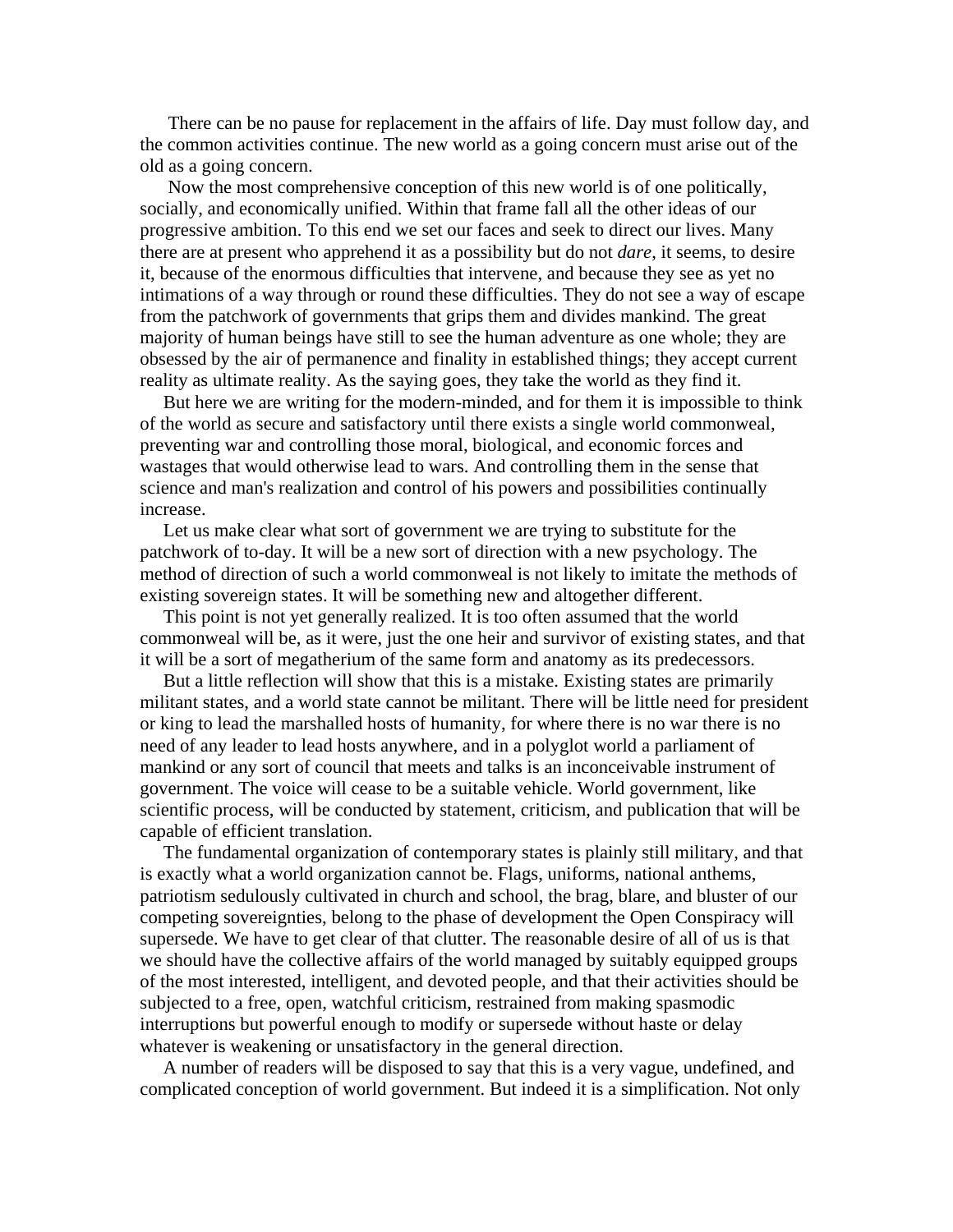are the present governments of the world a fragmentary competitive confusion, but none of them is as simple as it appears. They seem to be simple because they have formal heads and definite forms, councils, voting assemblies, and so forth, for arriving at decisions. But the formal heads, the kings, presidents, and so forth, are really not the directive heads. They are merely the figure heads. They do not decide. They merely make gestures of potent and dignified acquiescence when decisions are put to them. They are complicating shams. Nor do the councils and assemblies really decide. They record, often very imperfectly and exasperatingly, the accumulating purpose of outer forces. These outer really directive forces are no doubt very intricate in their operation; they depend finally on religious and educational forms and upon waves of gregarious feeling, but it does not in the least simplify the process of collective human activity to pretend that it is simple and to set up symbols and dummies in the guise of rulers and dictators to embody that pretence. To recognize the incurable intricacy of collective action is a mental simplification; to remain satisfied with the pretensions of existing governmental institutions, and to bring in all the problems of their procedure and interaction is to complicate the question.

 The present rudimentary development of collective psychology obliges us to be vague and provisional about the way in which the collective mind may best define its will for the purpose of administrative action. We may know that a thing is possible and still be unable to do it as yet, just as we knew that aviation was possible in 1900. Some method of decision there must certainly be and a definite administrative machinery. But it may turn out to be a much slighter, less elaborate organization than a consideration of existing methods might lead us to imagine. It may never become one single interlocking administrative system. We may have systems of world control rather than a single world state. The practical regulations, enforcements, and officials needed to keep the world in good health, for example may be only very loosely related to the system of controls that will maintain its communications in a state of efficiency. Enforcement and legal decisions, as we know them now, may be found to be enormously and needlessly cumbrous by our descendants. As the reasonableness of a thing is made plain, the need for its enforcement is diminished, and the necessity for litigation disappears.

 The Open Conspiracy, the world movement for the supercession or enlargement or fusion of existing political, economic, and social institutions must necessarily, as it grows, draw closer and closer to questions of practical control. It is likely in its growth to incorporate many active public servants and many industrial and financial leaders and directors. It may assimilate great masses of intelligent workers. As its activities spread it will work out a whole system of special methods of co-operation. As it grows, and by growing, it will learn the business of general direction and how to develop its critical function. A lucid, dispassionate, and immanent criticism is the primary necessity, the living spirit of a world civilization. The Open Conspiracy is essentially such a criticism, and the carrying out of such a criticism into working reality is the task of the Open Conspiracy. It will by its very nature be aiming not so much to set up a world direction, as to become itself a world direction, and the educational and militant forms of its opening phase will evoke, step by step, as experience is gained and power and responsibility acquired, forms of administration and research and correlation.

 The differences in nature and function between the world controls of the future and the state governments of the present age which we have just pointed out favours a hope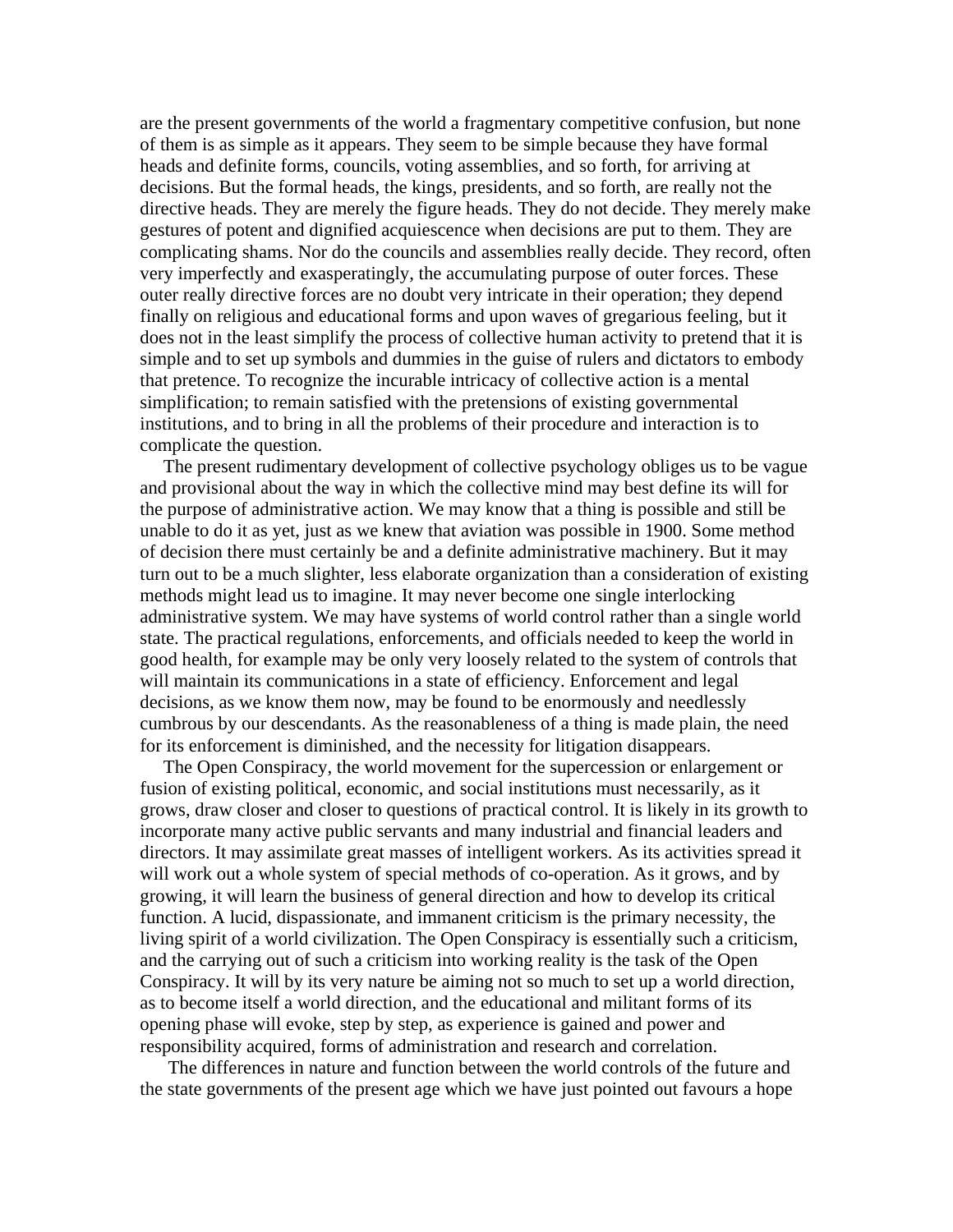that the Open Conspiracy may come to its own in many cases rather by the fading out of these state governments through the inhibition and paralysis of their destructive militant and competitive activities than by a direct conflict to overthrow them. As new world controls develop, it becomes the supreme business of the Open Conspiracy to keep them world wide and impartial, to save them by an incessant critical educational and propagandist activity from entanglement with the old traditional rivalries and feuds of states and nations. It is quite possible that such world controls should be able to develop independently, but it is highly probable, on the other hand, that they will continue to be entangled as they are to-day, and that they will need to be disengaged with a struggle. We repeat, the new directive organizations of men's affairs will not be of the same nature as old-fashioned governments. They will be in their nature biological, financial, and generally economic, and the old governments were primarily nothing of the sort. Their directive force will be (1) an effective criticism having the quality of science, and (2) the growing will in men to have things right. The directive force of the older governments was the uncriticized fantasies and wilfulness of an individual, a class, a tribe, or a majority.

 The modernization of the religious impulse leads us straight to this effort for the establishment of the world state as a duty, and the close consideration of the necessary organization of that effort will bring the reader to the conclusion that a movement aiming at the establishment of a world directorate, however restricted that movement may be at first in numbers and power, must either contemplate the prospect of itself developing into a world directorate, and by the digestion and assimilation of superseded factors into an entire modern world community, or admit from the outset the futility, the spare-time amateurishness, of its gestures.

### VIII - BROAD CHARACTERISTICS OF A SCIENTIFIC WORLD **COMMONWEAL**

CONTINUING our examination of the practical task before the modern mind, we may next note the main lines of contemporary aspiration within this comprehensive outline of a world commonweal. Any sort of unification of human affairs will not serve the ends we seek. We aim at a particular sort of unification; a world Caesar is hardly better from the progressive viewpoint than world chaos; the unity we seek must mean a world-wide liberation of thought, experiment and creative effort.

 A successful Open Conspiracy merely to seize governments and wield and retain world power would be at best only the empty frame of success. It might be the exact reverse of success. Release from the threat of war and from the waste of international economic conflicts is a poor release if it demands as its price the loss of all other liberties.

 It is because we desire a unification of human direction, not simply for the sake of unity, but as a means of release to happiness and power, that it is necessary, at any cost in delay, in loss of effective force, in strategic or tactical disadvantage - that the light of free, abundant criticism should play upon that direction and upon the movements and unifying organizations leading to the establishment of that unifying direction.

Man is an imperfect animal and never quite trustworthy in the dark. Neither morally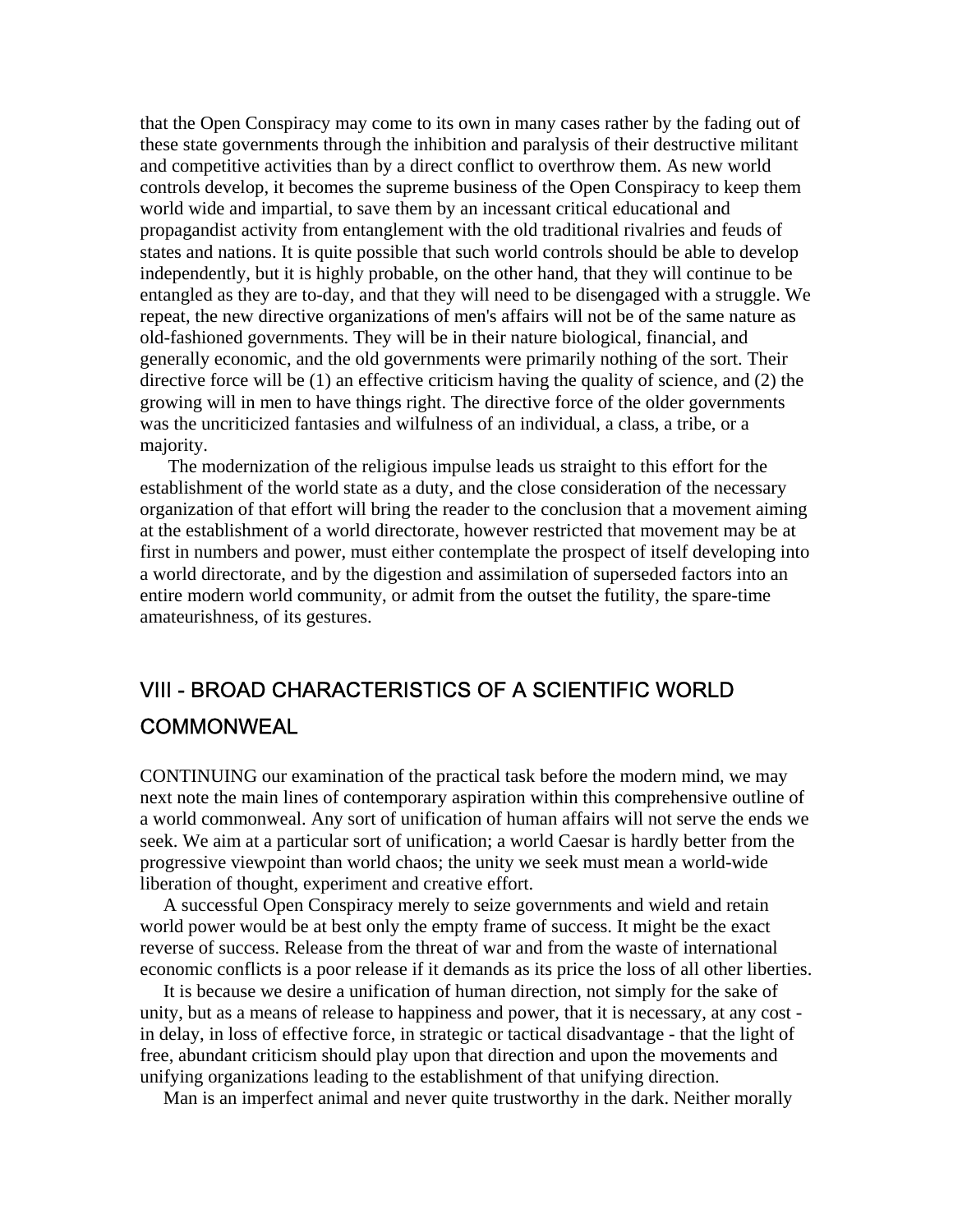nor intellectually is he safe from lapses. Most of us who are past our first youth know how little we can trust ourselves and glad to have our activities checked and guarded by a sense of helpful inspection. It is for this reason that a movement to realize the conceivable better state of the world must deny itself the advantages of secret methods and tactical insincerities. It must leave that to its adversaries. We must declare our end plainly from the outset and risk no misunderstandings of our procedure.

 The Open Conspiracy against the traditional and now cramping and dangerous institutions of the world must be an Open Conspiracy and cannot remain righteous otherwise. It is lost if it goes underground. Every step to world unity must be taken in the daylight with the understanding sympathy of as many people as possible, or the sort of unity that will be won will be found to be scarcely worth the winning. The essential task would have to be recommenced again within the mere frame of unity thus attained.

 This candid attempt to take possession of the whole world, this Open Conspiracy of ours, must be made in the name of and for the sake of science and creative activity. Its aim is to release science and creative activity and every stage in the struggle must be watched and criticized, lest there be any sacrifice of these ends to the exigencies of conflict.

 The security of creative progress and creative activity implies a competent regulation of the economic life in the collective interest. There must be food, shelter and leisure for all. The fundamental needs of the animal life must be assured before human life can have free play. Man does not live by bread alone; he eats that he may learn and adventure creatively, but unless he eats he cannot adventure. His life is primarily economic, as a house is primarily a foundation, and economic justice and efficiency must underlie all other activities; but to judge human society and organize political and social activities entirely on economic grounds is to forget the objectives of life's campaign in a preoccupation with supply.

 It is true that man, like the animal world in general from which he has risen, is the creature of a struggle for sustenance, but unlike the animals, man can resort to methods of escape from that competitive pressure upon the means of subsistence, which has been the lot of every other animal species. He can restrain the increase in his numbers, and he seems capable of still quite undefined expansions of his productivity per head of population. He can escape therefore from the struggle for subsistence altogether with a surplus of energy such as no other kind of animal species has ever possessed. Intelligent control of population is a possibility which puts man outside competitive processes that have hitherto ruled the modification of species, and he can be released from these processes in no other way.

 There is a clear hope that, later, directed breeding will come within his scope, but that goes beyond his present range of practical achievement, and we need not discuss it further here. Suffice it for us here that the world community of our desires, the organized world community conducting and ensuring its own progress, requires a deliberate collective control of population as a primary condition.

 There is no strong instinctive desire for multitudinous offspring, as such, in the feminine make-up. The reproductive impulses operate indirectly. Nature ensures a pressure of population through passions and instincts that, given sufficient knowledge, intelligence, and freedom on the part of women, can be satisfactorily gratified and tranquillized, if need be, without the production of numerous children. Very slight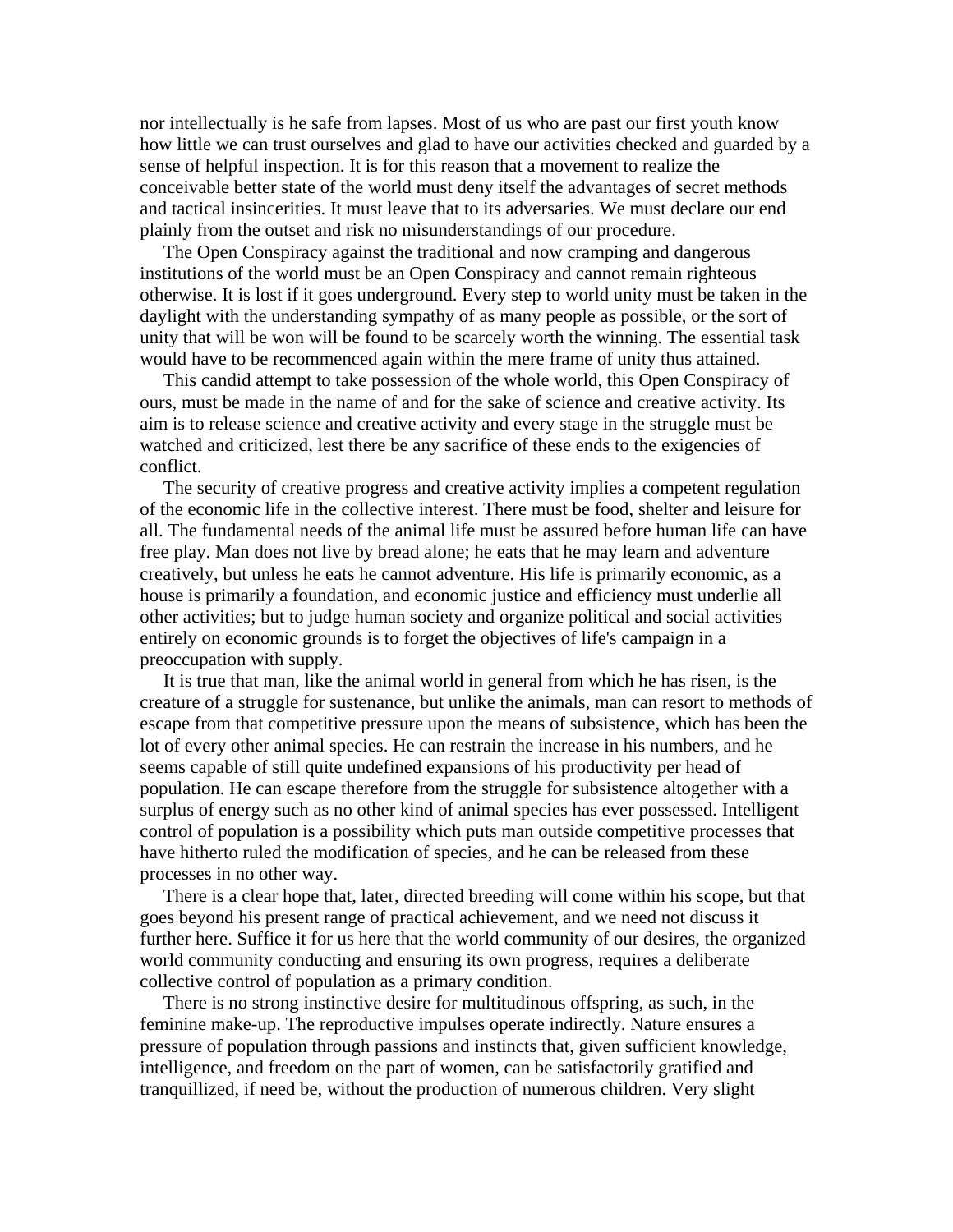adjustments in social and economic arrangements will, in a world of clear available knowledge and straightforward practice in these matters, supply sufficient inducement or discouragement to affect the general birth rate or the birth rate of specific types as the directive sense of the community may consider desirable. So long as the majority of human beings are begotten involuntarily in lust and ignorance so long does man remain like any other animal under the moulding pressure of competition for subsistence. Social and political processes change entirely in their character when we recognize the possibility and practicability of this fundamental revolution in human biology.

 In a world so relieved, the production of staple necessities presents a series of problems altogether less distressful than those of the present scramble for possessions and self-indulgence on the part of the successful, and for work and a bare living on the part of the masses. With the increase of population unrestrained, there was, as the end of the economic process, no practical alternative to a multitudinous equality at the level of bare subsistence, except through such an inequality of economic arrangements as allowed a minority to maintain a higher standard of life by withholding whatever surplus of production it could grasp, from consumption in mere proletarian breeding. In the past and at present, what is called the capitalist system, that is to say the unsystematic exploitation of production by private owners under the protection of the law, has, on the whole, in spite of much waste and conflict, worked beneficially by checking that gravitation to a universal low-grade consumption which would have been the inevitable outcome of a socialism oblivious of biological processes. With effective restraint upon the increase of population, however, entirely new possibilities open out before mankind.

 The besetting vice of economic science, orthodox and unorthodox alike, has been the vice of beginning in the air, with current practice and current convictions, with questions of wages, prices, values, and possession, when the profounder issues of human association are really not to be found at all on these levels. The primary issues of human association are biological and psychological, and the essentials of economics are problems in applied physics and chemistry. The first thing we should examine is what we want to do with natural resources, and the next, how to get men to do what has to be done as pleasurably and effectively as possible. Then we should have a standard by which to judge the methods of to-day.

 But the academic economists, and still more so Marx and his followers, refuse to deal with these fundamentals, and, with a stupid pose of sound practical wisdom, insist on opening up their case with an uncritical acceptance of the common antagonism of employers and employed and a long rigmarole about profits and wages. Ownership and expropriated labour are only one set of many possible sets of economic method.

 The economists, however, will attend seriously only to the current set; the rest they ignore; and the Marxists, with their uncontrollable disposition to use nicknames in the place of judgments, condemn all others as "Utopian" - a word as final in its dismissal from the minds of the elect as that other pet counter in the Communist substitute for thought, "Bourgeois." If they can persuade themselves that an idea or a statement is "Utopian" or "Bourgeois," it does not seem to matter in the least to them whether it is right or wrong. It is disposed of. Just as in genteeler circles anything is disposed of that can be labelled "atheistical", "subversive" or "disloyal."

 If a century and a half ago the world had submitted its problems of transport to the economists, they would have put aside, with as little wasted breath and ink as possible, all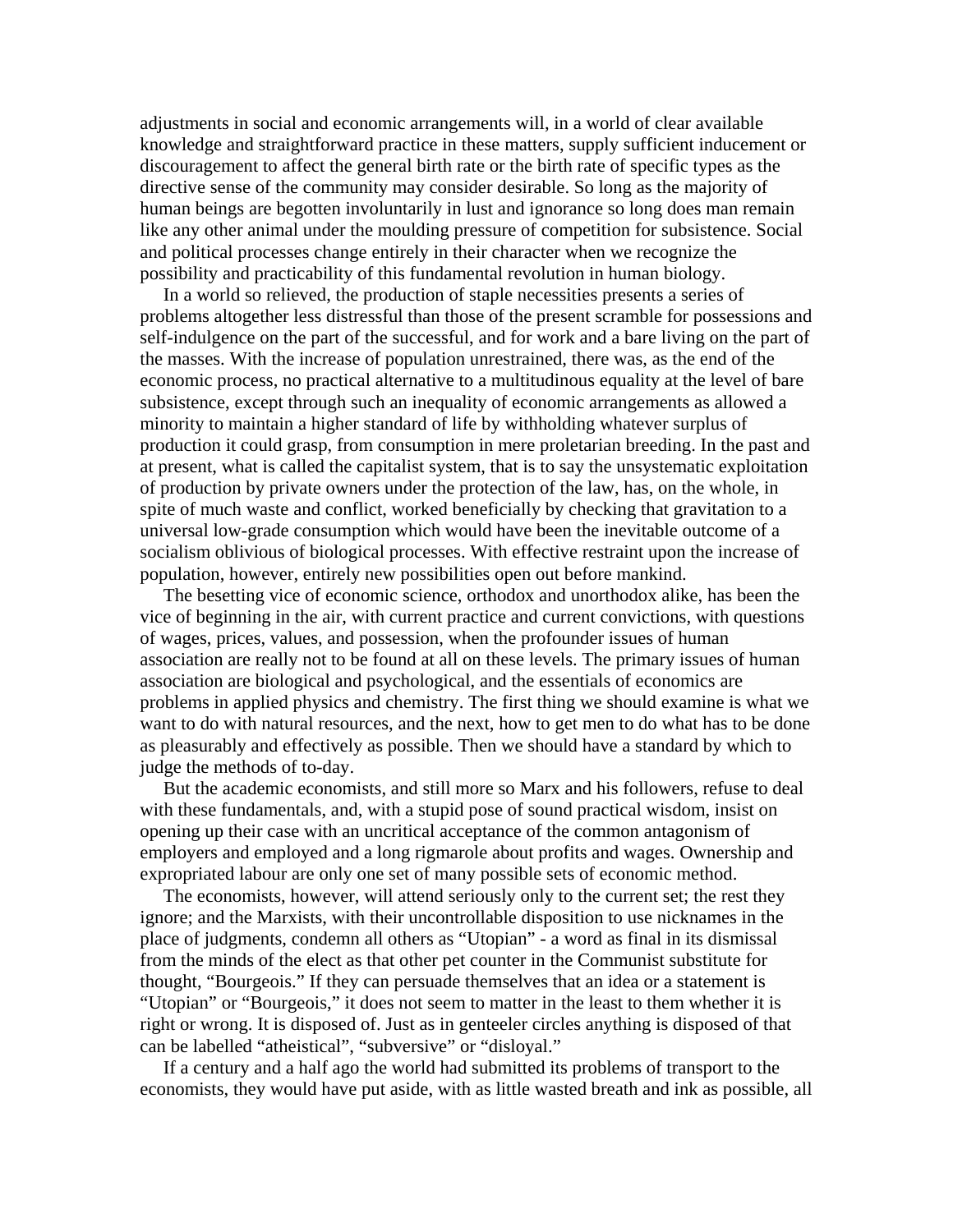talk about railways, motorcars, steamships, and aeroplanes, and, with a fine sense of extravagance rebuked, set themselves to long neuralgic dissertations, disputations, and treatises upon highroads and the methods of connecting them, turnpike gates, canals, influence of lock fees on bargemen, tidal landing places, anchorages, surplus carrying capacity, carriers, caravans, hand-barrows, and the pedestrianariat. There would have been a rapid and easy differentiation in feeling and requirements between the horseowning minority and the walking majority; the wrongs of the latter would have tortured the mind of every philosopher who could not ride, and been minimized by every philosopher who could; and there would have been a broad rift between the narrowfootpath school, the no-footpath school, and the school which would look forward to a time when every horse would have to be led along one universal footpath under the dictatorship of the pedestrianariat. All with the profoundest gravity and dignity. These things, footpaths and roads and canals with their traffic, were "real," and "Utopian" projects for getting along at thirty or forty miles an hour or more uphill and against wind and tide, let alone the still more incredible suggestion of air transport, would have been smiled and sneered out of court. Life went about on its with a certain assistance from wheels, or floated, rowed and was blown about on water; so it had been - and so it would always be.

 The psychology of economic co-operation is still only dawning, and so the economists and the doctrinaire socialists have had the freest range for pedantry and authoritative pomp. For a hundred years they have argued and argued about "rent," about "surplus value," and so on, and have produced a literature ten thousand times as bulky, dreary, and foolish as the worst outpourings of the mediaeval schoolmen.

 But as soon as this time-honoured preoccupation with the allotment of the shares of originators, organizers, workers, owners of material, credit dealers, and tax collectors in the total product, ceases to be dealt with as the primary question in economics; as soon as we liberate our minds from a preoccupation which from the outset necessarily makes that science a squabble rather than a science, and begin our attack upon the subject with a survey of the machinery and other productive material required in order that the staple needs of mankind should be satisfied, if we go on from that to consider the way in which all this material and machinery can be worked and the product distributed with the least labour and the greatest possible satisfaction, we shift our treatment of economic questions towards standards by which all current methods of exploitation, employment, and finance can be judged rather than wrangled over. We can dismiss the question of the claims of this sort of participant or that, for later and subordinate consideration, and view each variety of human assistance in the general effort entirely from the standpoint of what makes that assistance least onerous and most effective.

 The germs of such really scientific economics exist already in the study of industrial organization and industrial psychology. As the science of industrial psychology in particular develops, we shall find all this discussion of ownership, profit, wages, finance, and accumulation, which has been treated hitherto as the primary issues of economics, falling into place under the larger enquiry of what conventions in these matters, what system of money and what conceptions of property, yield the greatest stimulus and the least friction in that world-wide system of co-operation which must constitute the general economic basis to the activities of a unified mankind.

Manifestly the supreme direction of the complex of human economic activities in such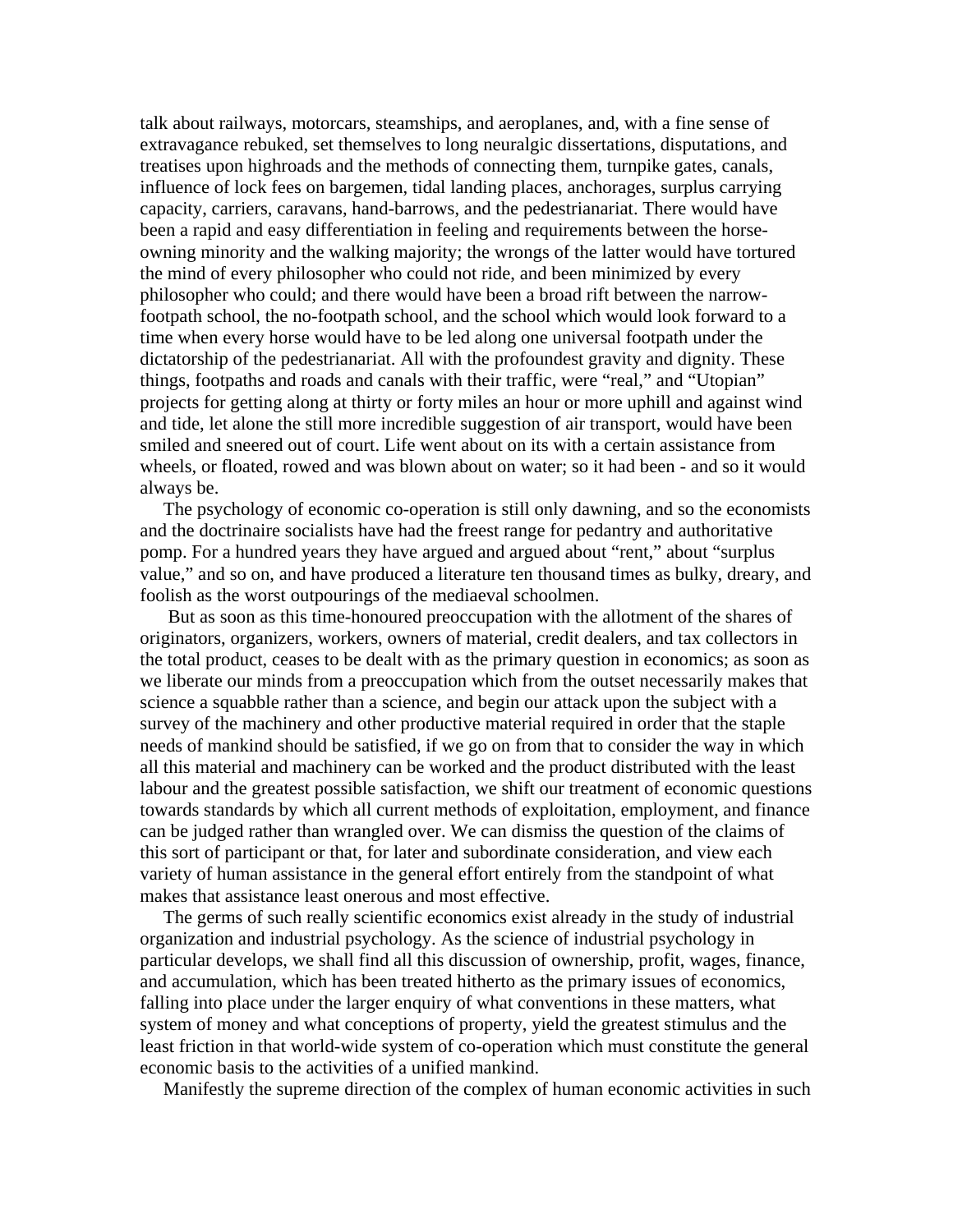a world must centre upon a bureau of information and advice, which will take account of all the resources of the planet, estimate current needs, apportion productive activities and control distribution. The topographical and geological surveys of modern civilized communities, their government maps, their periodic issue of agricultural and industrial statistics, are the first crude and unco-ordinated beginnings of such an economic world intelligence. In the propaganda work of David Lubin, a pioneer whom mankind must not forget, and in his International Institute of Agriculture in Rome, there were the beginnings of an impartial review month by month and year by year of world production, world needs and world transport. Such a great central organization of economic science would necessarily produce direction; it would indicate what had best be done here, there, and everywhere, solve general tangles, examine, approve and initiate fresh methods and arrange the transitional process from old to new. It would not be an organization of will, imposing its will upon a reluctant or recalcitrant race; it would be a direction, just as a map is a direction.

 A map imposes no will on anyone, breaks no one in to its "policy." And yet we obey our maps.

 The will to have the map full, accurate, and up to date, and the determination to have its indications respected, would have to pervade the whole community. To nourish and sustain that will must be the task not of any particular social or economic division of the community, but of the whole body of right-minded people in that community. The organization and preservation of that power of will is the primary undertaking, therefore, of a world revolution aiming at universal peace, welfare and happy activity. And through that will it will produce as the central organ the brain of the modern community, a great encyclopædic organization, kept constantly up to date and giving approximate estimates and directions for all the material activities of mankind.

 The older and still prevalent conception of government is bullying, is the breaking-in and subjugation of the "subject," to the God, or king, or lords of the community. Willbending, the overcoming of the recalcitrant junior and inferior, was an essential process in the establishment of primitive societies, and its tradition still rules our education and law. No doubt there must be a necessary accommodation of the normal human will to every form of society; no man is innately virtuous; but compulsion and restraint are the friction of the social machine and, other things being equal, the less compulsive social arrangements are, the more willingly, naturally, and easily they are accepted, the less wasteful of moral effort and the happier that community will be. The ideal state, other things being equal, is the state with the fewest possible number of will fights and will suppressions. This must be a primary consideration in arranging the economic, biological, and mental organization of the world community at which we aim.

 We have advanced the opinion that the control of population pressure is practicable without any violent conflict with "human nature," that given a proper atmosphere of knowledge and intention, there need be far less suppression of will in relation to production than prevails to-day. In the same way, it is possible that the general economic life of mankind may be made universally satisfactory that there may be an abundance out of all comparison greater than the existing supply of things necessary for human wellbeing, freedom, and activity, with not merely not more, but infinitely less subjugation and enslavement than now occurs. Man is still but half born out of the blind struggle for existence, and his nature still partakes of the infinite wastefulness of his mother Nature.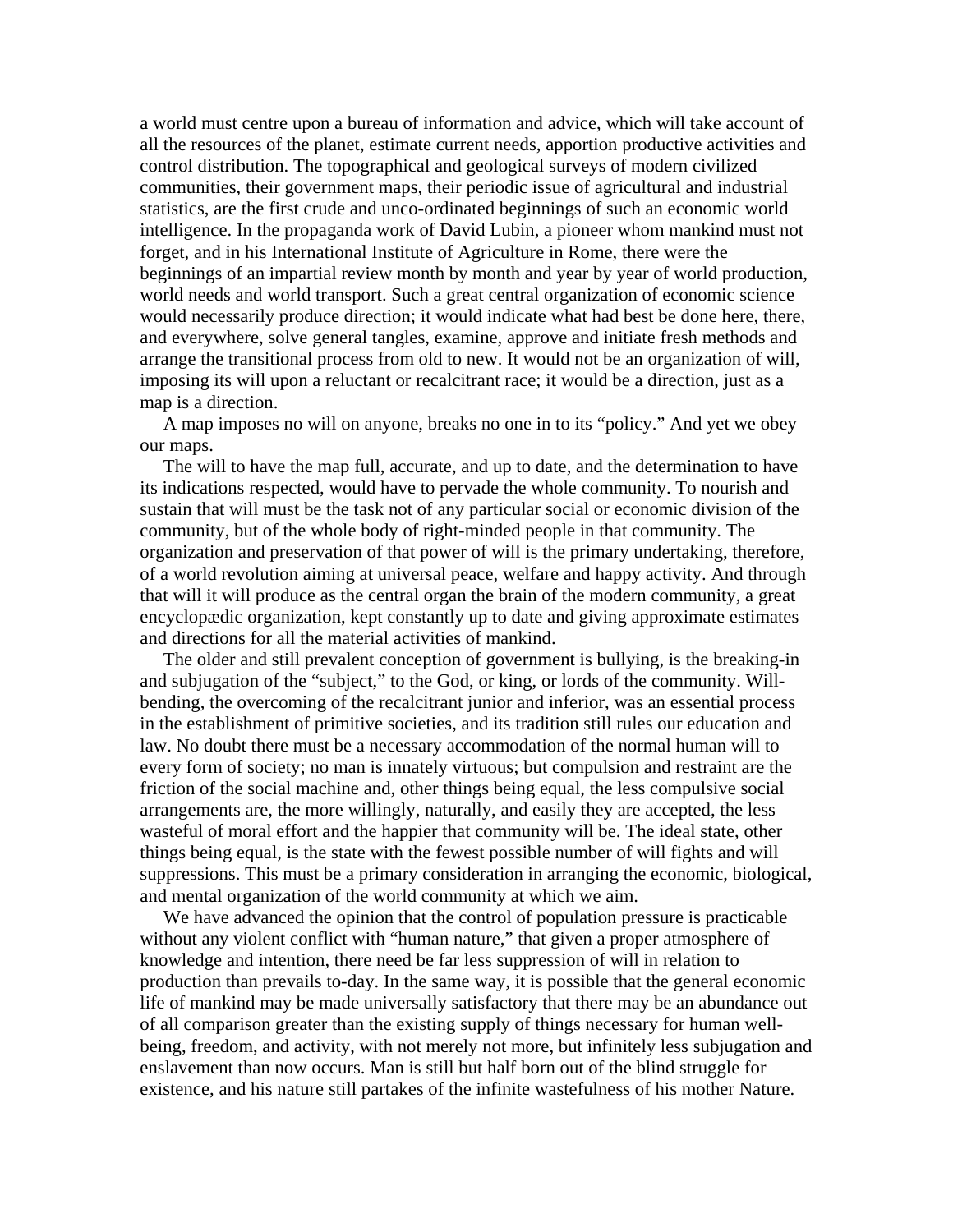He has still to learn how to price the commodities he covets in terms of human life. He is indeed only beginning to realize that there is anything to be learnt in that matter. He wastes will and human possibility extravagantly in his current economic methods.

 We know nowadays that the nineteenth century expended a great wealth of intelligence upon a barren controversy between Individualism and Socialism. They were treated as mutually exclusive alternatives, instead of being questions of degree. Human society has been is and always must be an intricate system of adjustments between unconditional liberty and the disciplines and subordinations of co-operative enterprise. Affairs do not move simply from a more individualist to a more socialist state or vice versa; there may be a release of individual initiative going on here and standardization or restraint increasing there. Personal property never can be socially guaranteed as the extremer individualists desired, nor can it be "abolished" as the extremer socialists proposed. Property is not robbery, as Proudhon asserted; it is the protection of things against promiscuous and mainly wasteful use. Property is not necessarily personal. In some cases property may restrict or forbid a use of things that could be generally advantageous, and it may be and is frequently unfair in its assignment of initiative, but the remedy for that is not an abolition but a revision of property. In the concrete it is a form necessary for liberty of action upon material, while abstracted as money, which is a liquidated generalized form of property; it is a ticket for individual liberty of movement and individual choice of reward.

 The economic history of mankind is a history of the operation of the idea of property; it relates the conflict of the unlimited acquisitiveness of egoistic individuals against the resentment of the disinherited and unsuccessful and the far less effective consciousness of a general welfare. Money grew out of a system of abstracting conventions and has been subjected to a great variety of restrictions, monopolizations, and regulations. It has never been an altogether logical device, and it has permitted the most extensive and complex developments of credit, debt, and dispossession. All these developments have brought with them characteristic forms of misuse and corruption. The story is intricate, and the tangle of relationships, of dependence, of pressure, of interception, of misdirected services, crippling embarrassments, and crushing obligations in which we live to-day admits of no such simple and general solutions as many exponents of socialism, for example, seem to consider possible.

 But the thought and investigations of the past century or so have made it clear that a classification of property, according to the nature of the rights exercisable and according to the range of ownership involved, must be the basis of any system of social justice in the future.

 Certain things, the ocean, the air, rare wild animals, must be the collective property of all mankind and cannot be altogether safe until they are so regarded, and until some concrete body exists to exercise these proprietary rights. Whatever collective control exists must protect these universal properties, the sea from derelicts, the strange shy things of the wild from extermination by the hunter and the foolish collector. The extinction of many beautiful creatures is one of the penalties our world is paying for its sluggishness in developing a collective common rule. And there are many staple things and general needs that now also demand a unified control in the common interest. The raw material of the earth should be for all, not to be monopolized by any acquisitive individual or acquisitive sovereign state, and not to be withheld from exploitation for the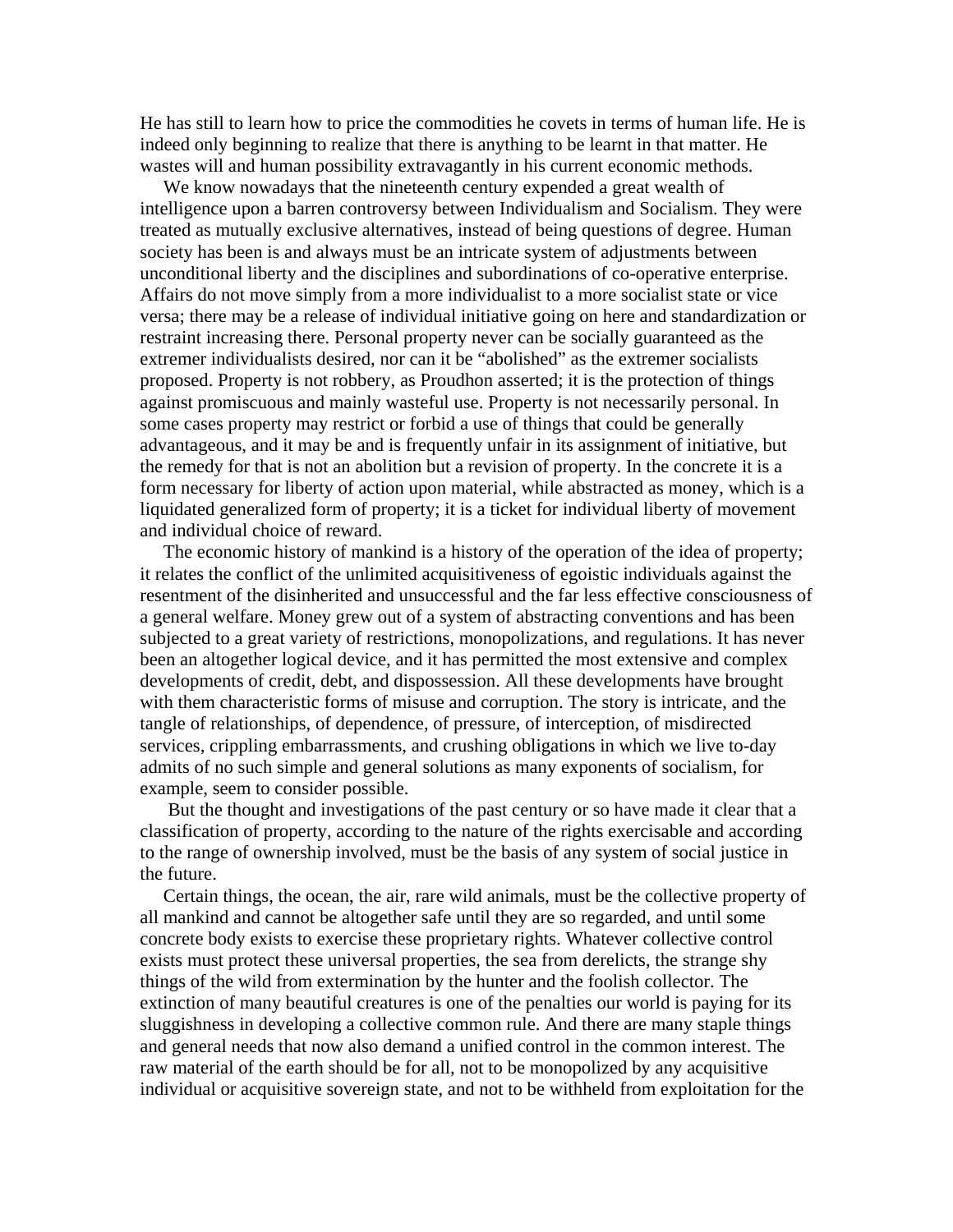general benefit of any chance claims to territorial priority of this or that backward or bargaining person or tribe.

 In the past, most of these universal concerns have had to be left to the competitive enterprise of profit-seeking individuals because there were as yet no collectivities organized to the pitch of ability needed to develop and control these concerns, but surely nobody in his senses believes that the supply and distribution of staple commodities about the earth by irresponsible persons and companies working entirely for monetary gain is the best possible method from the point of view of the race as a whole. The land of the earth, all utilizable natural products, have fallen very largely under the rules and usages of personal property because in the past that was the only recognized and practicable form of administrative proprietorship. The development both of extensive proprietary companies and of government departments with economic functions has been a matter of the last few centuries, the development, that is to say, of communal, more or less impersonal ownership, and it is only through these developments that the idea of organized collectivity of proprietorship has become credible.

 Even in quite modern state enterprises there is a tendency to recall the rôle of the vigilant, jealous, and primitive personal proprietor in the fiction of ownership by His Majesty the King. In Great Britain, for example, Georgius Rex is still dimly supposed to hover over the Postmaster General of his Post Office, approve, disapprove, and call him to account. But the Postal Union of the world which steers a registered letter from Chile to Norway or from Ireland to Pekin is almost completely divorced from the convention of an individual owner. It works; it is criticized without awe or malice. Except for the stealing and steaming of letters practised by the political police of various countries, it works fairly well. And the only force behind it to keep it working well is the conscious common sense of mankind.

 But when we have stipulated for the replacement of individual private ownership by more highly organized forms of collective ownership, subject to free criticism and responsible to the whole republic of mankind, in the general control of sea and land, in the getting, preparation, and distribution of staple products and in transport, we have really named all the possible generalizations of concrete ownership that the most socialistic of contemporaries will be disposed to demand. And if we add to that the necessary maintenance of a money system by a central world authority upon a basis that will make money keep faith with the worker who earns it, and represent from first to last for him the value in staple commodities he was given to understand it was to have, and if we conceive credit adequately controlled in the general interest by a socialized world banking organization, we shall have defined the entire realm from which individual property and unrestricted individual enterprise have been excluded. Beyond that, the science of social psychology will probably assure us that the best work will be done for the world by individuals free to exploit their abilities as they wish. If the individual landowner or mineral-owner disappears altogether from the world, he will probably be replaced over large areas by tenants with considerable security of tenure, by householders and by licensees under collective proprietors. It will be the practice, the recognized best course, to allow the cultivator to profit as fully as possible by his own individual productivity and to leave the householder to fashion his house and garden after his own desire.

Such in the very broadest terms is the character of the world commonweal towards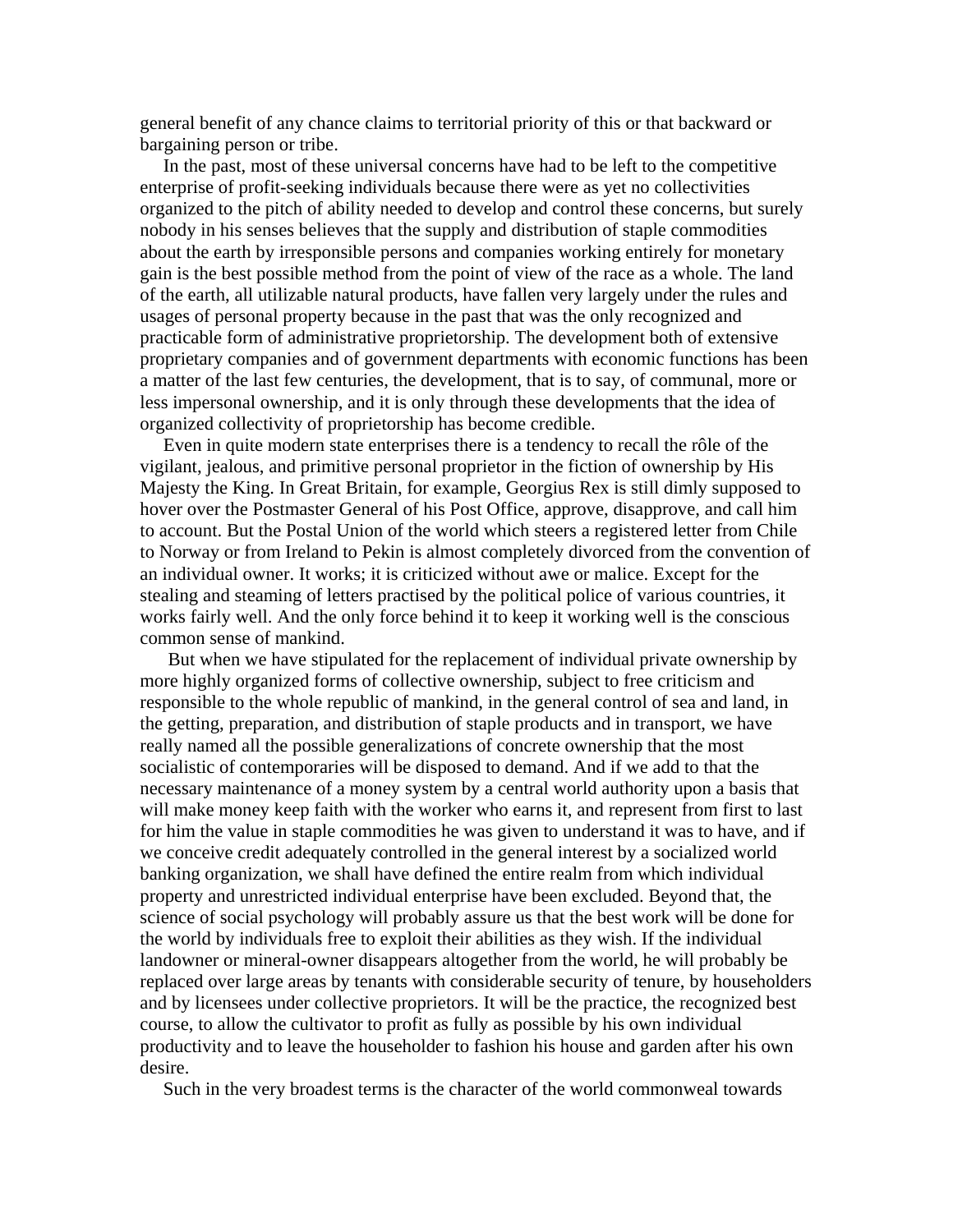which the modern imagination is moving, so far as its direction and economic life are concerned. The organization of collective bodies capable of exercising these wider proprietorships, which cannot be properly used in the common interest by uncorrelated individual owners, is the positive practical problem before the intelligent portion of mankind to-day. The nature of such collective bodies is still a series of open questions, even upon such points as whether they will be elected bodies or groups deriving their authority from other sanctions. Their scope and methods of operation, their relations to one another and to the central bureau of intelligence, remain also to be defined. But before we conclude this essay we may be able to find precisions for at least the beginning of such definition.

 Nineteenth-century socialism in its various forms, including the highly indurated formulae of communism, has been a series of projects for the establishment of such collective controls, for the most part very sketchy projects from which the necessary factor of a sound psychological analysis was almost completely wanting. Primarily movements of protest and revolt against the blazing injustices arising out of the selfishly individualistic exploitation of the new and more productive technical and financial methods of the eighteenth and nineteenth centuries, they have been apt to go beyond the limits of reasonable socialization in their demands and to minimize absurdly the difficulties and dangers of collective control. Indignation and impatience were their ruling moods, and if they constructed little they exposed much. We are better able to measure the magnitude of the task before us because of the clearances and lessons achieved by these pioneer movements.

### IX - NO STABLE UTOPIA IS NOW CONCEIVABLE

THIS unified world towards which the Open Conspiracy would direct its activities cannot be pictured for the reader as any static and stereotyped spectacle of happiness. Indeed, one may doubt if such a thing as happiness is possible without steadily changing conditions involving continually enlarging and exhilarating opportunities. Mankind, released from the pressure of population, the waste of warfare and the private monopolization of the sources of wealth, will face the universe with a great and increasing surplus of will and energy. Change and novelty will be the order of life; each day will differ from its predecessor in its great amplitude of interest. Life which was once routine, endurance, and mischance will become adventure and discovery. It will no longer be "the old, old story."

 We have still barely emerged from among the animals in their struggle for existence. We live only in the early dawn of human self-consciousness and in the first awakening of the spirit of mastery. We believe that the persistent exploration of our outward and inward worlds by scientific and artistic endeavour will lead to developments of power and activity upon which at present we can set no limits nor give any certain form.

 Our antagonists are confusion of mind, want of courage, want of curiosity and want of imagination, indolence, and spendthrift egotism. These are the enemies against which the Open Conspiracy arrays itself; these are the jailers of human freedom and achievement.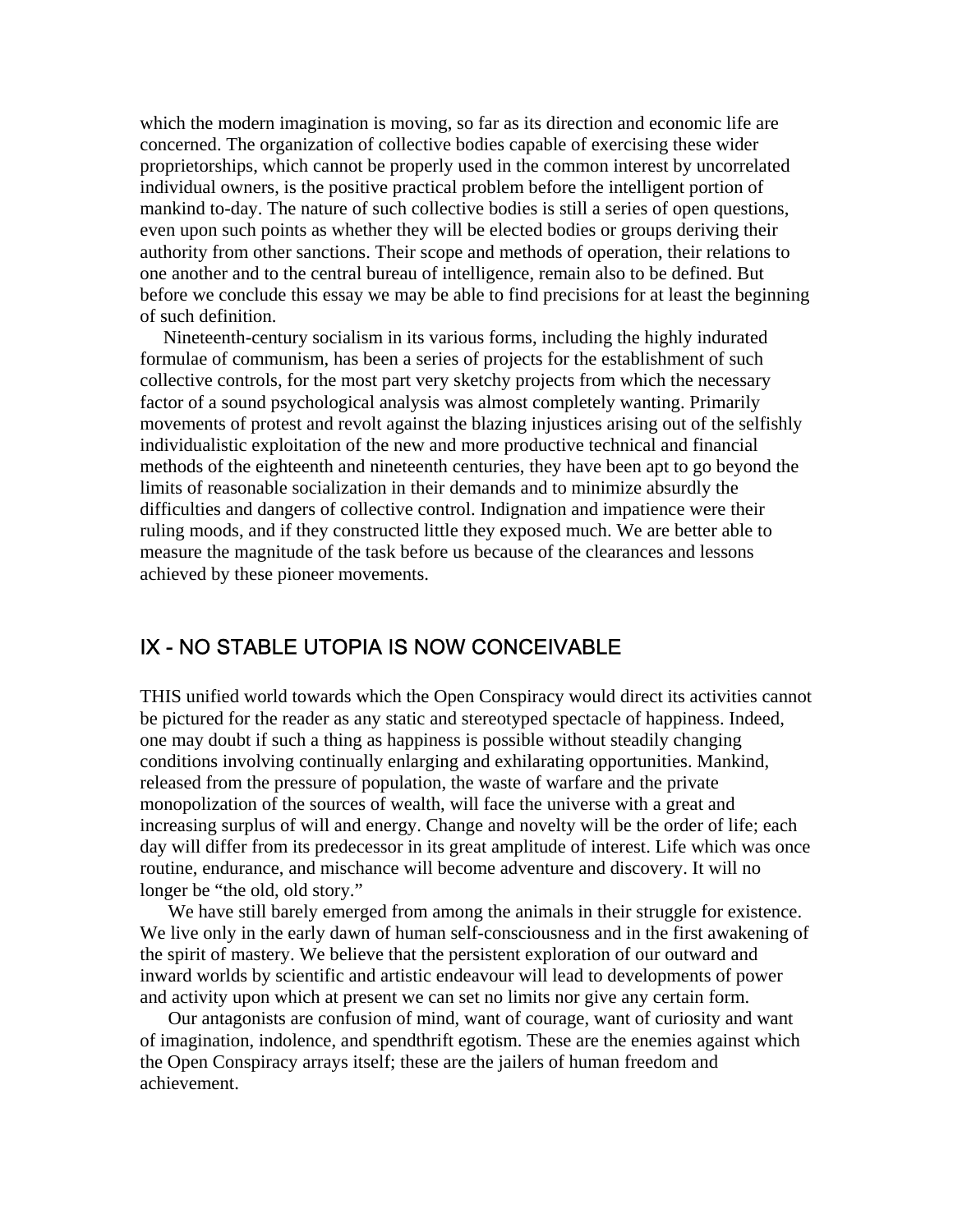# X - THE OPEN CONSPIRACY IS NOT TO BE THOUGHT OF AS A SINGLE ORGANIZATION; IT IS A CONCEPTION OF LIFE OUT OF WHICH EFFORTS, ORGANIZATIONS, AND NEW ORIENTATIONS WILL ARISE

THIS open and declared intention of establishing a world order out of the present patchwork of particularist governments, of effacing the militarist conceptions that have hitherto given governments their typical form, and of removing credit and the broad fundamental processes of economic life out of reach of private profit-seeking and individual monopolization, which is the substance of this Open Conspiracy to which the modern religious mind must necessarily address its practical activities, cannot fail to arouse enormous opposition. It is not a creative effort in a clear field; it is a creative effort that can hardly stir without attacking established things. It is the repudiation of drift, of "leaving things alone." It criticizes everything in human life from the top to the bottom and finds everything not good enough. It strikes at the universal human desire to feel that things are "all right."

 One might conclude, and it would be a hasty, unsound conclusion, that the only people to whom we could look for sympathy and any passionate energy in forwarding the revolutionary change would be the unhappy, the discontented, the dispossessed, and the defeated in life's struggle. This idea lies at the root of the class-war dogmas of the Marxists, and it rests on an entirely crude conception of human nature. The successful minority is supposed to have no effective motive but a desire to retain and intensify its advantages. A quite imaginary solidarity to that end is attributed to it, a preposterous, base class activity. On the other hand, the unsuccessful mass - "proletariat" - is supposed to be capable of a clear apprehension of its disadvantages, and the more it is impoverished and embittered, the clearer-minded it becomes, and the nearer draws its uprising, its constructive "dictatorship," and the Millennium.

 No doubt a considerable amount of truth is to be found in this theory of the Marxist revolution. Human beings, like other animals, are disposed to remain where their circumstances are tolerable and to want change when they are uncomfortable, and so a great proportion of the people who are "well off" want little or no change in present conditions, particularly those who are too dull to be bored by an unprogressive life, while a great proportion of those who actually feel the inconveniences of straitened means and population pressure, do. But much vaster masses of the rank and file of humanity are accustomed to inferiority and dispossession, they do not feel these things to the extent even of desiring change, or even if they do feel their disadvantages, they still fear change more than they dislike their disadvantages. Moreover, those who are sufficiently distressed to realize that "something ought to be done about it" are much more disposed to childish and threatening demands upon heaven and the government for redress and vindictive and punitive action against the envied fortunate with whom they happen to be in immediate contact, than to any reaction towards such complex, tentative, disciplined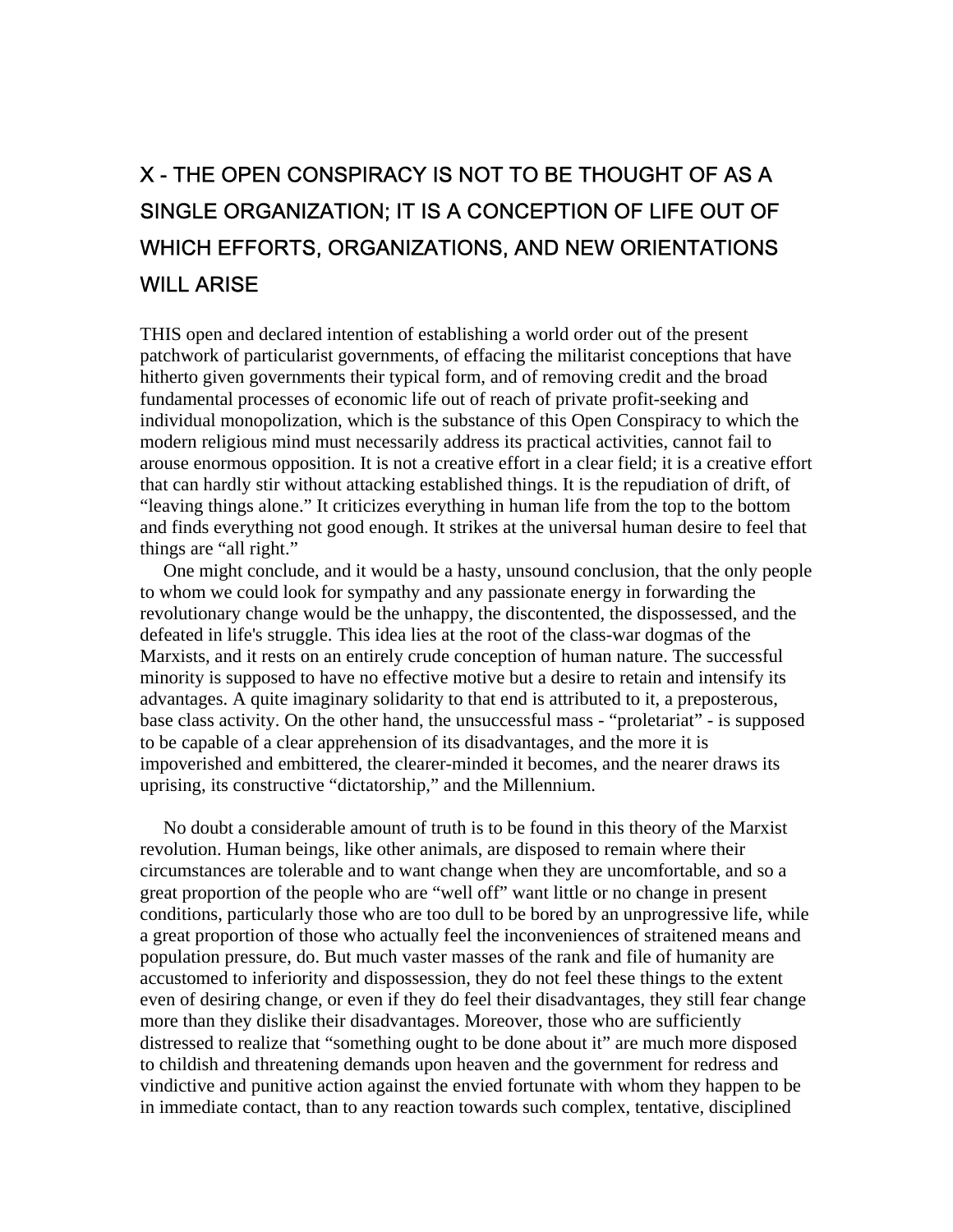constructive work as alone can better the lot of mankind. In practice Marxism is found to work out in a ready resort to malignantly destructive activities, and to be so uncreative as to be practically impotent in the face of material difficulties. In Russia, where - in and about the urban centres, at least - Marxism has been put to the test, the doctrine of the Workers' Republic remains as a unifying cant, a test of orthodoxy of as little practical significance there as the communism of Jesus and communion with Christ in Christendom, while beneath this creed a small oligarchy which has attained power by its profession does its obstinate best, much hampered by the suspicion and hostility of the Western financiers and politicians, to carry on a series of interesting and varyingly successful experiments in the socialization of economic life. Here we have no scope to discuss the N.E.P. and the Five Year Plan. They are dealt with in *The Work, Wealth, and Happiness of Mankind*. Neither was properly Communist. The Five Year Plan is carried out as an autocratic state capitalism. Each year shows more and more clearly that Marxism and Communism are divagations from the path of human progress and that the line of advance must follow a course more intricate and less flattering to the common impulses of our nature.

 The one main strand of truth in the theory of social development woven by Marx and Engels is that successful, comfortable people are disposed to dislike, obstruct and even resist actively any substantial changes in the current patchwork of arrangements, however great the ultimate dangers of that patchwork may be or the privations and sufferings of other people involved in it. The one main strand of error in that theory is the facile assumption that the people at a disadvantage will be stirred to anything more than chaotic and destructive expressions of resentment. If now we reject the error and accept the truth, we lose the delusive comfort of belief in that magic giant, the Proletariat, who will dictate, arrange, restore, and create, but we clear the way for the recognition of an élite of intelligent, creative-minded people scattered through the whole community, and for a study of the method of making this creative element effective in human affairs against the massive oppositions of selfishness and unimaginative self-protective conservatism.

 Now, certain classes of people such as thugs and burglars seem to be harmful to society without a redeeming point about them, and others, such as racecourse bookmakers, seem to provide the minimum of distraction and entertainment with a maximum of mischief. Wilful idlers are a mere burthen on the community. Other social classes again, professional soldiers, for example, have a certain traditional honourableness which disguises the essentially parasitic relationship of their services to the developing modern community. Armies and armaments are cancers produced by the malignant development of the patriotic virus under modern conditions of exaggeration and mass suggestion. But since there are armies prepared to act coercively in the world to-day, it is necessary that the Open Conspiracy should develop within itself the competence to resist military coercion and combat and destroy armies that stand in the way of its emergence. Possibly the first two types here instanced may be condemned as classes and excluded as classes from any participation in the organized effort to recast the world, but quite obviously the soldier cannot. The world commonweal will need its own scientific methods of protection so long as there are people running about the planet with flags and uniforms and weapons, offering violence to their fellow men and interfering with the free movements of commodities in the name of national sovereignty.

And when we come to the general functioning classes, landowners, industrial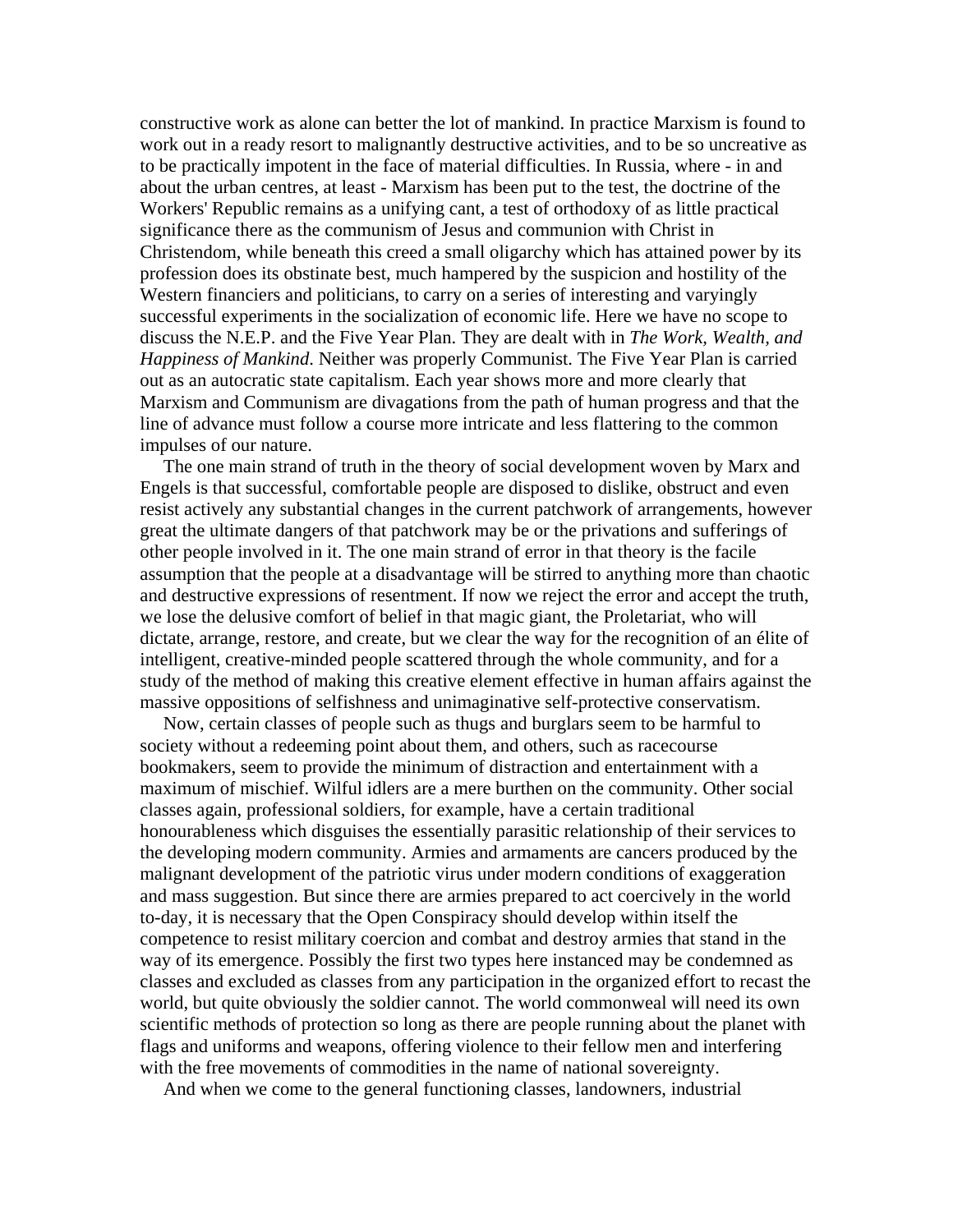organizers, bankers, and so forth, who control the present system, such as it is, it should be still plainer that it is very largely from the ranks of these classes, and from their stores of experience and traditions of method, that the directive forces of the new order must emerge. The Open Conspiracy can have nothing to do with the heresy that the path of human progress lies through an extensive class war.

 Let us consider, for example, how the Open Conspiracy stands to such a complex of activities, usages, accumulations, advantages as constitutes the banking world. There are no doubt many bankers and many practices m banking which make for personal or group advantage to the general detriment. They forestall, monopolize, constrain, and extort, and so increase their riches. And another large part of that banking world follows routine and established usage; it is carrying on and keeping things going, and it is neither inimical nor conducive to the development of a progressive world organization of finance. But there remains a residuum of original and intelligent people in banking or associated with banking or mentally interested in banking, who do realize that banking plays a very important, interesting part in the world's affairs, who are curious about their own intricate function and disposed towards a scientific investigation of its origins, conditions, and future possibilities. Such types move naturally towards the Open Conspiracy. Their enquiries carry them inevitably outside the bankers' habitual field to an examination of the nature, drift, and destiny of the entire economic process.

 Now the theme of the preceding paragraph might be repeated with variations through a score of paragraphs in which appropriate modifications would adapt it to the industrial organizer, the merchant and organizer of transport, the advertiser, the retail distributor, the agriculturalist, the engineer, the builder, the economic chemist, and a number of other types functional in the contemporary community. In all we should distinguish firstly a base and harmful section, then a mediocre section following established usage, and lastly, an active, progressive section to whom we turn naturally for developments leading towards the progressive world commonweal of our desires. And our analysis might penetrate further than separation into types of individuals. In nearly every individual instance we should find a mixed composition, a human being of fluctuating moods and confused purposes, sometimes base, sometimes drifting with the tide and sometimes alert and intellectually and morally quickened. The Open Conspiracy must be content to take a fraction of a man, as it appeals to fractions of many classes, if it cannot get him altogether.

 This idea of drawing together a proportion of all or nearly all the functional classes in contemporary communities in order to weave the beginnings of a world community out of their selection is a fairly obvious one - and yet it has still to win practical recognition. Man is a morbidly gregarious and partisan creature; he is deep in his immediate struggles and stands by his own kind because in so doing he defends himself; the industrialist is best equipped to criticize his fellow industrialist, but he finds the root of all evil in the banker; the wages worker shifts the blame for all social wrongs on the "employing class." There is an element of exasperation in most economic and social reactions, and there is hardly a reforming or revolutionary movement in history which is not essentially an indiscriminate attack of one functioning class or type upon another, on the assumption that the attacked class is entirely to blame for the clash and that the attacking class is selfsufficient in the commonweal and can dispense with its annoying collaborator. A considerable element of justice usually enters into such recriminations. But the Open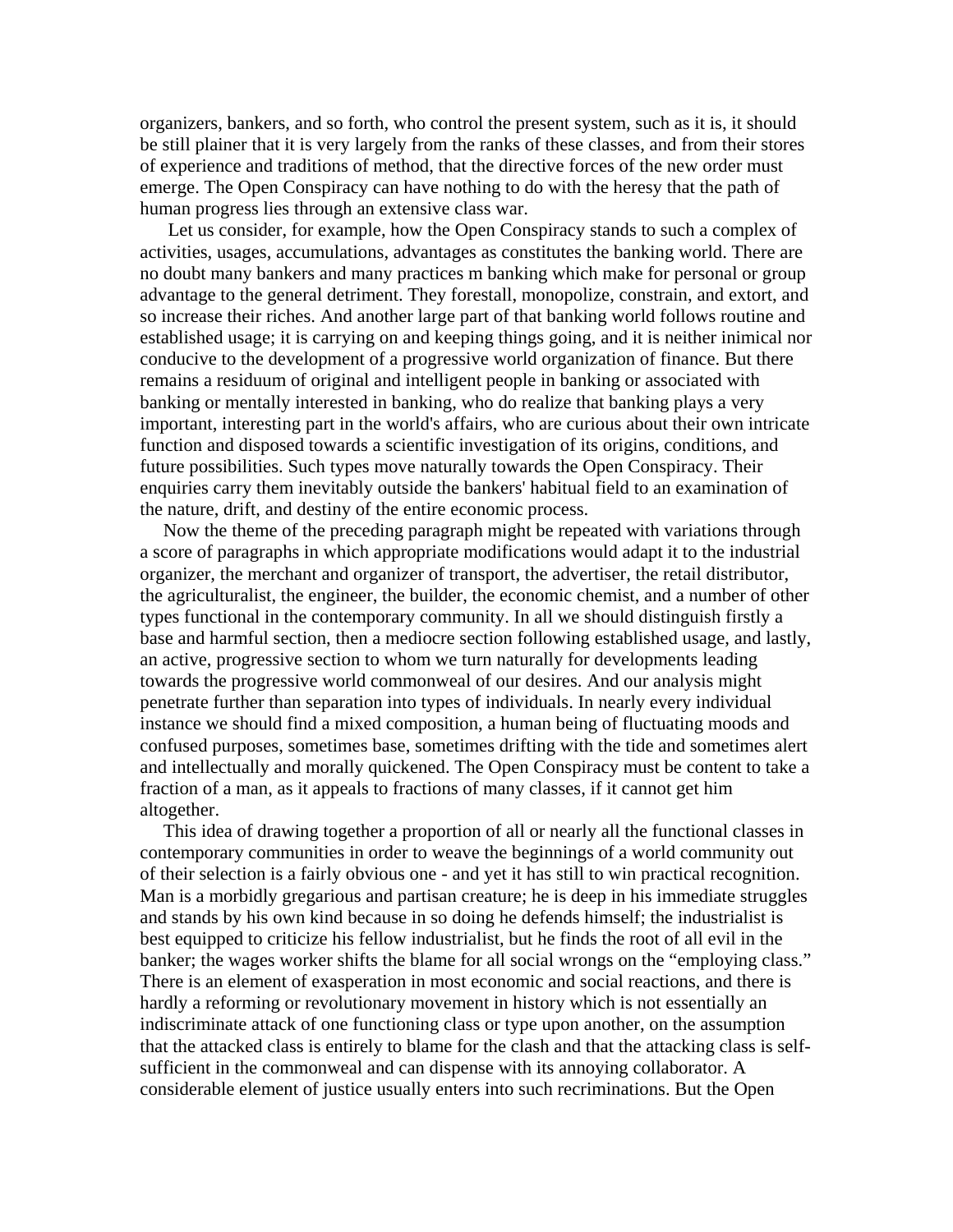Conspiracy cannot avail itself of these class animosities for its driving force. It can have, therefore, no uniform method of approach. For each class it has a conception of modification and development, and each class it approaches therefore at a distinctive angle. Some classes, no doubt, it would supersede altogether; others - the scientific investigator, for example - it must regard as almost wholly good and seek only to multiply and empower, but it can no more adopt the prejudices and extravagances of any particular class as its basis than it can adopt the claims of any existing state or empire.

 When it is clearly understood that the binding links of the Open Conspiracy we have in mind are certain broad general ideas, and that - except perhaps in the case of scientific workers - we have no current set of attitudes of mind and habits of activity which we can turn over directly and unmodified to the service of the conspiracy, we are in a position to realize that the movement we contemplate must from the outset be diversified in its traditions and elements and various in its methods. It must fight upon several fronts and with many sorts of equipment. It will have a common spirit, but it is quite conceivable that between many of its contributory factors there may be very wide gaps in understanding and sympathy. It is no sort of simple organization.

## XI - FORCES AND RESISTANCES IN THE GREAT MODERN COMMUNITIES NOW PREVALENT, WHICH ARE ANTAGONISTIC TO THE OPEN CONSPIRACY. THE WAR WITH TRADITION

We have now stated broadly but plainly the idea of the world commonweal which is the objective of the Open Conspiracy, and we have made a preliminary examination of the composition of that movement, showing that it must be necessarily not a class development, but a convergence of many different sorts of people upon a common idea. Its opening task must be the elaboration, exposition, and propaganda of this common idea, a steady campaign to revolutionize education and establish a modern ideology in men's minds and, arising out of this, the incomparably vaster task of the realization of its ideas.

 These are tasks not to be done *in vacuo*; they have to be done in a dense world of crowding, incessant, passionate, unco-ordinated activities, the world of market and newspaper, seed-time and harvest, births, deaths, jails, hospitals, riots, barracks and army manoeuvres, false prophets and royal processions, games and shows, fire, storm, pestilence, earthquake, war. Every day and every hour things will be happening to help or thwart, stimulate or undermine, obstruct or defeat the creative effort to set up the world commonweal.

 Before we go on to discuss the selection and organization of these heterogeneous and mainly religious impulses upon which we rest our hopes of a greater life for mankind, before we plan how these impulses may be got together into a system of co-ordinated activities, it will be well to review the main antagonistic forces with which, from its very inception, the Open Conspiracy will be - is now - in conflict.

To begin with, we will consider these forces as they present themselves in the highly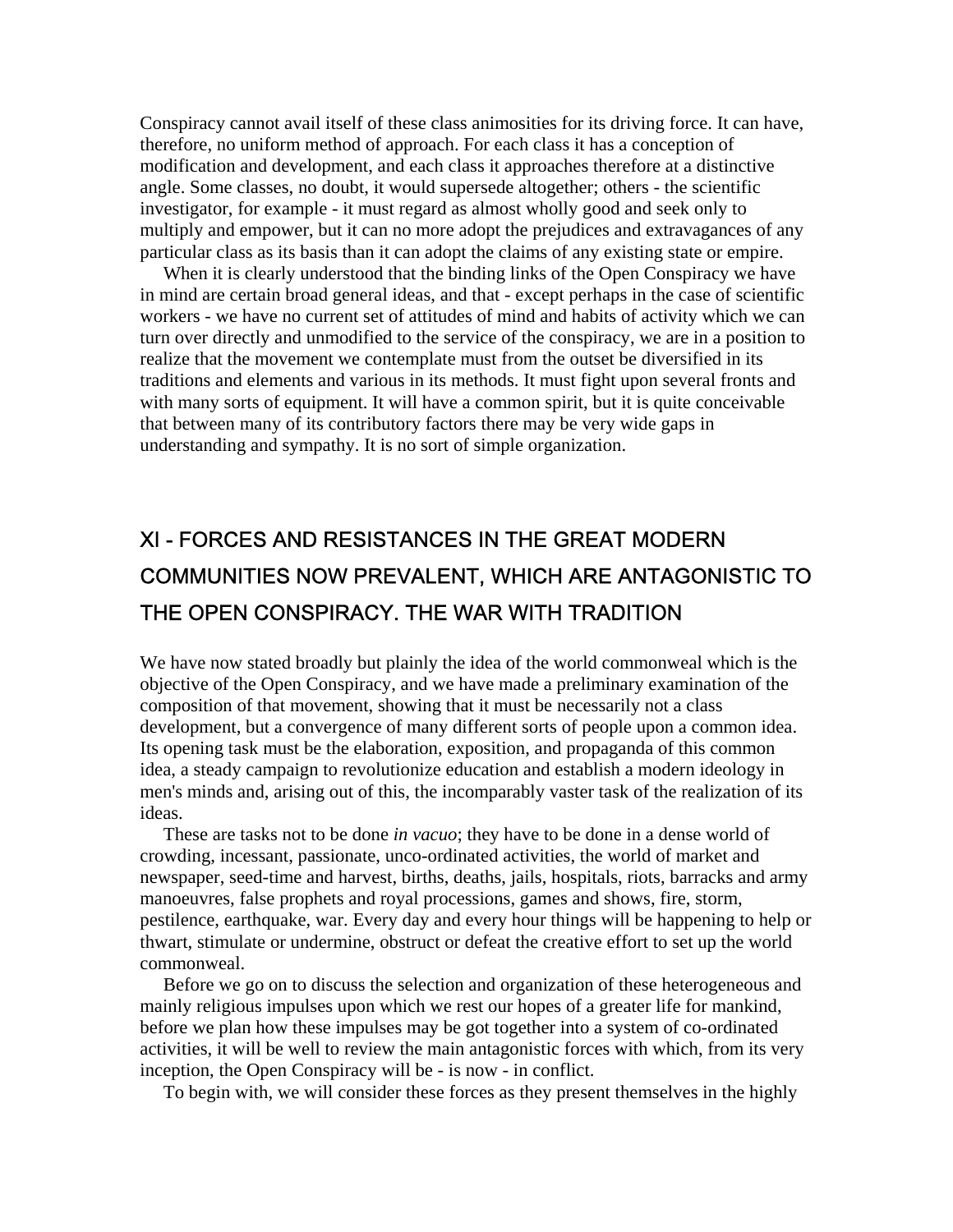developed Western European States of to-day and in their American derivatives, derivatives which, in spite of the fact that in most cases they have far outgrown their lands of origin, still owe a large part of their social habits and political conceptions to Europe. All these States touch upon the Atlantic or its contributory seas; they have all grown to their present form since the discovery of America; they have a common tradition rooting in the ideas of Christendom and a generic resemblance of method. Economically and socially they present what is known in current parlance as the Capitalist system, but it will relieve us of a considerable load of disputatious matter if we call them here simply the "Atlantic" civilizations and communities.

 The consideration of these Atlantic civilizations in relation to the coming world civilization will suffice for the present chapter. Afterwards we will consider the modification of the forces antagonistic to the Open Conspiracy as they display themselves beyond the formal confines of these now dominant states in the world's affairs, in the social systems weakened and injured by their expansion, and among such less highly organized communities as still survive from man's savage and barbaric past.

 The Open Conspiracy is not necessarily antagonistic to any existing government. The Open Conspiracy is a creative, organizing movement and not an anarchistic one. It does not want to destroy existing controls and forms of human association, but either to supersede or amalgamate them into a common world directorate. If constitutions, parliaments, and kings can be dealt with as provisional institutions, trustees for the coming of age of the world commonweal, and in so far as they are conducted in that spirit, the Open Conspiracy makes no attack upon them.

 But most governments will not set about their business as in any way provisional they and their supporters insist upon a reverence and obedience which repudiate any possibility of supersession. What should be an instrument becomes a divinity. In nearly every country of the world there is, in deference to the pretended necessities of a possible war, a vast degrading and dangerous cultivation of loyalty and mechanical subservience to flags, uniforms, presidents, and kings. A president or king who does his appointed work well and righteously is entitled to as much subservience as a bricklayer who does his work well and righteously and to no more, but instead there is a sustained endeavour to give him the privileges of an idol above criticism or reproach, and the organized worship of flags has become - with changed conditions of intercourse and warfare - an entirely evil misdirection of the gregarious impulses of our race. Emotion and sentimentality are evoked in the cause of disciplines and co-operations that could quite easily be sustained and that are better sustained by rational conviction.

 The Open Conspiracy is necessarily opposed to all such implacable loyalties, and still more so to the aggressive assertion and propaganda of such loyalties. When these things take the form of suppressing reasonable criticism and forbidding even the suggestion of other forms of government, they become plainly antagonists to any comprehensive project for human welfare. They become manifestly, from the wider point of view, seditious, and loyalty to "king and country" passes into plain treason to mankind. Almost everywhere, at present, educational institutions organize barriers in the path of progress, and there are only the feeblest attempts at any counter education that will break up these barriers. There is little or no effort to restrain the aggressive nationalist when he waves his flag against the welfare of our race, or to protect the children of the world from the infection of his enthusiasms. And this last is as true now of the American system as it is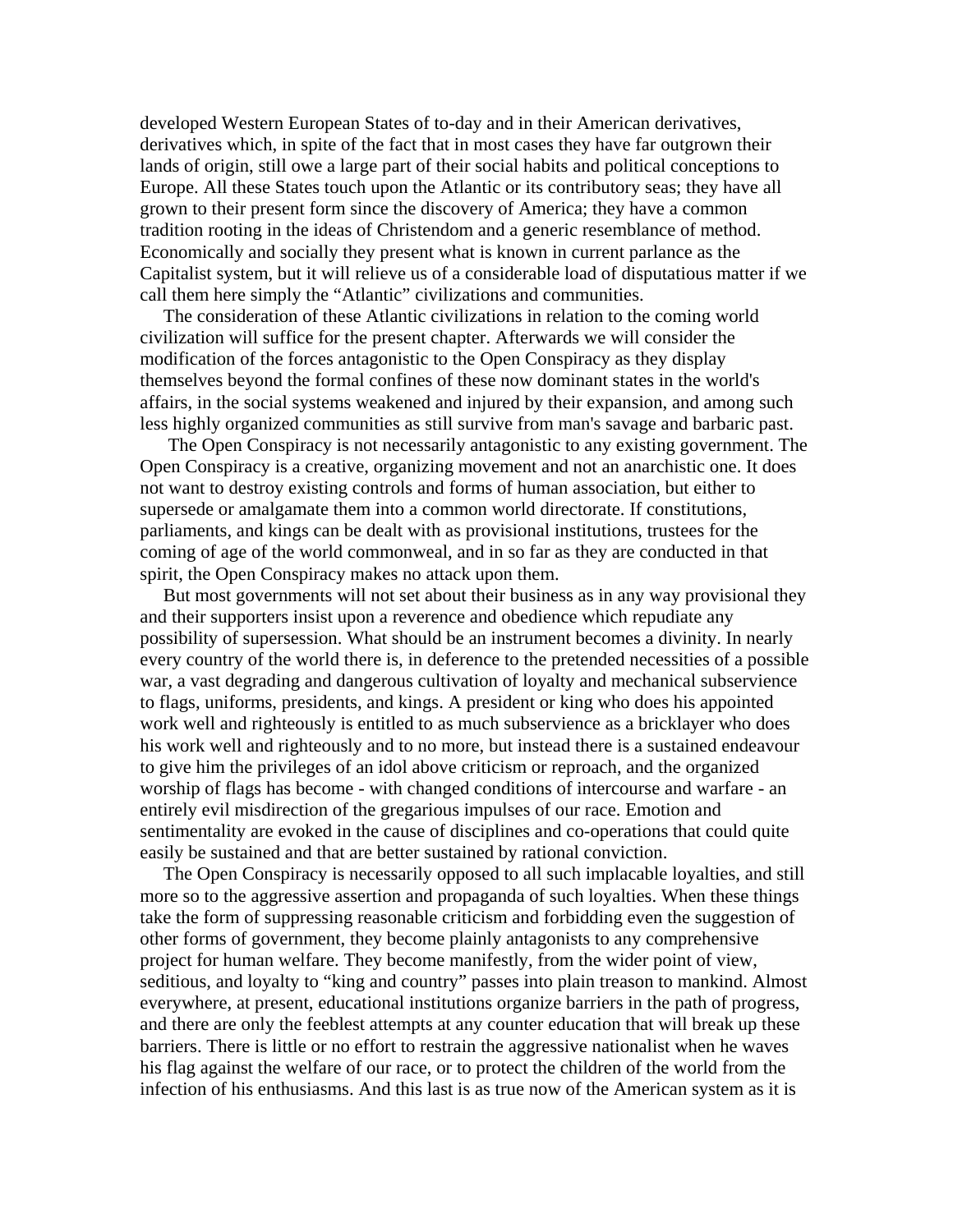of any European State.

 In the great mass of the modern community there is little more than a favourable acquiescence in patriotic ideas and in the worship of patriotic symbols, and that is based largely on such training. These things are not necessary things for the generality of today. A change of mental direction would be possible for the majority of people now without any violent disorganization of their intimate lives or any serious social or economic readjustments for them. Mental infection in such cases could be countered by mental sanitation. A majority of people in Europe, and a still larger majority in the United States and the other American Republics, could become citizens of the world without any serious hindrance to their present occupations, and with an incalculably vast increase of their present security.

 But there remains a net of special classes in every community, from kings to customhouse officers, far more deeply involved in patriotism because it is their trade and their source of honour, and prepared in consequence with an instinctive resistance to any reorientation of ideas towards a broader outlook. In the case of such people no mental sanitation is possible without dangerous and alarming changes in their way of living. For the majority of these patriots by *metier*, the Open Conspiracy unlocks the gates leading from a fussy paradise of eminence, respect, and privilege, - and motions them towards an austere wilderness which does not present even the faintest promise of a congenial, distinguished life for them. Nearly everything in human nature will dispose them to turn away from these gates which open towards the world peace, to bang-to and lock them again if they can, and to grow thickets as speedily as possible to conceal them and get them forgotten. The suggestion of being trustees in a transition will seem to most of such people only the camouflage of an ultimate degradation.

 From such classes of patriots by *metier*, it is manifest that the Open Conspiracy can expect only opposition. It may detach individuals from them, but only by depriving them of their essential class loyalties and characteristics. The class as a class will remain none the less antagonistic. About royal courts and presidential residences, in diplomatic, consular, military, and naval circles, and wherever people wear titles and uniforms and enjoy pride and precedences based on existing political institutions, there will be the completest general inability to grasp the need for the Open Conspiracy. These people and their womankind, their friends and connections, their servants and dependents, are fortified by time-honoured traditions of social usage, of sentiment and romantic prestige. They will insist that they are reality and Cosmopolis a dream. Only individuals of exceptional liveliness, rare intellectual power, and innate moral force can be expected to break away from the anti-progressive habits such class conditions impose upon them.

 This tangle of traditions and loyalties, of interested trades and professions, of privileged classes and official patriots, this complex of human beings embodying very easy and natural and time-honoured ideas of eternal national separation and unending international and class conflict, is the main objective of the Open Conspiracy in its opening phase. This tangle must be disentangled as the Open Conspiracy advances, and until it is largely disentangled and cleared up that Open Conspiracy cannot become anything very much more than a desire and a project.

 This tangle of "necessary patriots," as one may call them, is different in its nature, less intricate and extensive proportionally in the United States and the States of Latin America, than it is in the old European communities, but it is none the less virulent in its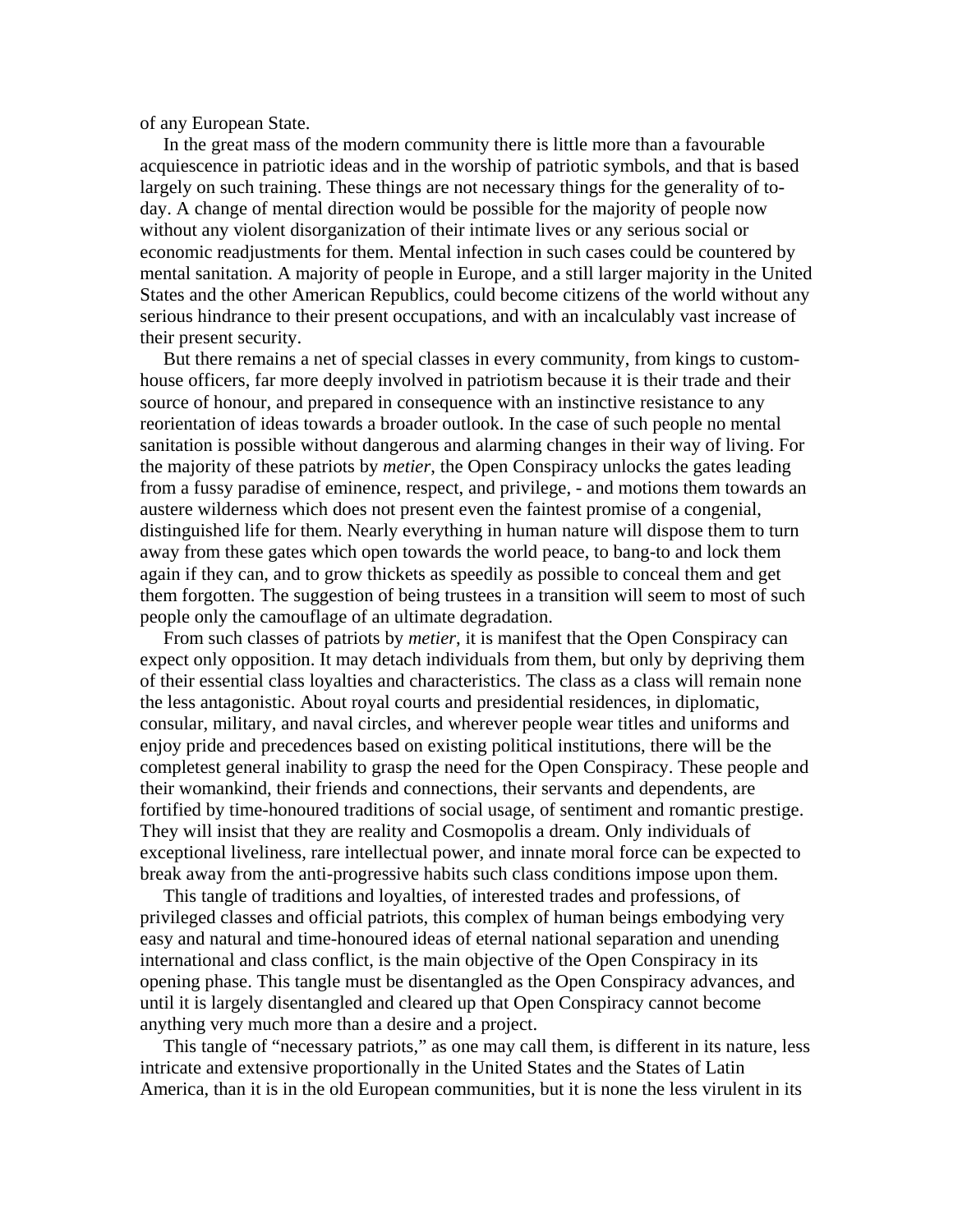action on that account. It is only recently that military and naval services have become important factors in American social life, and the really vitalizing contact of the interested patriot and the State has hitherto centred mainly upon the custom house and the concession. Instead of a mellow and romantic loyalty to "king and country" the American thinks simply of America and his flag.

 The American exaggeration of patriotism began as a resistance to exploitation from overseas. Even when political and fiscal freedom were won, there was a long phase of industrial and financial dependence. The American's habits of mind, in spite of his recent realization of the enormous power and relative prosperity of the United States and of the expanding possibilities of their Spanish and Portuguese-speaking neighbours, are still largely self-protective against a now imaginary European peril. For the first three quarters of the nineteenth century the people of the American continent, and particularly the people of the United States, felt the industrial and financial ascendancy of Great Britain and had a reasonable fear of European attacks upon their continent. A growing tide of immigrants of uncertain sympathy threatened their dearest habits. Flag worship was imposed primarily as a repudiation of Europe. Europe no longer looms over America with overpowering intimations, American industries no longer have any practical justification for protection, American finance would be happier without it, but the patriotic interests are so established now that they go on and will go on. No American statesman who ventures to be cosmopolitan in his utterance and outlook is likely to escape altogether from the raucous attentions of the patriotic journalist.

 We have said that the complex of classes in any country interested in the current method of government is sustained by traditions and impelled by its nature and conditions to protect itself against exploratory criticism. It is therefore unable to escape from the forms of competitive and militant nationalism in which it was evolved. It cannot, without grave danger of enfeeblement, change any such innate form. So that while parallel complexes of patriotic classes are found in greater or less intricacy grouped about the flags and governments of most existing states, these complexes are by their nature obliged to remain separate, nationalist, and mutually antagonistic. You cannot expect a world union of soldiers or diplomatists. Their existence and nature depend upon the idea that national separation is real and incurable, and that war, in the long run, is unavoidable. Their conceptions of loyalty involve an antagonism to all foreigners, even to foreigners of exactly the same types as themselves, and make for a continual campaign of annoyances, suspicions, and precautions - together with a general propaganda, affecting all other classes, of the necessity of an international antagonism - that creeps persistently towards war.

 But while the methods of provoking war employed by the patriotic classes are traditional, modern science has made a new and enormously more powerful thing of warfare and, as the Great War showed, even the most conservative generals on both sides are unable to prevent the gigantic interventions of the mechanician and the chemist. So that a situation is brought about in which the militarist element is unable to fight without the support of the modern industrial organization and the acquiescence of the great mass of people. We are confronted therefore at the present time with the paradoxical situation that a patriotic tradition sustains in power and authority warlike classes who are quite incapable of carrying on war. The other classes to which they must go for support when the disaster of war is actually achieved are classes developed under peace conditions,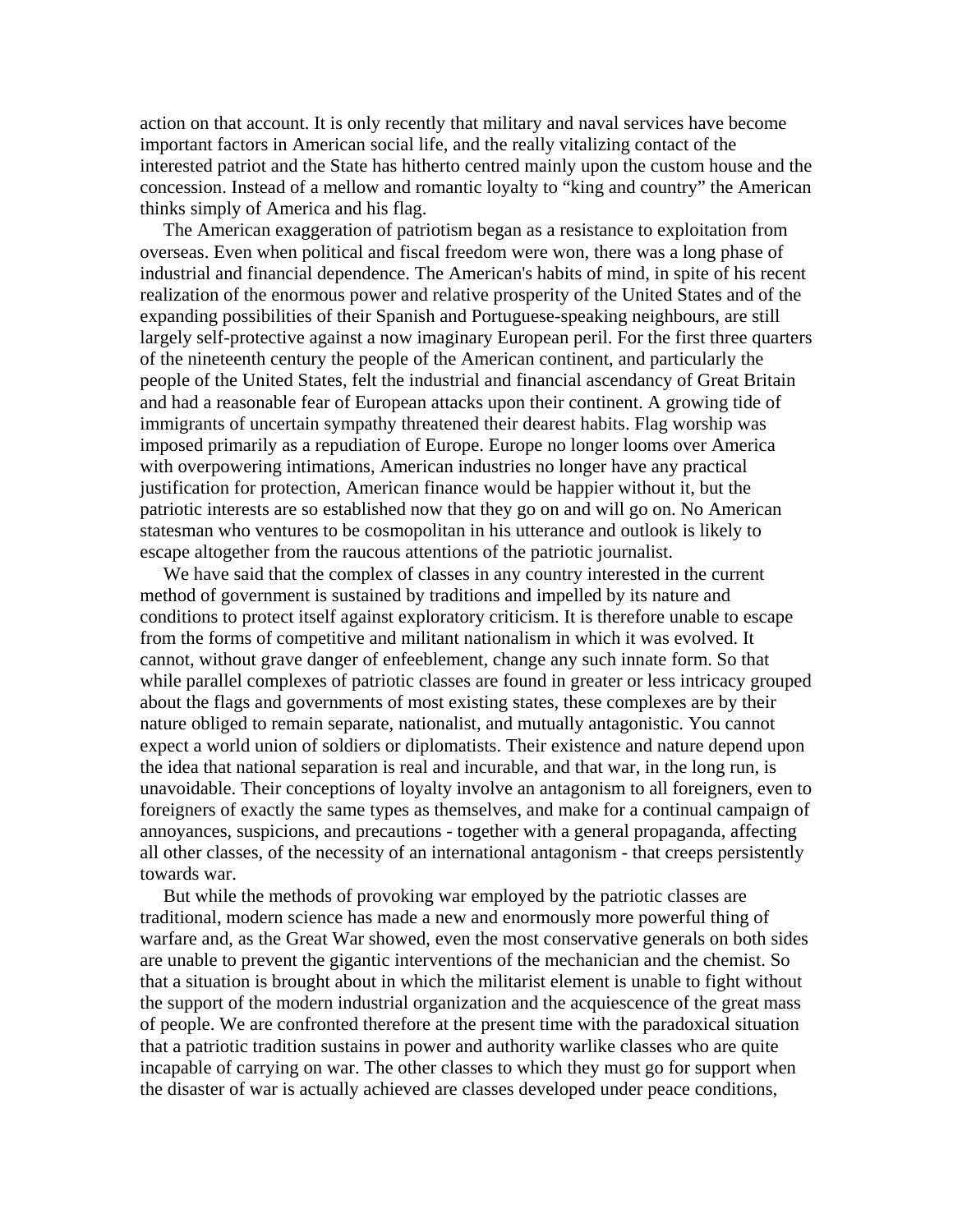which not only have no positive advantage in war, but must, as a whole, suffer great dislocation, discomfort, destruction, and distress from war. It is of primary importance therefore, to the formally dominant classes that these new social masses and powers should remain under the sway of the old social, sentimental, and romantic traditions, and equally important is it to the Open Conspiracy that they should be released.

 Here we bring into consideration another great complex of persons, interests, traditions - the world of education, the various religious organizations, and, beyond these, the ramifying, indeterminate world of newspapers and other periodicals, books, the drama, art, and all the instruments of presentation and suggestion that mould opinion and direct action. The sum of the operations of this complex will be either to sustain or to demolish the old nationalist militant ascendancy. Its easiest immediate course is to accept it. Educational organizations on that account are now largely a conservative force in the community; they are in most cases directly controlled by authority and bound officially as well as practically to respect current fears and prejudices. It evokes fewer difficulties for them if they limit and mould rather than release the young. The schoolmaster tends, therefore, to accept and standardize and stereotype, even in the living, progressive fields of science and philosophy. Even there he is a brake on the forward movement. It is clear that the Open Conspiracy must either continually disturb and revivify him or else frankly antagonize him. Universities also struggle between the honourable past on which their prestige rests, and the need of adaptation to a world of enquiry, experiment, and change. It is an open question whether these particular organizations of intellectual prestige are of any real value in the living world. A modern world planned *de novo* would probably produce nothing like a contemporary university. Modern research, one may argue, would be stimulated rather than injured by complete detachment from the lingering mediaevalism of such institutions, their entanglement with adolescent education, and their ancient and contagious conceptions of precedence and honour.

 Ordinary religious organizations, again, exist for self-preservation and are prone to follow rather than direct the currents of popular thought. They are kept alive, indeed, by revivalism and new departures which at the outlet they are apt to resist, as the Catholic Church, for instance, resisted the Franciscan awakening, but their formal disposition is conservative. They say to religious development, thus far and no farther.

 Here, in school, college, and church, are activities of thought and instruction which, generally speaking, drag upon the wheels of progress, but which need not necessarily do so. A schoolmaster may be original, stimulating, and creative, and if he is fortunate and a good fighter he may even achieve considerable worldly success; university teachers and investigators may strike out upon new lines and yet escape destruction by the older dons. Universities compete against other universities at home and abroad and cannot altogether yield to the forces of dullness and subservience. They must maintain a certain difference from vulgar opinion and a certain repute of intellectual virility.

 As we pass from the more organized to the less organized intellectual activities, we find conservative influence declining in importance, and a freer play for the creative drive. Freshness is a primary condition of journalistic, literary, and artistic success, and orthodoxy has nothing new to say or do. But the desire for freshness may be satisfied all too readily by merely extravagant, superficial, and incoherent inventions.

 The influence of this old traditional nationalist social and political hierarchy which blocks the way to the new world is not, however, exerted exclusively through its control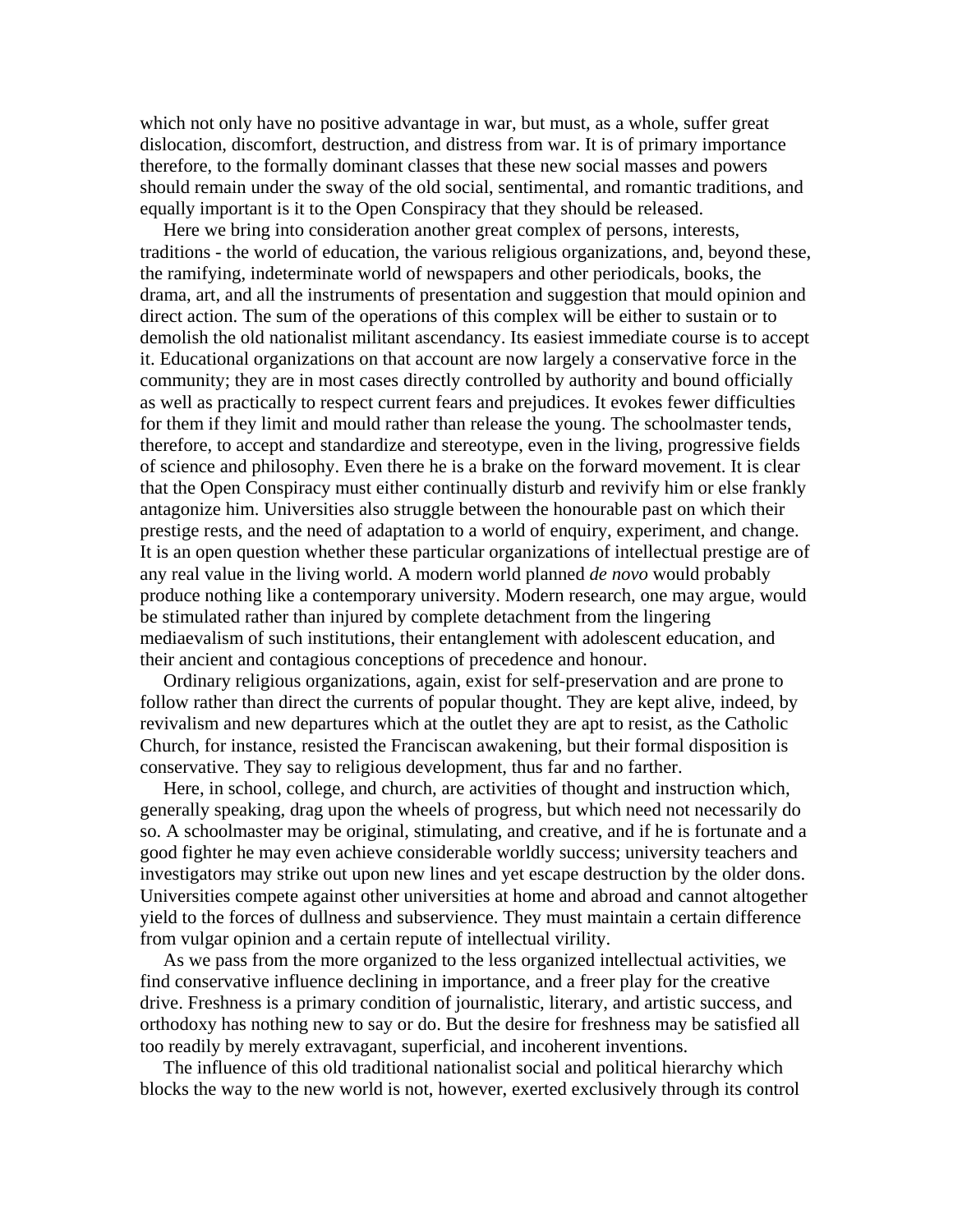over schools and universities. Nor is that indeed its more powerful activity. Would that it were There is also a direct, less defined contact of the old order with the nascent powers, that plays a far more effective part in delaying the development of the modern world commonweal. Necessarily the old order has determined the established way of life, which is, at its best, large, comfortable, amusing, respected. It possesses all the entrances and exits and all the controls of the established daily round. It is able to exact, and it does exact, almost without design, many conformities. There can be no very ample social life, therefore, for those who are conspicuously dissentient. Again the old order has a complete provision for the growth, welfare, and advancement of its children. It controls the founts of honour and self-respect; it provides a mapped-out world of behaviour. The new initiatives make their appearance here and there in the form of isolated individuals, here an inventor, there a bold organizer or a vigorous thinker. Apart from his specific work the innovating type finds that he must fall in with established things or his womenfolk will be ostracized, and he will be distressed by a sense of isolation even in the midst of successful activities. The more intensely he innovates in particular, the more likely is he to be too busy to seek out kindred souls and organize a new social life in general. The new things and ideas, even when they arise abundantly, arise scattered and unorganized, and the old order takes them in its net. America for example - both on its Latin and on its English-speaking side - is in many ways a triumph of the old order over the new.

 Men like Winwood Reade thought that the New World would be indeed a new world. They idealized its apparent emancipations. But as the more successful of the toiling farmers and traders of republican America rose one by one to affluence, leisure, and freedom, it was far more easy for them to adopt the polished and prepared social patterns and usages of Europe than to work out a new civilization in accordance with their equalitarian professions. Yet there remains a gap in their adapted "Society." Henry James, that acute observer of subtle social flavours, has pointed out the peculiar *headlessness* of social life in America because of the absence of court functions to "go on" to and justify the assembling and dressing. The social life has imitated the preparation for the Court without any political justification. In Europe the assimilation of the wealthy European industrialist and financier by the old order has been parallel and naturally more logically complete. He really has found a court to "go on" to. His social scheme was still undecapitated until kingdoms began to change into republics after 1917.

 In this way the complex of classes vitally involved in the old militant nationalist order is mightily reinforced by much larger masses of imitative and annexed and more or less assimilated rich and active people. The great industrialist has married the daughter of the marquis and has a couple of sons in the Guards and a daughter who is a princess. The money of the American Leeds, fleeing from the social futility of its land of origin, helped bolster up a mischievous monarchy in Greece. The functional and private lives of the new men are thus at war with one another. The real interests of the great industrialist or financier lie in cosmopolitan organization and the material development of the world commonweal, but his womenfolk pin flags all over him, and his sons are prepared to sacrifice themselves and all his business creations for the sake of trite splendours and Ruritanian romance.

 But just so far as the great business organizer is capable and creative, so far is he likely to realize and resent the price in frustration that the old order obliges him to pay for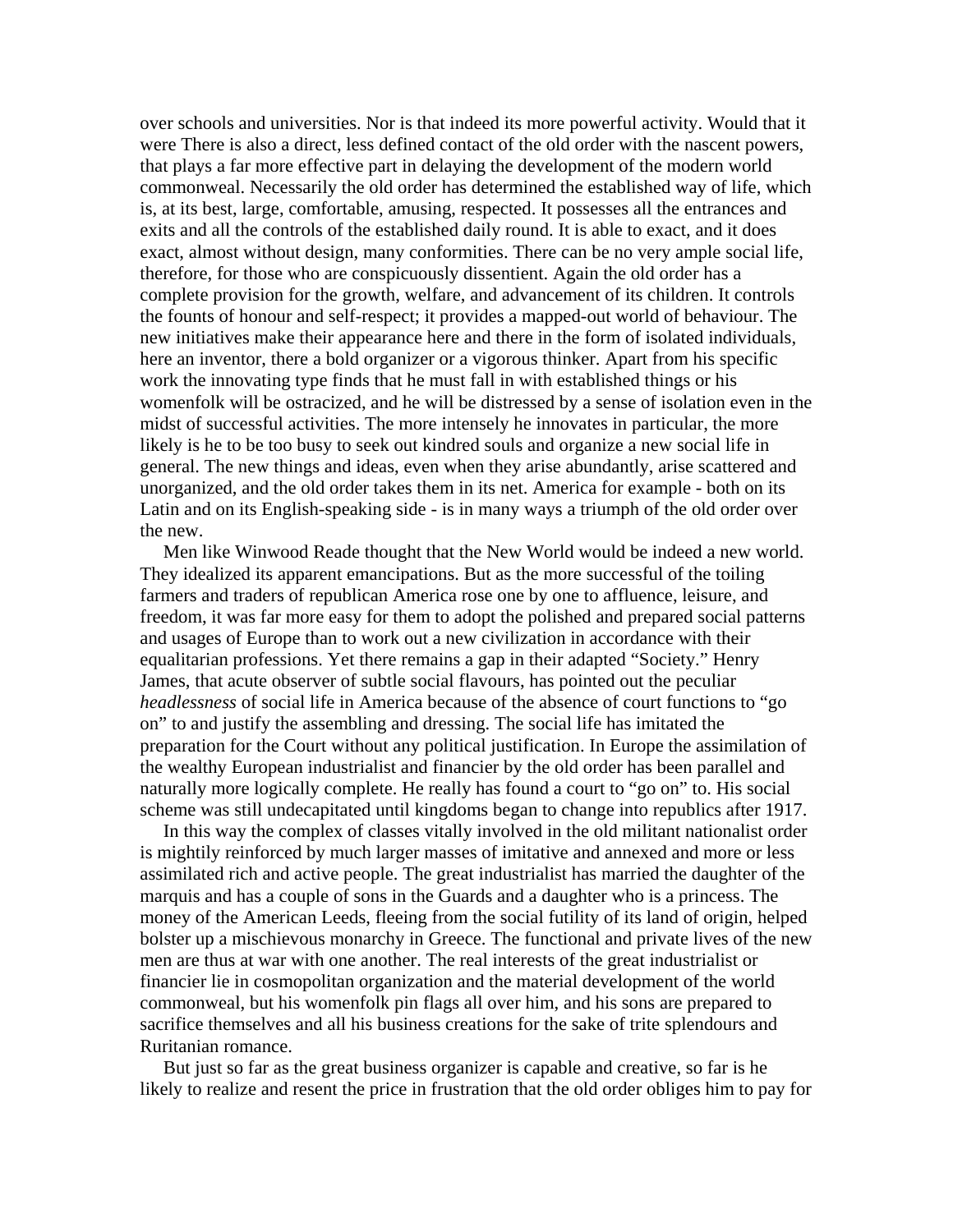amusement, social interest, and domestic peace and comfort. The Open Conspiracy threatens him with no effacement; it may even appear with an air of release. If he had women who were interested in his business affairs instead of women who had to be amused, and if he realized in time the practical, intellectual, and moral kidnap of sons and daughters by the old order that goes on, he might pass quite easily from acquiescence to antagonism. But in this respect he cannot a single-handed. This is a social and not an individual operation. The Open Conspiracy, it is clear, must include in its activities a great fight for the souls of economically-functional people. It must carve out a Society of its own from Society. Only by the creation of a new and better social life can it resist the many advantages and attractions of the old.

 This constant gravitation back to traditional uses on the part of what might become new social types applies not merely to big people but to such small people as are really functional in the modern economic scheme. The have no social life adapted to their new economic relationships, and they forced back upon the methods of behaviour established for what were roughly their analogues in the old order of things. The various sorts of managers and foremen in big modern concerns, for example, carry on ways of living they have taken ready-made from the stewards, tradesmen, tenantry, and upper servants of an aristocratic territorial system. They release themselves and are released almost in spite of themselves, slowly, generation by generation, from habits of social subservience that are no longer necessary nor convenient in the social process, acquire an official pride in themselves and take on new conceptions of responsible loyalty to a scheme. And they find themselves under suggestions of class aloofness and superiority to the general mass of less cardinal workers, that are often unjustifiable under new conditions. Machinery and scientific organization have been and still are revolutionizing productive activity by the progressive elimination of the unskilled worker, the hack, the mere toiler. But the social organization of the modern community and the mutual deportment of the associated workers left over after this elimination are still haunted by the tradition of the lord, the middle-class tenant, and the servile hind. The development of self-respect and mutual respect among the mass of modern functional workers is clearly an intimate concern of the Open Conspiracy.

 A vast amount of moral force has been wasted in the past hundred years by the antagonism of "Labour" to "Capital," as though this were the primary issue in human affairs. But this never was the primary issue, and it is steadily receding from its former importance. The ancient civilizations did actually rest upon a broad basis of slavery and serfdom. Human muscle was a main source of energy-ranking with sun, wind, and flood. But invention and discovery have so changed the conditions under which power is directed and utilized that muscle becomes economically secondary and inessential. We no longer want hewers of wood and drawers of water, carriers and pick and spade men. We no longer want that breeding swarm of hefty sweaty bodies without which the former civilizations could not have endured. We want watchful and understanding guardians and drivers of complex delicate machines, which can be mishandled and brutalized and spoilt all too easily. The less disposed these masters of our machines are to inordinate multiplication, the more room and food in the world for their ampler lives. Even to the lowest level of a fully-mechanicalized civilization it is required that the human element should be select. In the modern world, crowds are a survival, and they will presently be an anachronism, and crowd psychology therefore cannot supply the basis of a new order.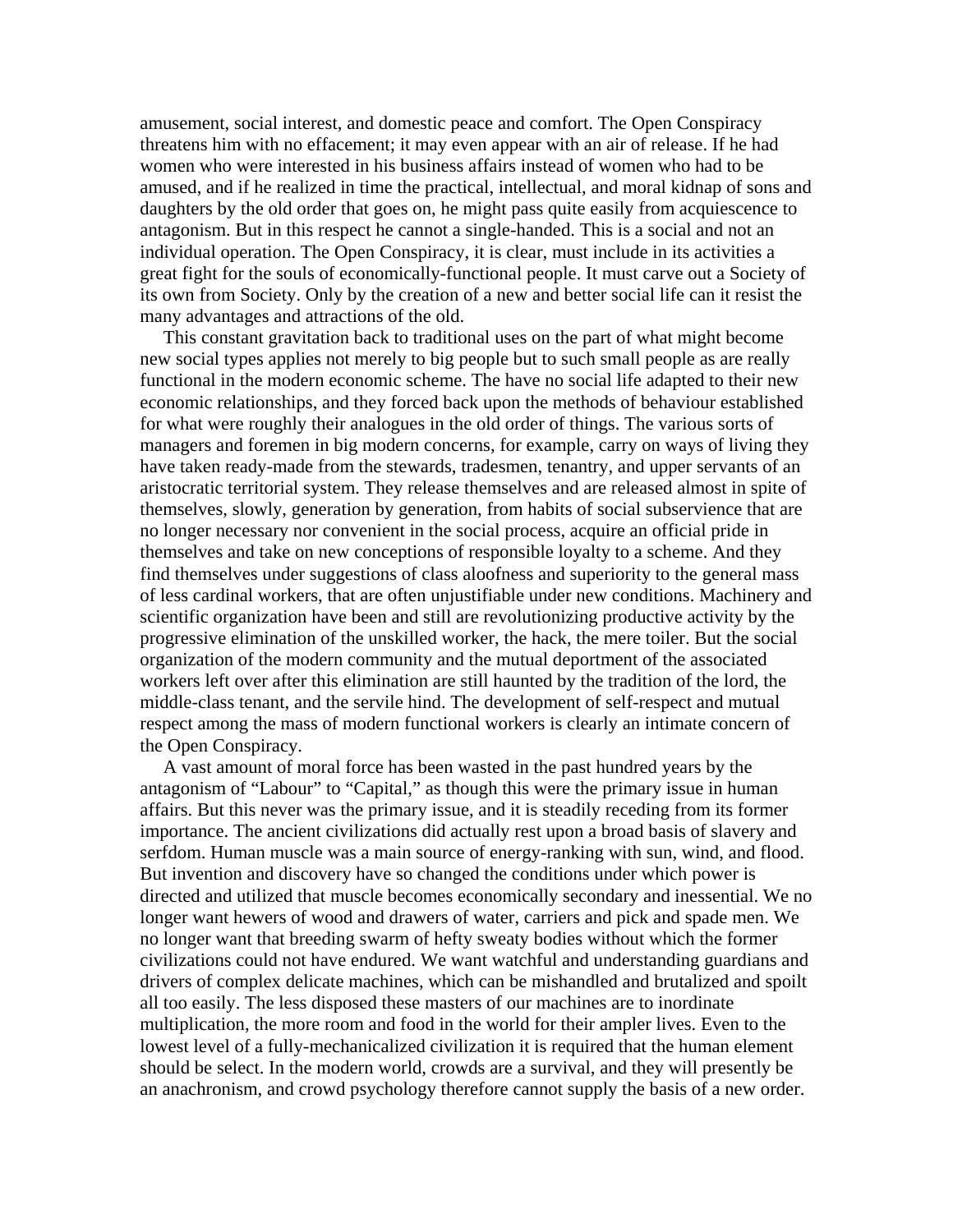It is just because labour is becoming more intelligent, responsible, and individually efficient that it is becoming more audible and impatient in social affairs.

 It is just because it is no longer mere gang labour, and is becoming more and more intelligent co-operation in detail, that it now resents being treated as a serf, housed like a serf, fed like a serf, and herded like a serf, and its pride and thoughts and feelings disregarded. Labour is in revolt because as a matter of fact it is, in the ancient and exact sense of the word, ceasing to be labour at all.

 The more progressive elements of the directive classes recognize this, but, as we have shown, there are formidable forces still tending to maintain the old social attitudes when arrogance became the ruler and the common man accepted his servile status. A continual resistance is offered by large sections of the prosperous and advantaged to the larger claims of the modernized worker, and in response the rising and differentiating workers develop an angry antagonism to these directive classes which allow themselves to be controlled by their conservative and reactionary elements. Moreover, the increasing relative intelligence of the labour masses, the unprecedented imaginative stimulation they experience, the continually more widespread realization of the available freedoms and comforts and indulgences that might be and are not shared by all in a modern state, develop a recalcitrance where once there was little but fatalistic acquiescence. An objection to direction and obligation, always mutely present in the toiling multitude since the economic life of man began, becomes articulate and active. It is the taste of freedom that makes labour desire to be free. This series of frictions is a quite inevitable aspect of social reorganization, but it does not constitute a primary antagonism in the process.

 The class war was invented by the classes; it is a natural tradition of the upper strata of the old order. It was so universally understood that there was no need to state it. It is implicit in nearly all the literature of the world before the nineteenth century - except the Bible, the Koran, and other sequelae. The "class war" of the Marxist is merely a poor snobbish imitation, a *tu quoque*, a pathetic, stupid, indignant reversal of and retort to the old arrogance, a pathetic *upward* arrogance.

 These conflicts cut across rather than oppose or help the progressive development to which the Open Conspiracy devotes itself. Labour, awakened, enquiring, and indignant, is not necessarily progressive; if the ordinary undistinguished worker is no longer to be driven as a beast of burthen, he has - which also goes against the grain - to be educated to as high a level of co-operative efficiency as possible. He has to work better, even if he works for much shorter hours and under better conditions, and his work must be subordinated work still; he cannot become en masse sole owner and master of a scheme of things he did not make and is incapable of directing. Yet this is the ambition implicit in an exclusively "Labour" movement. Either the Labour revolutionary hopes to cadge the services of exceptional people without acknowledgment or return on sentimental grounds, or he really believes that anyone is as capable as anyone else - if not more so. The worker at a low level may be flattered by dreams of "class-conscious" mass dominion from which all sense of inferiority is banished, but they will remain dreams. The deep instinctive jealousy of the commonplace individual for outstanding quality and novel initiative may be organized and turned to sabotage and destruction, masquerading as and aspiring to be a new social order, but that will be a blind alley and not the road of progress. Our hope for the human future does not lie in crowd psychology and the indiscriminating rule of universal democracy.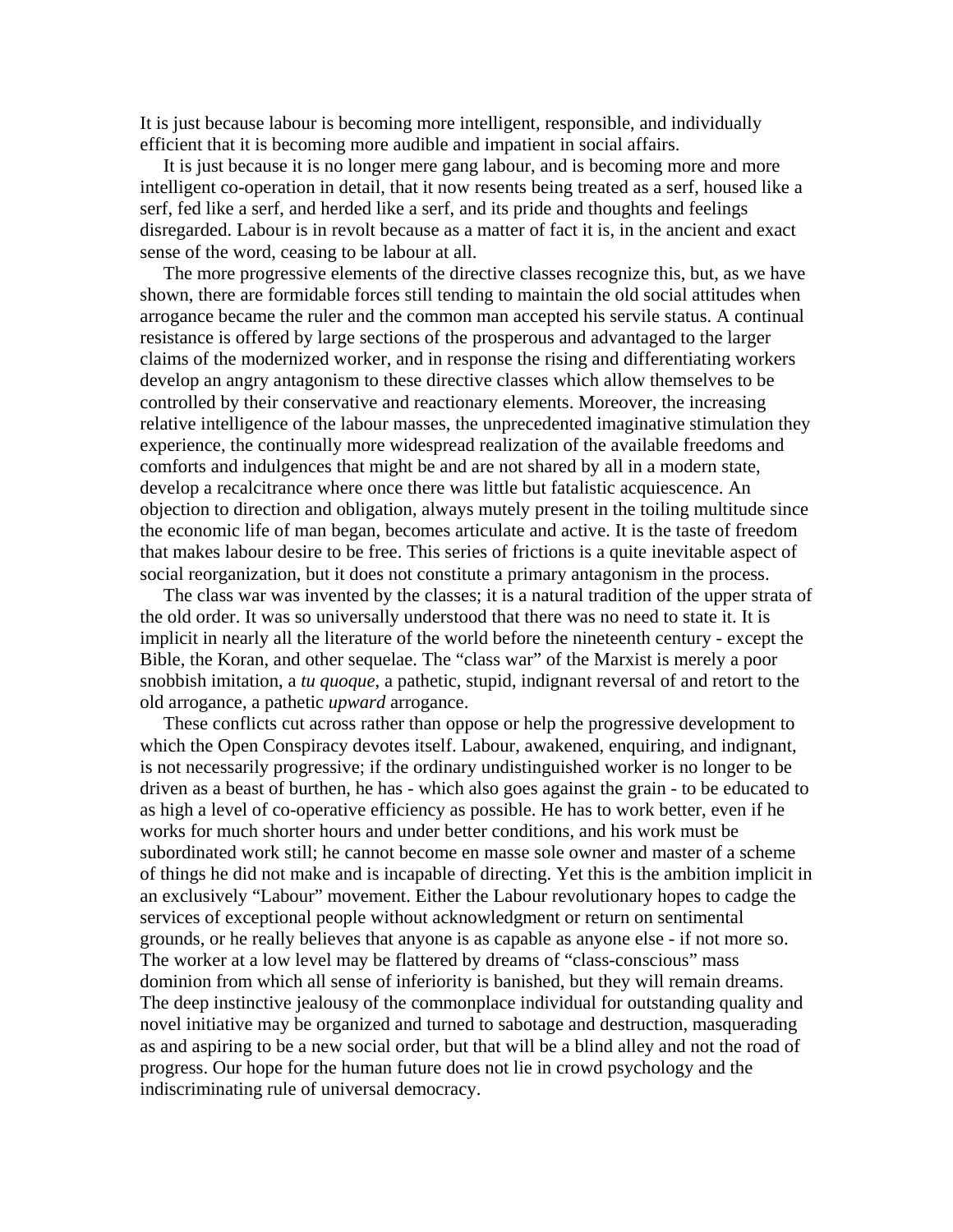The Open Conspiracy can have little use for mere resentments as a driving force towards its ends; it starts with a proposal not to exalt the labour class but to abolish it, its sustaining purpose is to throw drudges out of employment and eliminate the inept - and it is far more likely to incur suspicion and distrust in the lower ranks of the developing industrial order of to-day than to win support there. There, just as everywhere else in the changing social complexes of our time, it can appeal only to the exceptionally understanding individual who can without personal humiliation consider his present activities and relationships as provisional and who can, without taking offence, endure a searching criticising of his present quality and mode of living.

## XII - THE RESISTANCES OF THE LESS INDUSTRIALIZED PEOPLES TO THE DRIVE OF THE OPEN CONSPIRACY

So far, in our accounting of the powers, institutions, dispositions, types, and classes which will be naturally opposed to the Open Conspiracy, we have surveyed only such territory in the domain of the future world commonweal as is represented by the complex, progressive, highly-industrialized communities, based on a preceding landlord-soldier, tenant, town-merchant, and tradesman system, of the Atlantic type. These communities have developed farthest in the direction of mechanicalization, and they are so much more efficient and powerful that they now dominate the rest of the world. India, China, Russia, Africa present *mélanges* of social systems, thrown together, outpaced, overstrained, shattered, invaded, exploited, and more or less subjugated by the finance, machinery, and political aggressions of the Atlantic, Baltic, and Mediterranean civilization. In many ways they have an air of assimilating themselves to that civilization, evolving modern types and classes, and abandoning much of their distinctive traditions. But 'bat they take from the West is mainly the new developments, the material achievements, rather than the social and political achievements, that, empowered by modern inventions, have won their to world predominance. They may imitate European nationalism to 8 certain extent; for them it becomes a convenient form of self-assertion against the pressure of a realized practical social and political inferiority; but the degree to which they will or can take over the social assumptions and habits of the long-established European-American hierarchy is probably very restricted. Their nationalism will remain largely indigenous; the social traditions in which they will try to make the new material forces subservient will be traditions of an Oriental life widely different from the original life of Europe. They will have their own resistances to the Open Conspiracy, therefore, but they will be different resistances from those we have hitherto considered. The automobile and the wireless set, the harvester and steel construction building, will come to the jungle rajah and the head hunter, the Brahmin and the Indian peasant, with a parallel and yet dissimilar message to the one they brought the British landowner or the corn and cattle farmers of the Argentine and the Middle West. Also they may be expected to evoke dissimilar reactions. To a number of the finer, more energetic minds of these overshadow communities which have lagged more or less ill the material advances t which this present ascendancy of western Europe and America is due, the Open Conspiracy may come with an effect of immense invitation At one step they may go from the sinking vessel of their antiquated order,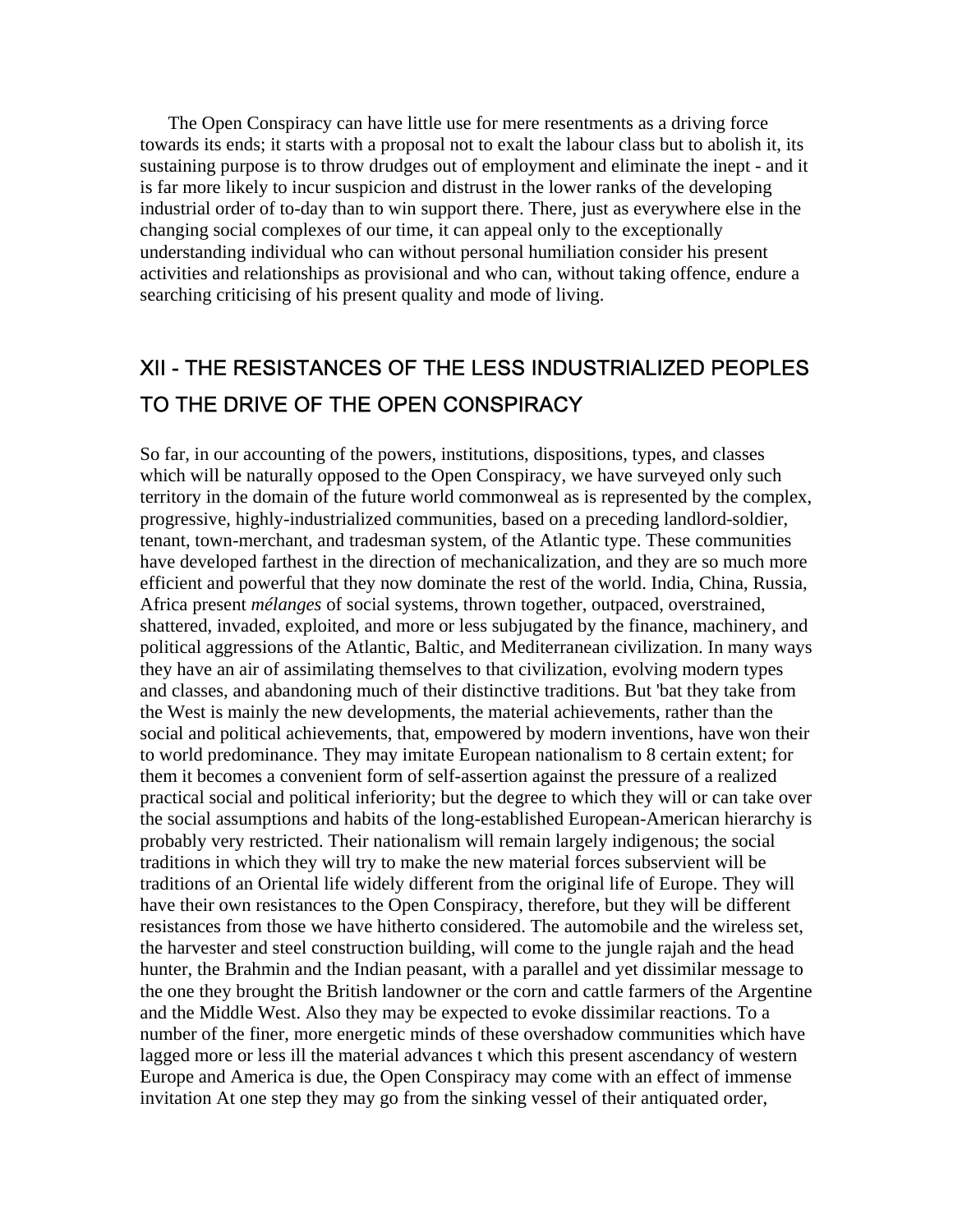across their present conquerors, into a brotherhood of world rulers They may turn to the problem of saving and adapting all that is rich and distinctive of their inheritance to the common ends of the race. But to the less vigorous intelligences of this outer world, the new project of the Open Conspiracy will seem no better than a new form of Western envelopment and they will fight a mighty liberation as though it were a further enslavement to the European tradition. They will watch the Open Conspiracy for any signs of conscious superiority and racial disregard. Necessarily they will recognize it as a product of Western mentality and they may well be tempted to regard it as an elaboration and organization of current dispositions rather than the evolution of a new phase which will make no discrimination at last between the effete traditions of either East or West. Their suspicions will be sustained and developed by the clumsy and muddle-headed political and economic aggressions of the contemporary political and business systems, such as they are, of the West, now in progress. Behind that cloud of aggression Western thought has necessarily advanced upon them. It could have got to their attention in no other way.

 Partly these resistances and criticisms of the decadent communities outside the Atlantic capitalist system will be aimed, not at the developing methods of the coming world community, but at the European traditions and restrictions that have imposed themselves upon these methods, and so far the clash of the East and West may be found to subserve the aims of the Open Conspiracy. In the conflict of old traditions and in the consequent deadlocks lies much hope for the direct acceptance of the groups of ideas centring upon the Open Conspiracy One of the most interesting areas of humanity in this respect is the great system of communities under the sway or influence of Soviet Russia. Russia has never been completely incorporated with the European system; she became a just passable imitation of a western European monarchy in the seventeenth and eighteenth centuries, and talked at last of constitutions and parliaments - but the reality of that vast empire remained an Asiatic despotism, and the European mask was altogether smashed by the successive revolutions of 1917. The ensuing system is a government presiding over an enormous extent of peasants and herdsmen, by a disciplined association professing the faith and dogmas of Marx, as interpreted and qualified by Lenin and Stalin.

 In many ways this government is a novelty of extraordinary interest. It labours against enormous difficulties within itself and without. Flung amazingly into a position of tremendous power, its intellectual flexibility is greatly restricted by the urgent militant necessity for mental unanimity and a consequent repression of criticism. It finds itself separated, intellectually and morally, by an enormous gap from the illiterate millions over which it rules. More open perhaps to scientific and creative conceptions than any other government, and certainly more willing to experiment and innovate, its enterprise is starved by the economic depletion of the country in the Great War and by the technical and industrial backwardness of the population upon which it must draw for its personnel. Moreover, it struggles within itself between concepts of a modern scientific social organization and a vague anarchistic dream in which the "State" is to disappear, and an emancipated proletariat, breeding and expectorating freely, fills the vistas of time forevermore. The tradition of long years of hopeless opposition has tainted the world policy of the Marxist cult with a mischievous and irritating quality that focuses upon it the animosity of every government in the dominant Atlantic system. Marxism never had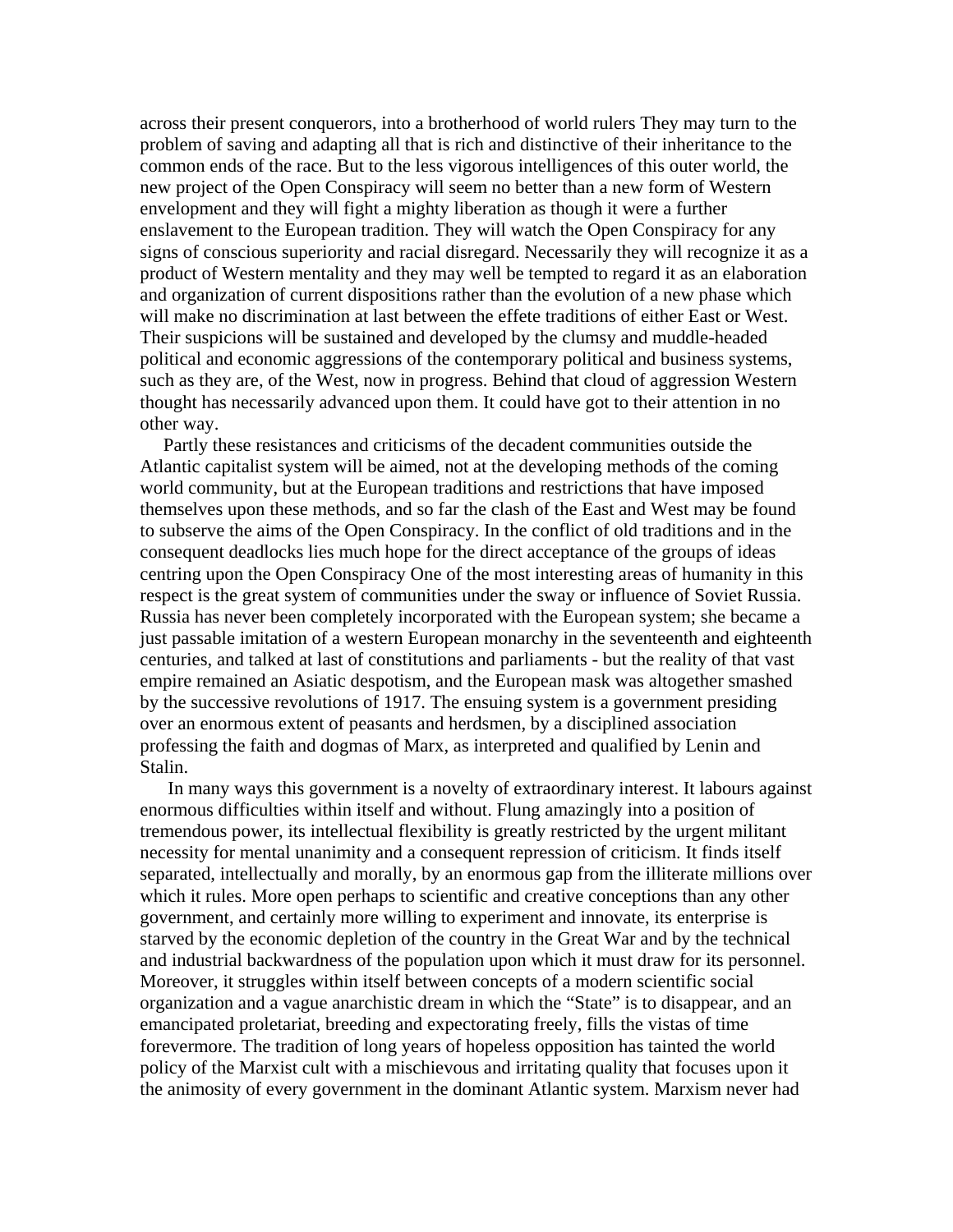any but the vaguest fancies about the relation of one nation to another, and the new Russian government, for all its cosmopolitan phrases, is more and more plainly the heir to the obsessions of Tsarist Imperialism, using the Communist party, as other countries have used Christian missionaries, to maintain a propagandist government to forward its schemes. Nevertheless, the Soviet government has maintained itself for more than twelve years, and it seems far more likely to evolve than to persist. It is quite possible that it will evolve towards the conceptions of the Open Conspiracy, and in that case Russia may witness once again a conflict between new ideas and Old Believers. So far the Communist party in Moscow has maintained a considerable propaganda of ideas in the rest of the world and especially across its western frontier. Many of these ideas are now trite and stale. The time may be not far distant when the tide of propaganda will flow in the reverse direction. It has pleased the vanity of the Communist party to imagine itself conducting a propaganda of world revolution. Its fate may be to develop upon lines that will make its more intelligent elements easily assimilable to the Open Conspiracy for a world revolution. The Open Conspiracy as it spreads and grows may find a less encumbered field for trying out the economic developments implicit in its conceptions in Russia and Siberia than anywhere else in the world.

 However severely the guiding themes and practical methods of the present Soviet government in Russia may be criticized, the fact remains that it has cleared out of its way many of the main obstructive elements that we find still vigorous in the more highlyorganized communities in the West. It has liberated vast areas from the kindred superstitions of monarchy and the need for a private proprietary control of great economic interests. And it has presented both China and India with the exciting spectacle of a social and political system capable of throwing off many of the most characteristic features of triumphant Westernism, and yet holding its own. In the days when Japan faced up to modern necessities there were no models for imitation that were not communities of the Atlantic type pervaded by the methods of private capitalism, and in consequence the Japanese reconstituted their affairs on a distinctly European plan, adopting a Parliament and bringing their monarchy, social hierarchy, and business and financial methods into a general conformity with that model. It is extremely doubtful whether any other Asiatic community will now set itself to a parallel imitation, and it will be thanks largely to the Russian revolution that this breakaway from Europeanization has occurred.

 But it does not follow that such a breakaway will necessarily lead more directly to the Open Conspiracy. If we have to face a less highly organized system of interests and prejudices in Russia and China, we have to deal with a vastly wider ignorance and a vastly more formidable animalism. Russia is a land of tens of millions of peasants ruled over by a little band of the intelligentsia who can be counted only by tens of thousands. It is only these few score thousands who are accessible to ideas of world construction, and the only hope of bringing the Russian system into active participation in the world conspiracy is through that small minority and through its educational repercussion on the myriads below. As we go eastward from European Russia the proportion of soundly prepared intelligence to which we can appeal for understanding and participation diminishes to an even more dismaying fraction. Eliminate that fraction, and one is left face to face with inchoate barbarism incapable of social and political organization above the level of the war boss and the brigand leader. Russia itself is still by no means secure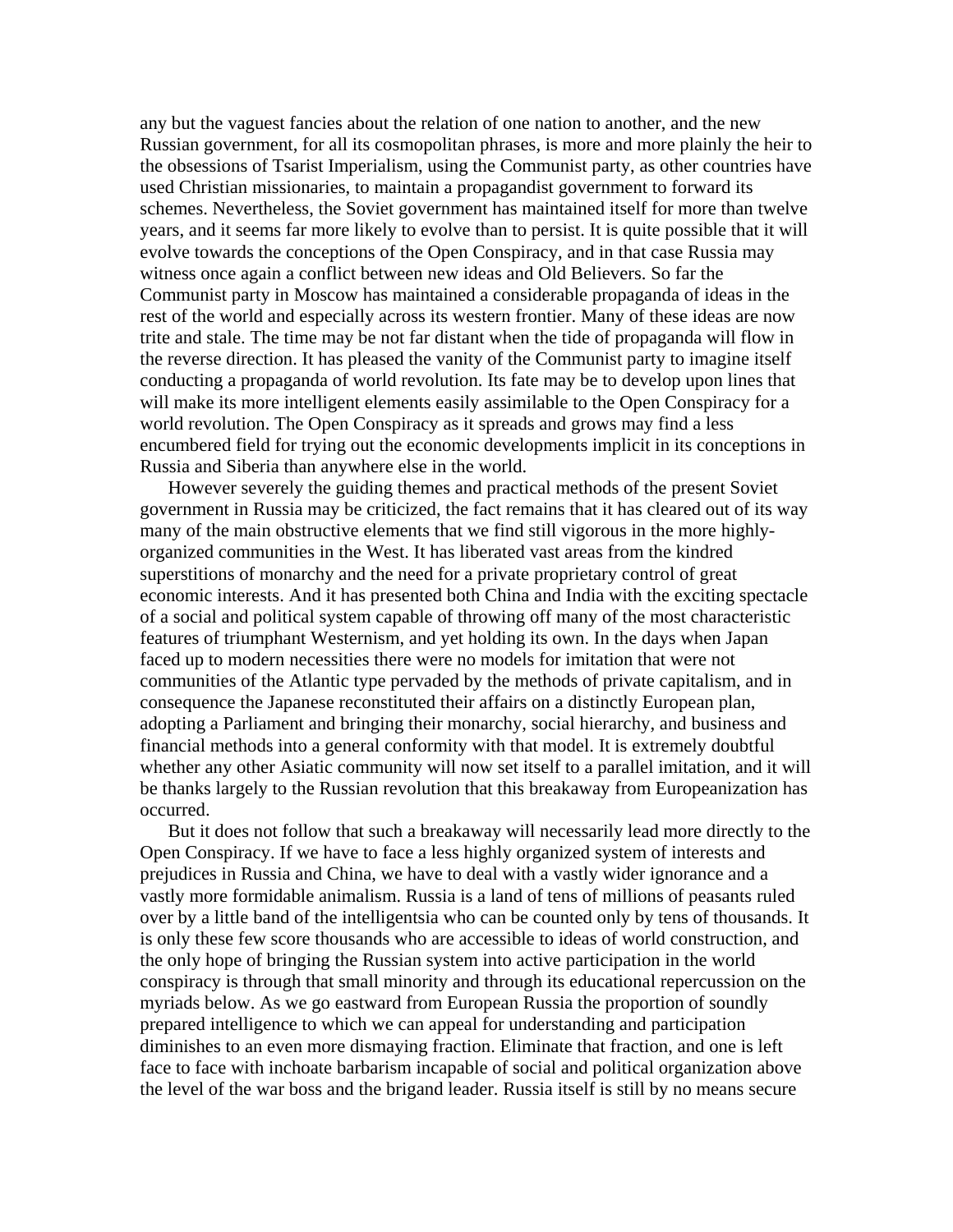against a degenerative process in that direction, and the hope of China struggling out of it without some forcible directive interventions is a hope to which constructive liberalism clings with very little assurance.

 We turn back therefore from Russia, China and the communities of Central Asia to the Atlantic world. It is in that world alone that sufficient range and amplitude of thought and discussion are possible for the adequate development of the Open Conspiracy. In these communities it must begin and for a long time its main activities will need to be sustained from these necessary centres of diffusion. It will develop amidst incessant mental Strife, and through that strife it will remain alive. It is no small part of the practical weakness of present-day communism that it attempts to centre its intellectual life and its directive activities in Moscow and so cuts itself off from the free and open discussions of the Western world. Marxism lost the world when it went to Moscow and took over the traditions of Tsarism as Christianity lost the world when it went to Rome and took over the traditions of Caesar. Entrenched in Moscow from searching criticism, the Marxist ideology may become more and more dogmatic and unprogressive, repeating its sacred credo and issuing its disregarded orders to the proletariat of the world, and so stay ineffectively crystallized until the rising tide of the Open Conspiracy submerges, dissolves it afresh, and incorporates whatever it finds assimilable.

 India, like Japan, is cut off from the main body of Asiatic affairs. But while Japan has become a formally Westernized nationality in the comity of such nations, India remains a world in itself. In that one peninsula nearly every type of community is to be found, from the tribe of jungle savages, through a great diversity of barbaric and mediaeval principalities, to the child and women - sweating factories and the vigorous modern commercialism of Bombay. Over it all the British imperialism prevails, a constraining and restraining influence, keeping the peace, checking epidemics, increasing the food supply by irrigation and the like, and making little or no effort to evoke responses to modern ideas. Britain in India is no propagandist of modern ferments: all those are left the other side of Suez. In India the Briton is a ruler as firm and self-assured and uncreative as the Roman. The old religious and social traditions, the complex customs, castes, tabus, and exclusions of a strangely-mixed but unamalgamated community, though a little discredited by this foreign predominance, still hold men's minds. They have been, so to speak, pickled in the preservative of the British raj.

 The Open Conspiracy has to invade the Indian complex in conflict with the prejudices of both ruler and governed. It has to hope for individual breaches in the dull Romanism of the administration: here a genuine educationist, here a creative civil servant, here an official touched by the distant stir of the living homeland; and it has to try to bring these types into a co-operative relationship with a fine native scholar here or an active-minded prince or landowner or industrialist there. As the old methods of passenger transport are superseded by flying, it will be more and more difficult to keep the stir of the living homeland out of either the consciousness of the official hierarchy or the knowledge of the recalcitrant "native."

 Very similar to Indian conditions is the state of affairs in the foreign possessions of France, the same administrative obstacles to the Open Conspiracy above, and below the same resentful subordination, cut off from the mental invigoration of responsibility. Within these areas of restraint, India and its lesser, simpler parallels in North Africa, Syria and the Far East, there goes on a rapid increase of low-grade population, undersized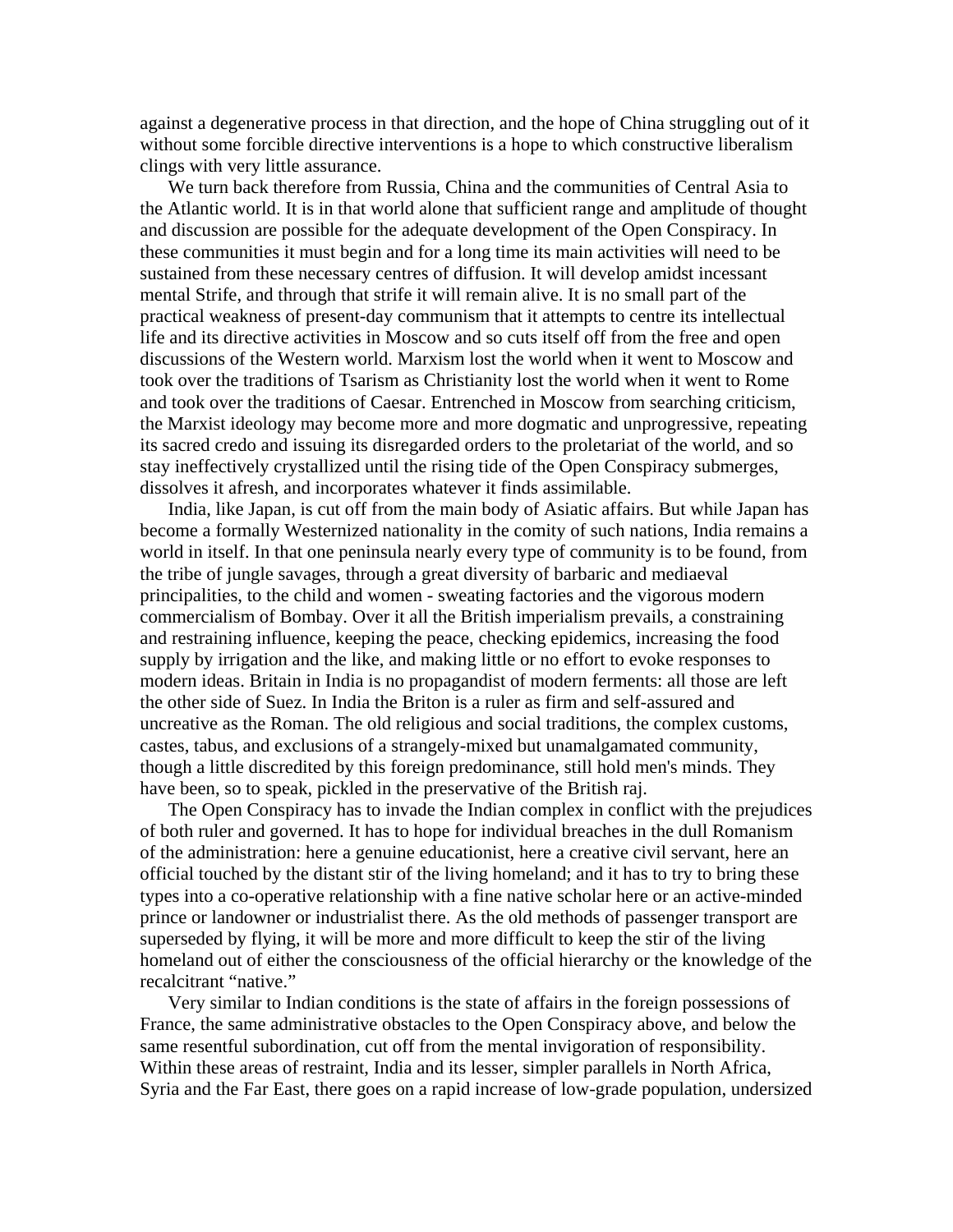physically and mentally, and retarding the mechanical development of civilization by its standing offer of cheap labour to the unscrupulous entrepreneur, and possible feeble insurrectionary material to the unscrupulous political adventurer. It is impossible to estimate how slowly or how rapidly the knowledge and ideas that have checked the rate of increase of all the Atlantic populations may be diffused through these less alert communities.

 We must complete our survey of the resistances against which the Open Conspiracy has to work by a few words about the Negro world and the regions of forest and jungle in which barbaric and even savage human life still escapes the infection of civilization. It seems inevitable that the development of modern means of communication and the conquest of tropical diseases should end in giving access everywhere to modern administration and to economic methods, and everywhere the incorporation of the former wilderness in the modern economic process means the destruction of the material basis, the free hunting, the free access to the soil, of such barbaric and savage communities as still precariously survive. The dusky peoples, who were formerly the lords of these still imperfectly assimilate areas, are becoming exploited workers, slaves, serfs, hut-tax payers, labourers to a caste of white immigrants. The spirit of the plantation broods over all these lands. The Negro in America differs only from his subjugated brother in South Africa or Kenya Colony in the fact that he also, like his white master, is an immigrant. The situation in Africa and America adjusts itself therefore towards parallel conditions, the chief variation being in the relative proportions of the two races and the details of the methods by which black labour is made to serve white ends.

 In these black and white communities which are establishing themselves in all those parts of the earth where once the black was native, or in which a sub-tropical climate is favourable to his existence at a low level of social development, there is - and there is bound to be for many years to come - much racial tension. The steady advance of birthcontrol may mitigate the biological factors of this tension later on, and a general amelioration of manners and conduct may efface that disposition to persecute dissimilar types, which man shares with many other gregarious animals. But meanwhile this tension increases and a vast multitude of lives is strained to tragic issues.

 To exaggerate the dangers and evils of miscegenation is a weakness of our time. Man interbreeds with all his varieties and yet deludes himself that there are races of outstanding purity, the "Nordic," the "Semitic," and so forth. These are phantoms of the imagination. The reality is more intricate, less dramatic, and grips less easily upon the mind; the phantoms grip only too well and incite to terrible suppressions. Changes in the number of half-breeds and in the proportion of white and coloured are changes of a temporary nature that may become controllable and rectifiable in a few generations. But until this level of civilization is reached, until the colour of a man's skin or the kinks in a woman's hair cease to have the value of shibboleths that involve educational, professional, and social extinction or survival, a black and white community is bound to be continually preoccupied by a standing feud too intimate and persuasive to permit of any long views of the world's destiny.

 We come to the conclusion therefore that it is from the more vigorous, varied, and less severely obsessed centres of the Atlantic civilizations in the temperate zone, with their abundant facilities for publication and discussion, their traditions of mental liberty and their immense variety of interacting free types, that the main beginnings of the Open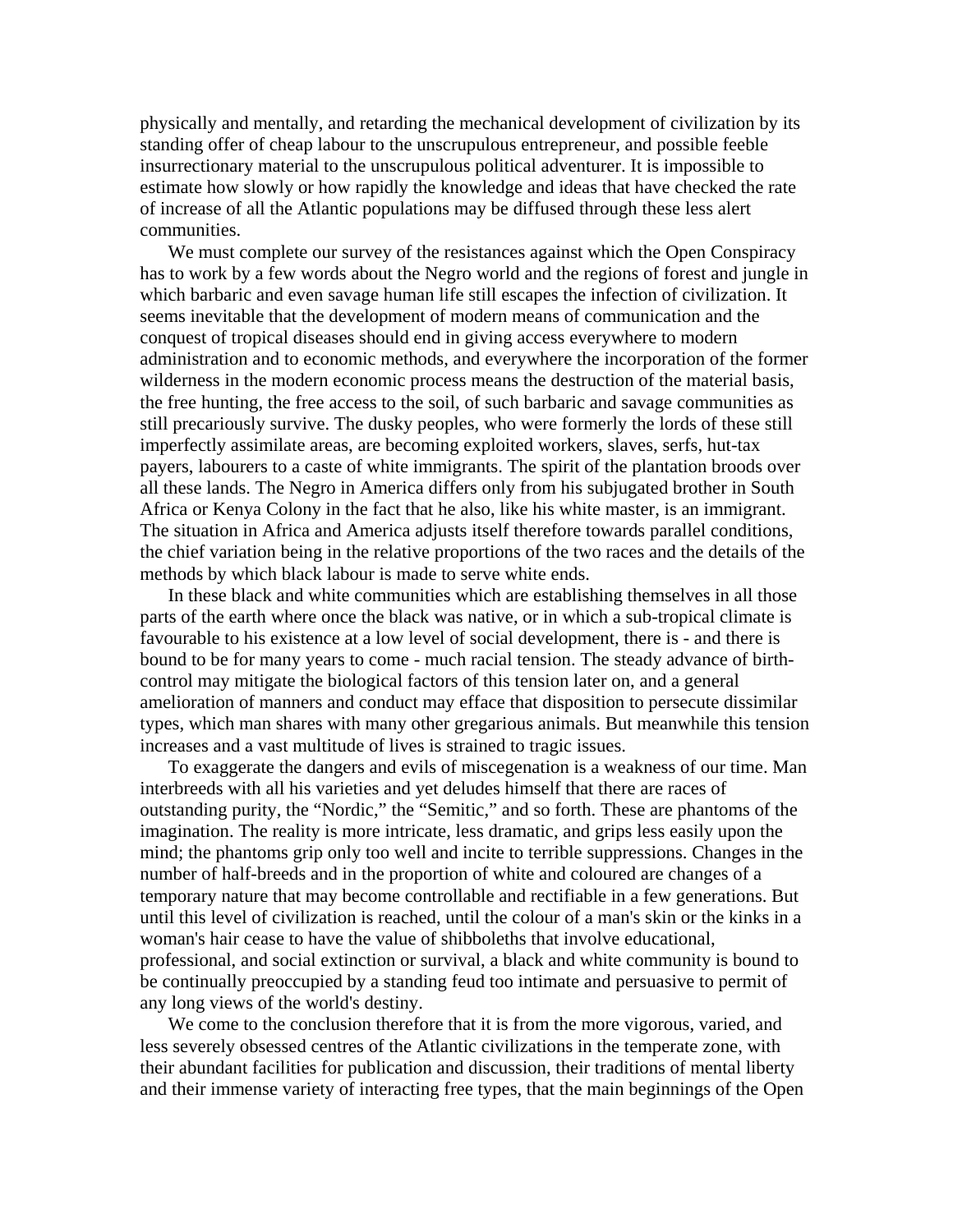Conspiracy must develop. For the rest of the world, its propaganda, finding but poor nourishment in the local conditions, may retain a missionary quality for many years.

### XIII - RESISTANCES AND ANTAGONISTIC FORCES IN OUR CONSCIOUS AND UNCONSCIOUS SELVES

WE have dealt in the preceding two chapters with great classes and assemblages of human beings as, in the mass, likely to be more or less antagonistic to the Open Conspiracy, and it has been difficult in those chapters to avoid the implication that "we," some sort of circle round the writer, were aloof from these obstructive and hostile multitudes, and ourselves entirely identified with the Open Conspiracy. But neither are these multitudes so definitely against, nor those who are with us so entirely for, the Open Conspiracy to establish a world community as the writer, in his desire for clearness and contrast and with an all too human disposition perhaps towards plain ego-centred combative issues, has been led to represent. There is no "we," and there can be no "we," in possession of the Open Conspiracy.

 The Open Conspiracy is in partial possession of us, and we attempt to serve it. But the Open Conspiracy is a natural and necessary development of contemporary thought arising here, there, and everywhere. There are doubts and sympathies that weigh on the side of the Open Conspiracy in nearly everyone, and not one of us but retains many impulses, habits, and ideas in conflict with our general devotion, checking and limiting our service.

 Let us therefore in this chapter cease to discuss classes and types and consider general mental tendencies and reactions which move through all humanity.

 In our opening chapters we pointed out that religion is not universally distributed throughout human society. And of no one does it seem to have complete possession. It seizes upon some of us and exalts us for one hour now and then, for a day now and then; it may leave its afterglow upon our conduct for some time; it may establish restraints and habitual dispositions ; sometimes it dominates us with but brief intermissions through long spells, and then we can be saints and martyrs. In all our religious phases there appears a desire to *hold* the phase, to subdue the rest of our life to the standards and exigencies of that phase. Our quickened intelligence sets itself to a general analysis of our conduct and to the problem of establishing controls over our unilluminated intervals.

 And when the religious elements in the mind set themselves to such self-analysis, and attempt to order and unify the whole being upon this basis of the service and advancement of the race, they discover first a great series of indifferent moods, wherein the resistance to thought and word for the Open Conspiracy is merely passive and in the nature of inertia. There is a whole class of states of mind which may be brought together under the head of "everydayism." The dinner bell and the playing fields, the cinema and the newspaper, the week-end visit and the factory siren, a host of such expectant things calls to a vast majority of people in our modern world to stop thinking and get busy with the interest in hand, and so on to the next, without a thought for the general frame and drama in which these momentary and personal incidents are set. We are driven along these marked and established routes and turned this way or that by the accidents of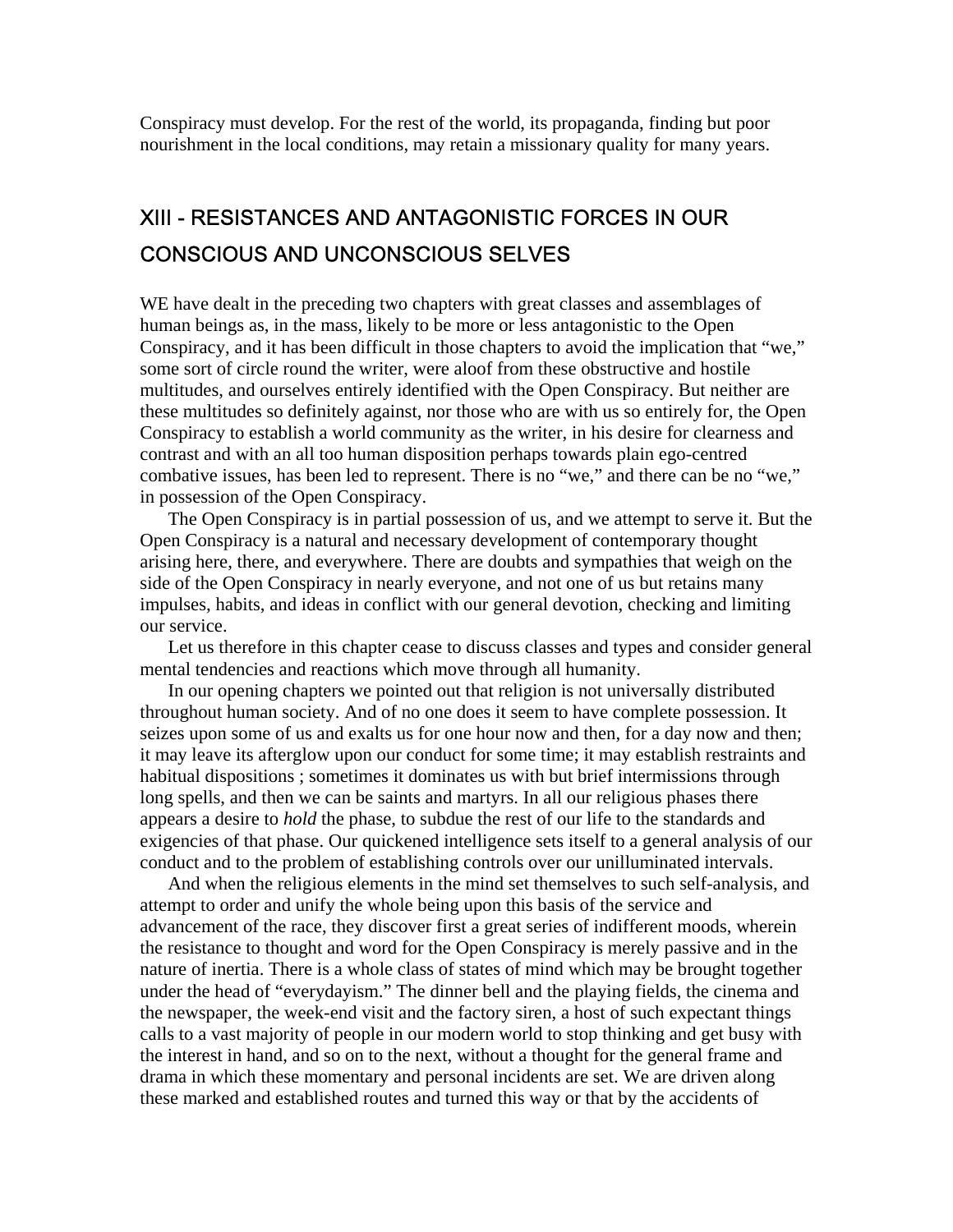upbringing, of rivalries and loves, of chance encounters and vivid experiences, and it is rarely for many of us, and never for some, that the phases of broad reflection and selfquestioning arise. For many people the religious life now, as in the past, has been a quite desperate effort to withdraw sufficient attention and energy from the flood of events to get some sort of grasp, and keep whatever grip is won, upon the relations of the self to the whole. Far more recoil in terror from such a possibility and would struggle strenuously against solitude in the desert, solitude under the stars, solitude in a silent room or indeed any occasion for comprehensive thought.

 But the instinct and purpose of the religious type is to keep hold upon the comprehensive drama, and at the heart of all the great religions of the world we find a parallel disposition to escape in some manner from the aimless drive and compulsion of accident and everyday. Escape is attempted either by withdrawal from the presence of crowding circumstance into a mystical contemplation and austere retirement, or - what is more difficult and desperate and reasonable - by imposing the mighty standards of enduring issues upon the whole mass of transitory problems which constitute the actual business of life. We have already noted how the modern mind turns from retreat as a recognizable method of religion, and faces squarely up to the second alternative. The tumult of life has to be met and conquered. Aim must prevail over the aimless. Remaining in normal life we must yet keep our wills and thoughts aloof from normal life and fixed upon creative processes. However busied we may be, however challenged, we must yet save something of our best mental activity for self-examination and keep ourselves alert against the endless treacheries within that would trip us back into everydayism and disconnected responses to the stimuli of life.

 Religions in the past, though they have been apt to give a preference to the renunciation of things mundane, have sought by a considerable variety of expedients to preserve the faith of those whom chance or duty still kept in normal contact with the world. It would provide material for an interesting study to enquire how its organizations to do this have worked in the past and how far they may be imitated and paralleled in the progressive life of the future. All the wide-reaching religions which came into existence in the five centuries before and the five centuries after Christ have made great use of periodic meetings for mutual reassurance, of sacred books, creeds, fundamental heartsearchings, of confession, prayer, sacraments, seasons of withdrawal, meditation, fasting, and prayer. Do these methods mark a phase in the world's development, or are they still to be considered available?

 This points to a very difficult tangle of psychological problems. The writer in his earlier draft of this book wrote that the modern religious individual leads, spiritually speaking, a life of extreme wasteful and dangerous isolation. He still feels that is true, but he realizes that the invention of corrective devices is not within his range. He cannot picture a secular Mass nor congregations singing hymns about the Open Conspiracy. Perhaps the modern soul in trouble will resort to the psychoanalysts instead of the confessional; in which case we need to pray for better psychoanalysts.

 Can the modern mind work in societies? May the daily paper be slowly usurping the functions of morning prayer, a daily mental reminder of large things, with more vividness and, at present, lower standards? One of the most distressful facts of the spread of education in the nineteenth century was the unscrupulous exploitation of the new reading public by a group of trash-dealers who grew rich and mighty in the process. Is the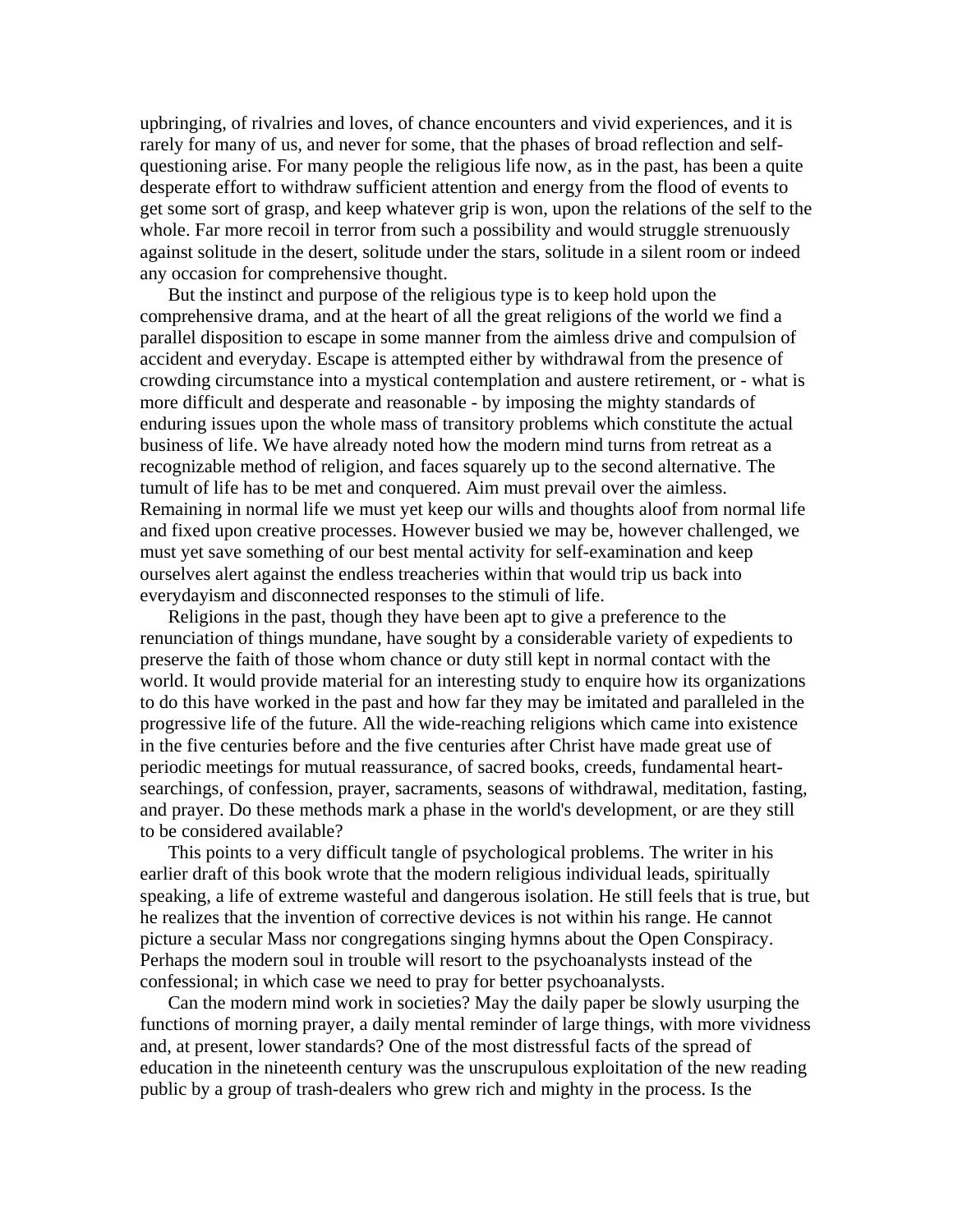popular publisher and newspaper proprietor always to remain a trash-dealer ? Or are we to see, in the future, publications taking at times some or all of the influence of revivalist movements, and particular newspapers rising to the task of sustaining a common faith in a gathering section of the public?

 The modern temple in which we shall go to meditate may be a museum; the modern religious house and its religious life may be a research organization. The Open Conspirator must see to it that the museums show their meaning plain. There may be not only literature presently, but even plays, shows, and music, to subserve new ideas instead of trading upon tradition.

 It is plain that to read and be moved by great ideas and to form good resolutions with no subsequent reminders and moral stocktaking is no enough to keep people in the way of the Open Conspiracy. The relapse to everydayism is too easy. The contemporary Open Conspirator may forget, and he has nothing to remind him; he may relapse, and he w hear no reproach to warn him of his relapse. Nowhere has he recorded vow. "Everyday" has endless ways of justifying the return of the believer to sceptical casualness. It is easy to persuade oneself that one is taking life or oneself "too seriously." The mind is very selfprotective; has a disposition to abandon too great or too far-reaching an effort and return to things indisputably within its scope. We have an instinctive preference for thinking things are "all right"; we economize anxiety; defend the delusions that we can work with, even though we half realize they are no more that' delusions. We resent the warning voice, the critical question that robs our activities of assurance. Our everyday moods not only the antagonists of our religious moods, but they resent all outward appeals to our religious moods, and they welcome every help against religious appeals. We pass very readily from the merely defensive to the defensive aggressive, and from refusing to hear the word that might stir our consciences to a vigorous effort to suppress its utterance.

 Churches, religious organizations, try to keep the revivifying phase and usage where it may strike upon the waning or slumbering faith of the convert, but modern religion as yet has no such organized rebinders. {sic-RW} They cannot be improvised. Crude attempts to supply the needed corrective of conduct may do less good than harm. Each one of us for himself must do what he can to keep his high resolve in mind and protect himself from the snare of his own moods of fatigue or inadvertency.

 But these passive and active defences of current things which operate in and through ourselves, and find such ready sympathy and assistance in the world about us, these massive resistance systems, are only the beginning of our tale of the forces antagonistic to the Open Conspiracy that lurk in our complexities.

 Men are creatures with other faults quite beyond and outside our common disposition to be stupid, indolent, habitual, and defensive. Not only have we active creative impulses, but also acutely destructive ones. Man is a jealous animal. In youth and adolescence egotism is extravagant. It is natural for it to be extravagant, then, and there is no help for it. A great number of us at that stage would rather not see a beautiful or wonderful thing come into existence then have it come into existence disregarding us. Something of that jealous malice, that self-assertive ruthlessness, remains in all of us throughout life. At his worst man can be an exceedingly combative, malignant, mischievous and cruel animal. None of us are altogether above the possibility of such phases. When we consider the oppositions to the Open Conspiracy that operate in the normal personality, we appreciate the soundness of the catechism which instructs us to renounce not only the trivial world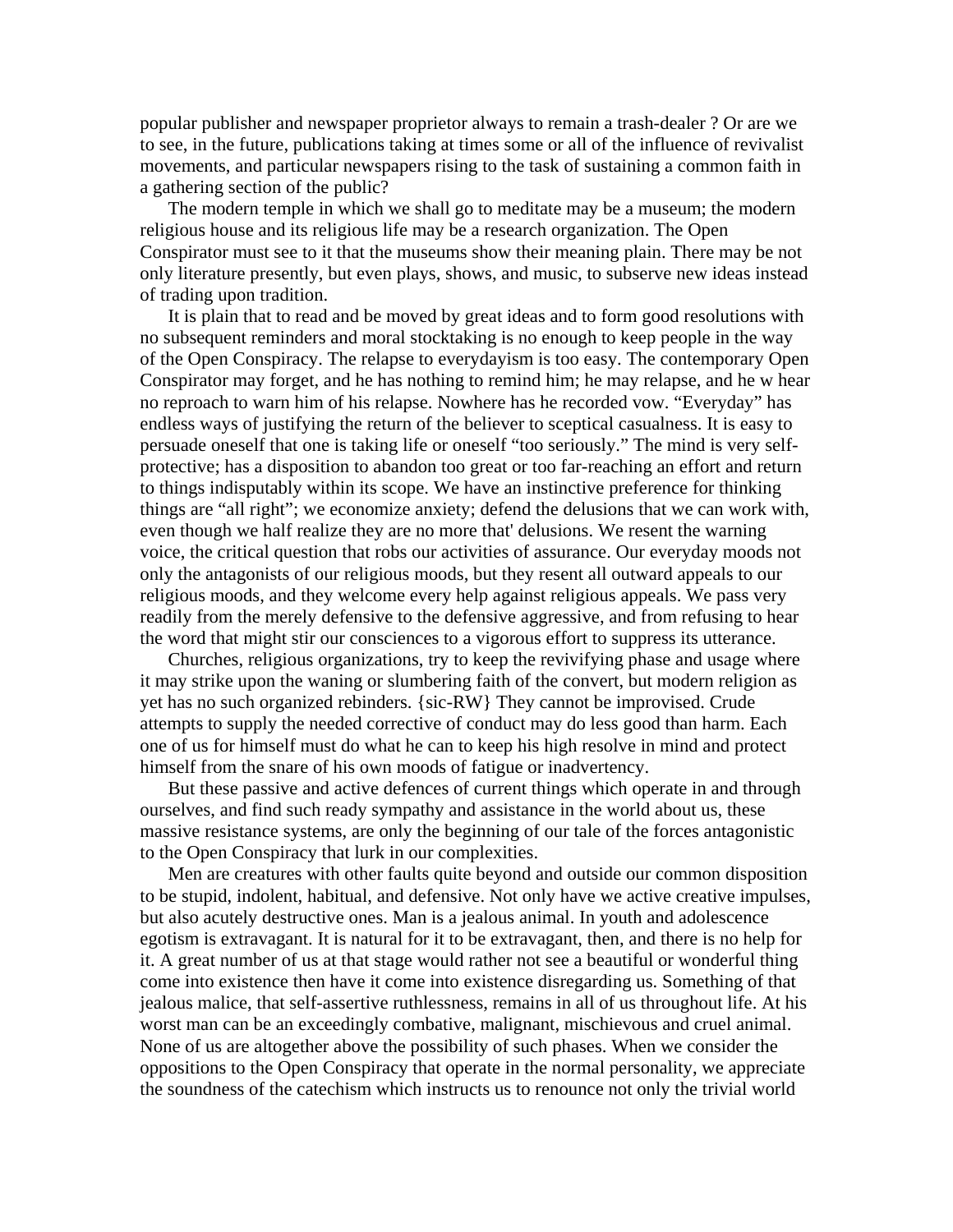and the heavy flesh, but the active and militant devil.

 To make is a long and wearisome business, with many arrests and disappointments, but to break gives an instant thrill. We all know something of the delight of the *Bang*. It is well for the Open Conspirator to ask himself at times how far he is in love with the dream of a world in order, and how far he is driven by hatred of institutions that bore or humiliate him. He may be no more than a revengeful incendiary in the mask of a constructive worker. How safe is he, then, from the reaction to some fresh humiliation? The Open Conspiracy which is now his refuge and vindication may presently fail to give him the compensation he has sought, may offer him no better than a minor röle, may display Irritating and incomprehensible preferences. And for a great number of things in overt antagonism to the great aim of the Open Conspiracy, he will still find within himself not simply acquiescence but sympathy and a genuine if inconsistent admiration. There they are, waiting for his phase of disappointment. Back he may go to the old loves with a new animus against the greater scheme. He may be glad to be quit of prigs and humbugs, and back among the good fellowship of nothing in particular.

 Man has pranced a soldier in reality and fancy for so many generations that few of us can altogether release our imaginations from the brilliant pretensions of flags, empire, patriotism, and aggression. Business men, especially in America, seem to feel a sort of glory in calling even the underselling and overadvertising of rival enterprises "fighting." Pill vendors and public departments can have their "wars," their heroisms, their desperate mischiefs, and so get that Napoleonic feeling. The world and our reveries are full of the sentimentalities, the false glories and loyalties of the old combative traditions, trailing after them, as they do, so much worth and virtue in a dulled and stupefied condition. It is difficult to resist the fine gravity, the high self-respect, the examples of honour and good style in small things, that the military and naval services can present to us, for all that they are now no more than noxious parasites upon the nascent world commonweal. In France not a word may be said against the army; in England, against the navy. There will be many Open Conspirators at first who will scarcely dare to say that word even to themselves.

 But all these obsolete values and attitudes with which our minds are cumbered must be cleared out if the new faith is to have free play. We have to clear them out not only from our own minds but from the minds of others who are to become our associates. The finer and more picturesque these obsolescent loyalties, obsolescent standards of honour, obsolescent religious associations, may seem to us, the more thoroughly must we seek to release our minds and the minds of those about us from them and cut off all thought of a return.

 We cannot compromise with these vestiges of the ancient order and be faithful servants of the new. Whatever we retain of them will come back to life and grow again. It is no good to operate for cancer unless the whole growth is removed. Leave a crown about and presently you will find it being worn by someone resolved to be a king. Keep the name and image of a god without a distinct museum label and sooner or later you will discover a worshipper on his knees to it and be lucky not to find a human sacrifice upon the altar. Wave a flag and it will wrap about you. Of yourself even more than of the community is this true; these can be no half measures. You have not yet completed your escape to the Open Conspiracy from the cities of the plain while it is still possible for you to take a single backward glance.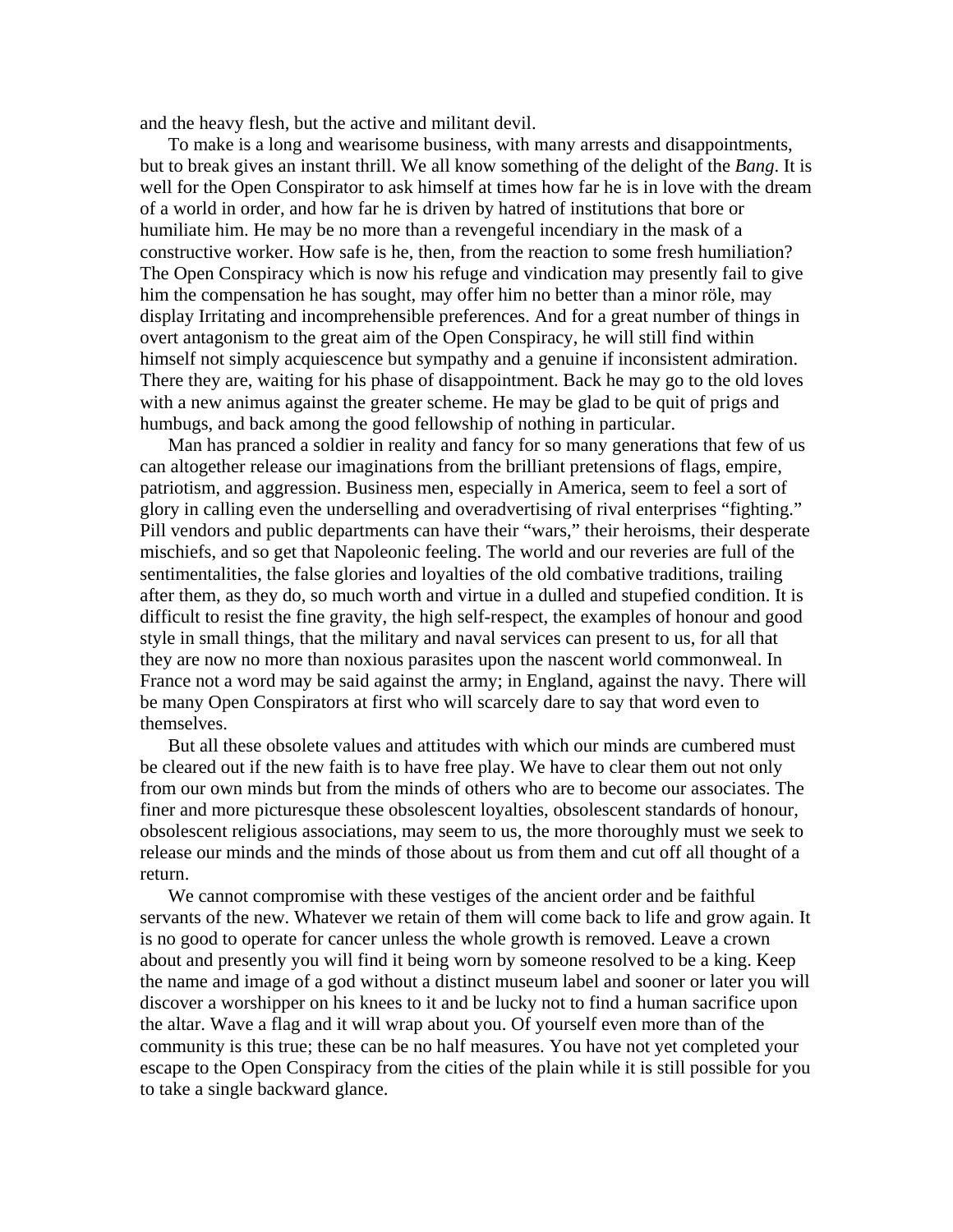### XIV - THE OPEN CONSPIRACY BEGINS AS A MOVEMENT OF DISCUSSION, EXPLANATION, AND PROPAGANDA

A NEW and happier world, a world community, is awakening, within the body of the old order, to the possibility of its emergence. Our phrase, "the Open Conspiracy" is merely a name for that awakening. To begin with, the Open Conspiracy is necessarily a group of ideas.

 It is a system of modern ideas which has been growing together in the last quarter of the century, and particularly since the war. It is the reaction of a rapidly progressing biological conception of life and of enlarged historical realizations upon the needs and urgencies of the times. In this book we are attempting to define this system and to give it this provisional name. Essentially at first it is a dissemination of this new ideology that must occur. The statement must be tried over and spread before a widening circle of people.

 Since the idea of the Open Conspiracy rests upon and arises out of a synthesis of historical, biological, and sociological realizations, we may look for these realizations already in the case of people with sound knowledge in these fields; such people will be prepared for acquiescence without any explanatory work; there is nothing to set out to them beyond the suggestion that it is time they became actively conscious of where they stand. They constitute already the Open Conspiracy in an unorganized solution, and they will not so much adhere as admit to themselves and others their state of mind. They will say, "We knew all that." Directly we pass beyond that comparatively restricted world, however, we find that we have to deal with partial knowledge, with distorted views, or with blank ignorance, and that a revision and extension of historical and biological ideas and a Considerable elucidation of economic misconceptions have to be undertaken. Such people have to be brought up to date with their information.

 I have told already how I have schemed out a group of writings to embody the necessary ideas of the new time in a form adapted to the current reading public; I have made a sort of provisional "Bible," so to speak, for some factors at least in the Open Conspiracy. It is an early sketch. As the current reading public changes, all this work will become obsolescent so far as its present form and method go. But not so far as its substantial method goes. That I believe will remain.

 Ultimately this developing mass of biological, historical, and economic information and suggestion must be incorporated in general education if the Open Conspiracy is to come to its own. At present this propaganda has to go on among adolescents and adults because of the backwardness and political conservatism of existing educational organizations. Most real modern education now is done in spite of the schools and to correct the misconceptions established by the schools. But what will begin as adult propaganda must pass into a *kultur-kampf* to win our educational machinery from reaction and the conservation of outworn ideas and attitudes to the cause of world reconstruction. The Open Conspiracy itself can never be imprisoned and fixed in the form of an organization, but everywhere Open Conspirators should be organizing themselves for educational reform.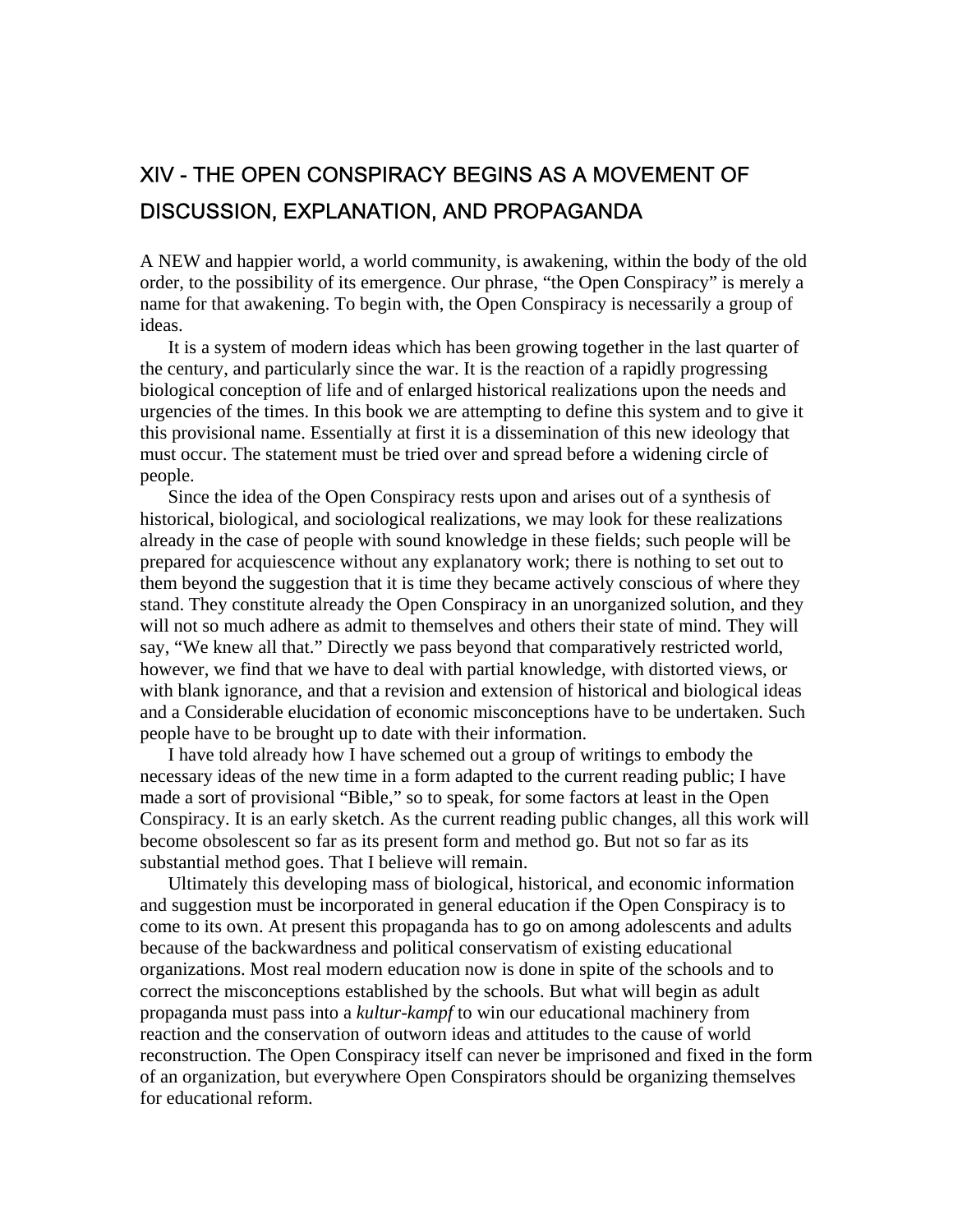And also within the influence of this comprehensive project there will be all sorts of groupings for study and progressive activity. One can presuppose the formation of groups of friends, of family groups, of students and employees or other sorts of people, meeting and conversing frequently in the course of their normal occupations, who will exchange views and find themselves in agreement upon this idea of a constructive change of the world as the guiding form of human activities.

 Fundamentally important issues upon which unanimity must be achieved from the outset are:

*Firstly*, the entirely provisional nature of all existing governments, and the entirely provisional nature, therefore, of all loyalties associated therewith;

 *Secondly*, the supreme importance of population control in human biology and the possibility it affords us of a release from the pressure of the struggle for existence on ourselves; and

 *Thirdly*, the urgent necessity of protective resistance against the present traditional drift towards war.

 People who do not grasp the vital significance of these test issues do not really begin to understand the Open Conspiracy. Groups coming into agreement upon these matters, and upon their general interpretation of history, will be in a position to seek adherents, enlarge themselves, and attempt to establish communication and co-operation with kindred groups for common ends. They can take up a variety of activities to develop a sense and habit of combined action and feel their way to greater enterprises.

 We have seen already that the Open Conspiracy must be heterogeneous in origin. Its initial groupings and associations will be of no uniform pattern. They will be of a very different size, average age, social experience, and influence. Their particular activities will be determined by the things. Their diverse qualities and influences will express themselves by diverse attempts at organization, each effective in its own sphere. A group or movement of students may find itself capable of little more than self-education and personal propaganda; a handful of middle-class people in small town may find its small resources fully engaged at first in such things as, for example, seeing that desirable literature is available for sale or in local public library, protecting books and news vendors from suppression, or influencing local teachers. Most parents of school children can press for the teaching of universal history and sound biology and protest against the inculcation of aggressive patriotism. There is much scope for the single individual in this direction. On the other hand, a group of ampler experience and resources may undertake the printing, publication, and distribution of literature, and exercise considerable influence upon public opinion in turning education in the right direction. The League of Nations movement, the Birth Control movement, and most radical and socialist societies, are fields into which Open Conspirators may go to find adherents more than half prepared for their wider outlook. The Open Conspiracy is a fuller and ampler movement into which these incomplete activities must necessarily merge as its idea takes possession of men's imaginations.

 From the outset, the Open Conspiracy will set its face against militarism. There is a plain present need for the organization now, before war comes again, of an open and explicit refusal to serve in any war - or at most to serve in war, directly or indirectly, only after the issue has been fully and fairly submitted to arbitration. The time for a conscientious objection to war service is manifestly before and not after the onset of war.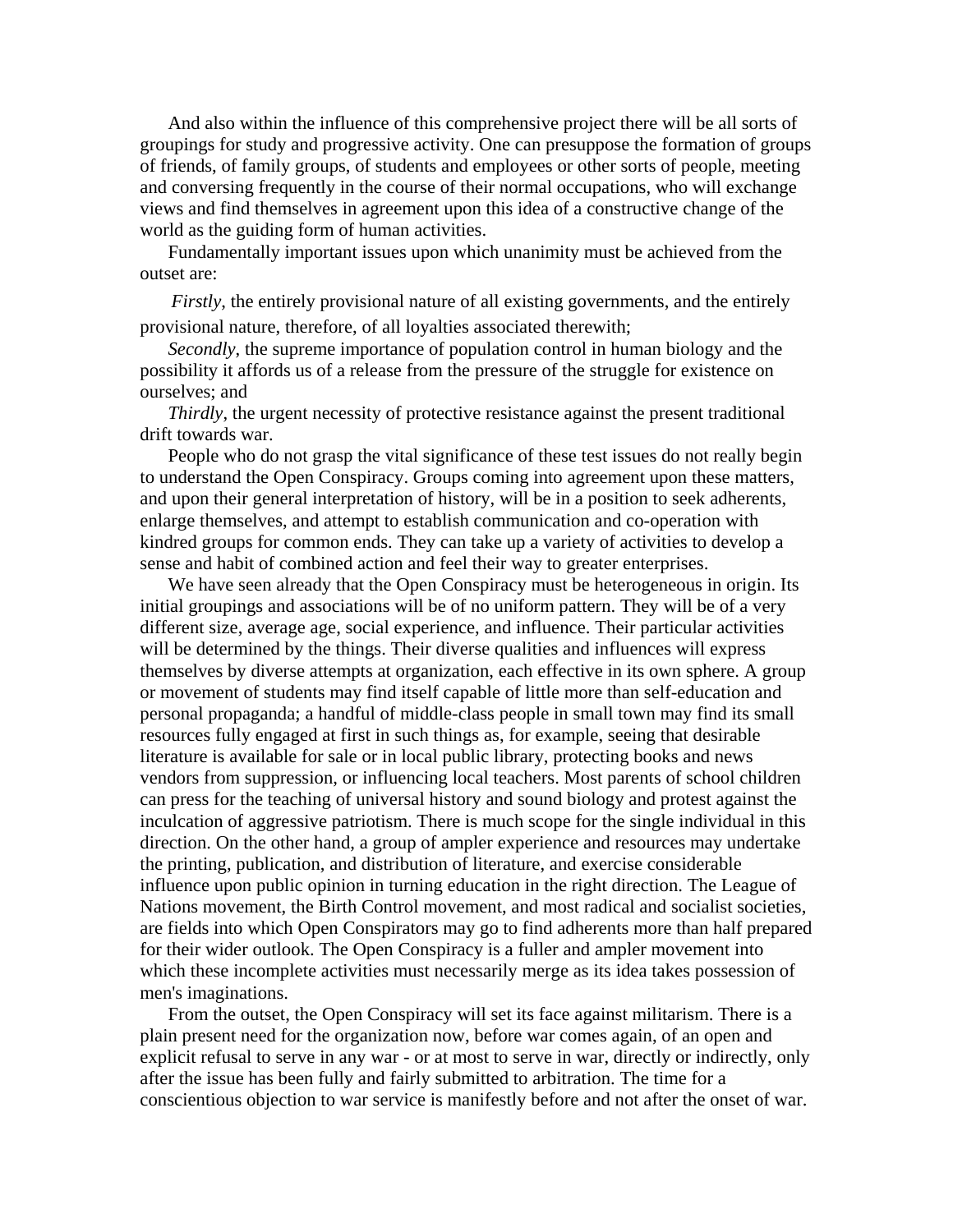People who have by their silence acquiesced in a belligerent foreign policy right up to the onset of war, have little to complain of if they are then compelled to serve. And a refusal to participate with one's country in warfare is a preposterously incomplete gesture unless it is rounded off by the deliberate advocacy of a world pax, a world economic control, and a restrained population, such as the idea of the Open Conspiracy embodies.

 The putting upon record of its members' reservation of themselves from any or all of the military obligations that may be thrust upon the country by military and diplomatic effort, might very conceivably be the first considerable overt act of many Open Conspiracy groups. It would supply the practical incentive to bring many of them together in the first place. It would necessitate the creation of regional or national *ad hoc* committees for the establishment of a collective legal and political defensive for this dissent from current militant nationalism. It would bring the Open Conspiracy very early out of the province of discussion into the field of practical conflict. It would from the outset invest it with a very necessary quality of present applicability.

 The anticipatory repudiation of military service, so far as this last may be imposed by existing governments in their factitious international rivalries, need not necessarily involve a denial of the need of military action on behalf of the world commonweal for the suppression of nationalist brigandage, nor need it prevent the military training of Open Conspirators. It is simply the practical form of assertion that the normal militant diplomacy and warfare of the present time are offences against civilization, processes in the nature of brigandage, sedition, and civil war, and that serious men cannot be expected to play anything but a röle of disapproval, non-participation, or active prevention towards them. Our loyalty to our current government, we would intimate, is subject to its sane and adult behaviour.

 These educational and propagandist groups drawing together into an organized resistance to militarism and to the excessive control of individuals by the makeshift governments of to-day, constitute at most only the earliest and more elementary grade of the Open Conspiracy, and we will presently go on to consider the more specialized and constructive forms its effort must evoke. Before doing so, however, we may say a little more about the structure and method of these possible initiatory groupings.

 Since they are bound to be different and miscellaneous in form, size, quality, and ability, any early attempts to organize them into common general action or even into regular common gatherings are to be deprecated. There should be many types of groups. Collective action had better for a time - perhaps for a long time - be undertaken not through the merging of groups but through the formation of *ad hoc* associations for definitely specialized ends, all making for the new world civilization. Open Conspirators will come into these associations to make a contribution very much as people come into limited liability companies, that is to say with a subscription and not with their whole capital. A comprehensive organization attempting from the first to cover all activities would necessarily rest upon and promote one prevalent pattern of activity and hamper or estrange the more original and interesting forms. It would develop a premature orthodoxy, it would cease almost at once to be creative, and it would begin to form a crust of tradition. It would become anchylosed. With the dreadful examples of Christianity and Communism before us, we must insist that the idea of the Open Conspiracy ever becoming a single organization must be dismissed from the mind. It is a movement, yes, a system of purposes, but its end is a free and living, if unified, world.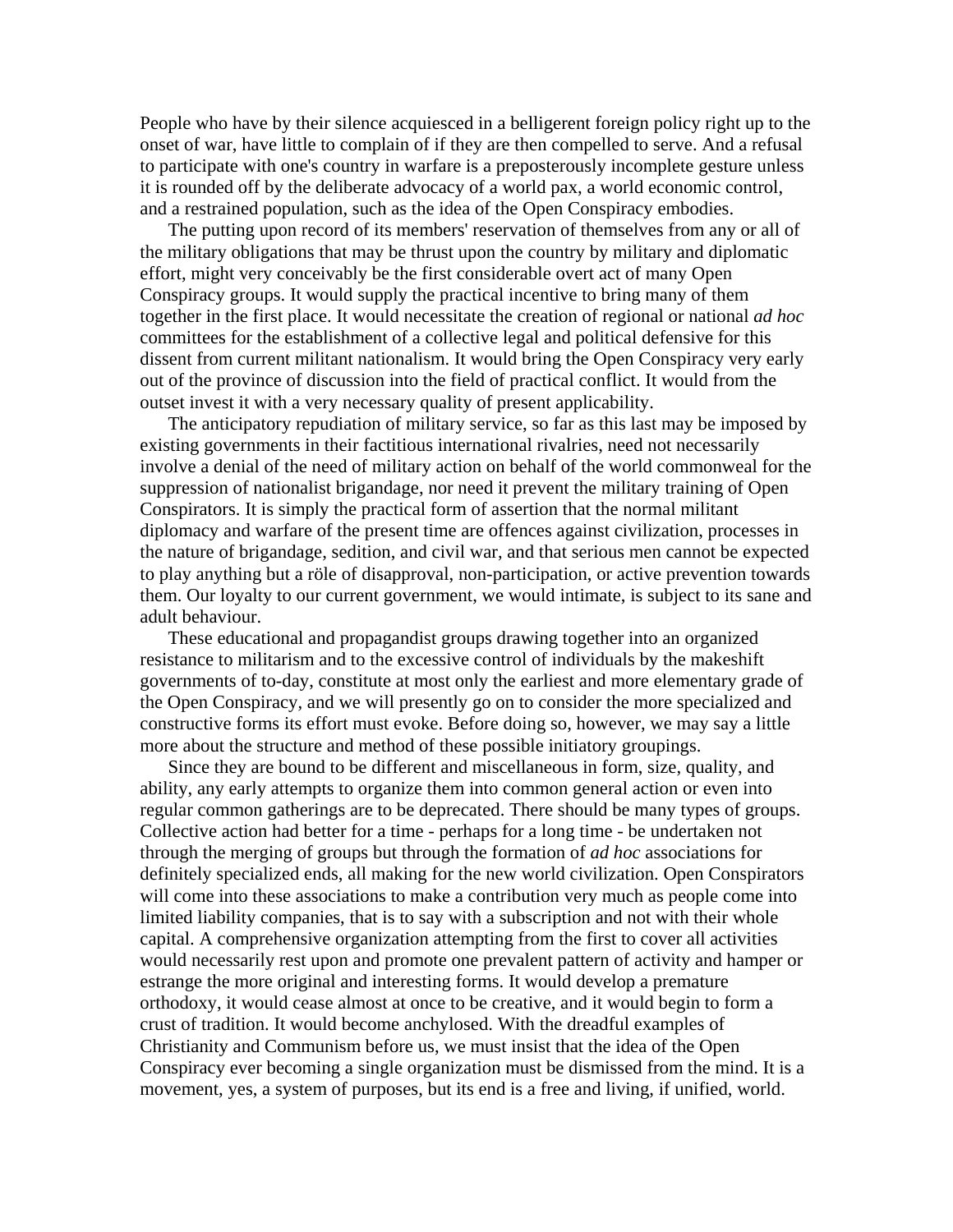At the utmost seven broad principles may be stated as defining the Open Conspiracy and holding it together. And it is possible even of these, one, the seventh, may be, if not too restrictive, at least unnecessary. To the writer it seems unavoidable because it is so intimately associated with that continual dying out of tradition upon which our hopes for an unencumbered and expanding human future rest.

 (1) The complete assertion, practical as well as theoretical, of the provisional nature of existing governments and of our acquiescence in them;

 (2) The resolve to minimize by all available means the conflicts of these governments, their militant use of individuals and property, and their interferences with the establishment of a world economic system;

 (3) The determination to replace private, local or national ownership of at least credit, transport, and staple production by a responsible world directorate serving the common ends of the race;

 (4) The practical recognition of the necessity for world biological controls, for example, of population and disease;

 (5) The support of a minimum standard of individual freedom and welfare in the world; and

 (6) The supreme duty of subordinating the personal career to the creation of a world directorate capable of these tasks and to the general advancement of human knowledge, capacity, and power;

 (7) The admission therewith that our immortality is conditional and lies in the race and not in our individual selves.

### XV - EARLY CONSTRUCTIVE WORK OF THE OPEN CONSPIRACY

IN such terms we may sketch the practicable and possible opening phase of the Open Conspiracy.

 We do not present it as a movement initiated by any individual or radiating from any particular centre. In this book we are not starting something; we are describing and participating in something which has started. It arises naturally and necessarily from the present increase of knowledge and the broadening outlook of many minds throughout the world, and gradually it becomes conscious of itself. It is reasonable therefore to anticipate its appearance all over the world in sporadic mutually independent groupings and movements, and to recognize not only that they will be extremely various, but that many of them will trail with them racial and regional habits and characteristics which will only be shaken off as its cosmopolitan character becomes imperatively evident.

 The passage from the partial anticipations of the Open Conspiracy that already abound everywhere to its complete and completely self-conscious statement may be made by almost imperceptible degrees. To-day it may seem no more than a visionary idea; to-morrow it may be realized as a world-wide force of opinion and will. People will pass with no great inconsistency from saying that the Open Conspiracy is impossible to saying that it has always been plain and clear to them, that to this fashion they have shaped their lives as long as they can remember.

In its opening phase, in the day of small things, quite minor accidents may help or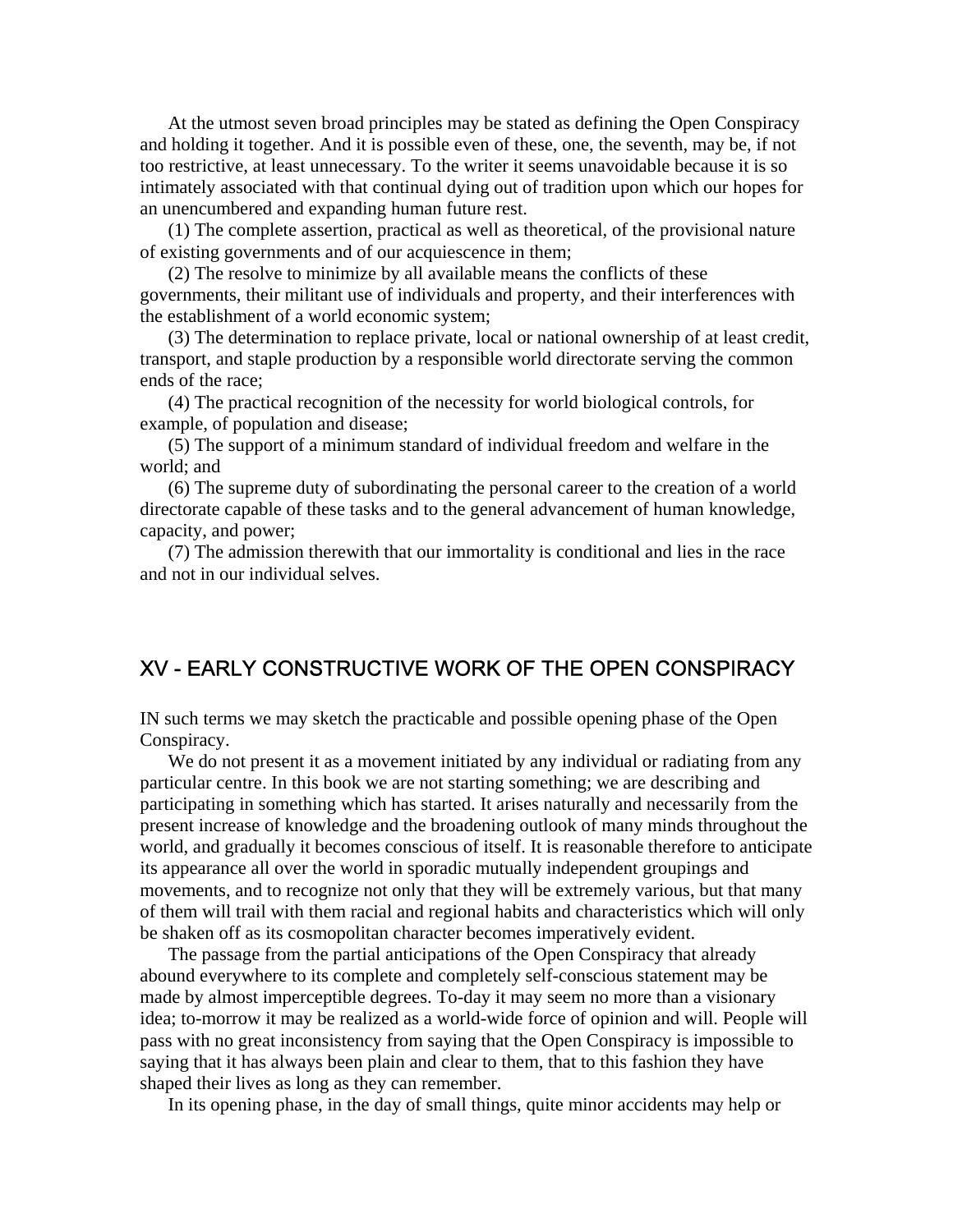delay the clear definition and popularization of its main ideas. The changing pattern of public events may disperse or concentrate attention upon it, or it may win the early adherence of men of exceptional resources, energy, or ability. It is impossible to foretell the speed of its advance. Its development may be slower or faster, direct or devious, but the logic of accumulating realizations thrusts it forward, will persist in thrusting it on, and sooner or later it will be discovered, conscious and potent, the working religion of most sane and energetic people.

Meanwhile our supreme virtues must be faith and persistence.

 So far we have considered only two of the main activities of the Open Conspiracy, the one being its propaganda of confidence in the possible world commonweal, and the other its immediate practical attempt to systematize resistance to militant and competitive imperialism and nationalism. But such things are merely its groundwork undertakings; they do no more than clear the site and make the atmosphere possible for its organized constructive efforts.

 Directly we turn to that, we turn to questions of special knowledge, special effort, and special organization.

 Let us consider first the general advancement of science, the protection and support of scientific research, and the diffusion of scientific knowledge. These things fall within the normal scheme of duty for the members of the Open Conspiracy. The world of science and experiment is the region of origin of nearly all the great initiatives that characterize our times; the Open Conspiracy owes its inspiration, its existence, its form and direction entirely to the changes of condition these initiatives have brought about, and yet a large number of scientific workers live outside the sphere of sympathy in which we may expect the Open Conspiracy to materialize, and collectively their political and social influence upon the community is extraordinarily small. Having regard to the immensity of its contributions and the incalculable value of its promise to the modern community, science - research, that is, and the diffusion of scientific knowledge - is extraordinarily neglected, starved, and threatened by hostile interference. This is largely because scientific work has no strong unifying organization and cannot in itself develop such an organization.

 Science is a hard mistress, and the first condition of successful scientific work is that the scientific man should stick to his research. The world of science is therefore in itself, at its core, a miscellany of specialists, often very ungracious specialists, and, rather than offer him help and co-operation, it calls for understanding, tolerance, and service from the man of general intelligence and wider purpose. The company of scientific men is less like a host of guiding angels than like a swarm of marvellous bees - endowed with stings - which must be hived and cherished and multiplied by the Open Conspiracy.

 But so soon as we have the Open Conspiracy at work, putting its plainly and offering its developing ideas and activities to those most preciously preoccupied men, then reasonably, when it involves no special trouble for them, when it is the line of least resistance for them, they may be expected to fall in with its convenient and helpful aims and find in it what they have hitherto lacked, a common system of political and social concepts to hold them together.

 When that stage is reached, we shall be saved such spectacles of intellectual prostitution as the last Great War offered, when men of science were herded blinking from their laboratories to curse one another upon nationalist lines, and when after the war stupid and wicked barriers were set up to the free communication of knowledge by the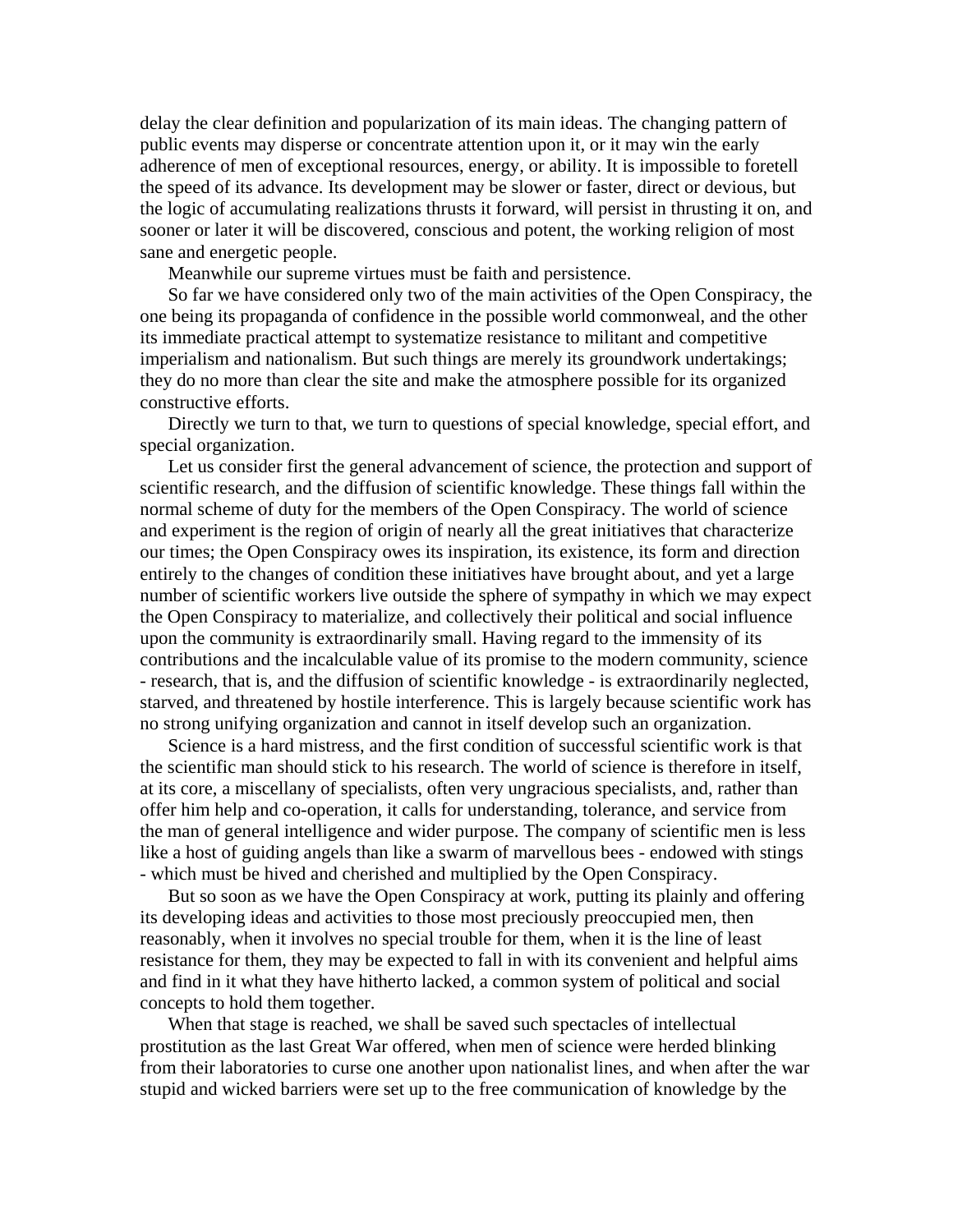exclusion of scientific men of this or that nationality from international scientific gatherings. The Open Conspiracy must help the man of science to realize, what at present he fails most astonishingly to realize, that he belongs to a greater comity than any king or president represents to-day, and so prepare him for better behaviour in the next season of trial.

 The formation of groups in, and not only in, but about and in relation to, the scientific world, which will add to those first main activities of the Open Conspiracy, propaganda and pacificism, a special attention to the needs of scientific work, may be enlarged upon with advantage here, because it will illustrate quite typically the idea of a special work carried on in relation to a general activity, which is the subject of this section.

 The Open Conspiracy extends its invitation to all sorts and conditions of men, but the service of scientific progress is for those only who are specially equipped or who are sufficiently interested to equip themselves. For scientific work there is first of all a great need of endowment and the setting up of laboratories, observatories, experimental stations, and the like, in all parts of the world. Numbers of men and women capable of scientific work never achieve it for want of the stimulus of opportunity afforded by endowment. Few contrive to create their own opportunities. The essential man of science is very rarely an able collector or administrator of money, and anyhow, the detailed work of organization is a grave call upon his special mental energy. But many men capable of a broad and intelligent appreciation of scientific work, but not capable of the peculiar intensities of research, have the gift of extracting money from private and public sources, and it is for them to use that gift modestly and generously in providing the framework for those more especially endowed.

 And there is already a steadily increasing need for the proper storage and indexing of scientific results, and every fresh worker enhances it. Quite a considerable amount of scientific work goes fruitless or is needlessly repeated because of the growing volume of publication, and men make discoveries in the field of reality only to lose them again in the lumber room of record. Here is a second line of activity to which the Open Conspirator with a scientific bias may direct his attention.

 A third line is the liaison work between the man of science and the common intelligent man; the promotion of publications which will either state the substance, implications and consequences of new work in the vulgar tongue, or, if that is impossible, train the general run of people to the new idioms and technicalities which need to be incorporated with the vulgar tongue if it is still to serve its ends as a means of intellectual intercourse.

 Through special *ad hoc* organizations, societies for the promotion of Research, for Research Defence, for World Indexing, for the translation of Scientific Papers, for the Diffusion of New Knowledge, the surplus energies of a great number of Open Conspirators can be directed to entirely creative ends and a new world system of scientific work built up, within which such dear old institutions as the Royal Society of London, the various European Academies of Science and the like, now overgrown and inadequate, can maintain their venerable pride in themselves, their mellowing prestige, and their distinguished exclusiveness, without their present privilege of inflicting cramping slights and restrictions upon the more abundant scientific activities of to-day.

 So in relation to science - and here the word is being used in its narrower accepted meaning for what is often spoken of as pure science, the search for physical and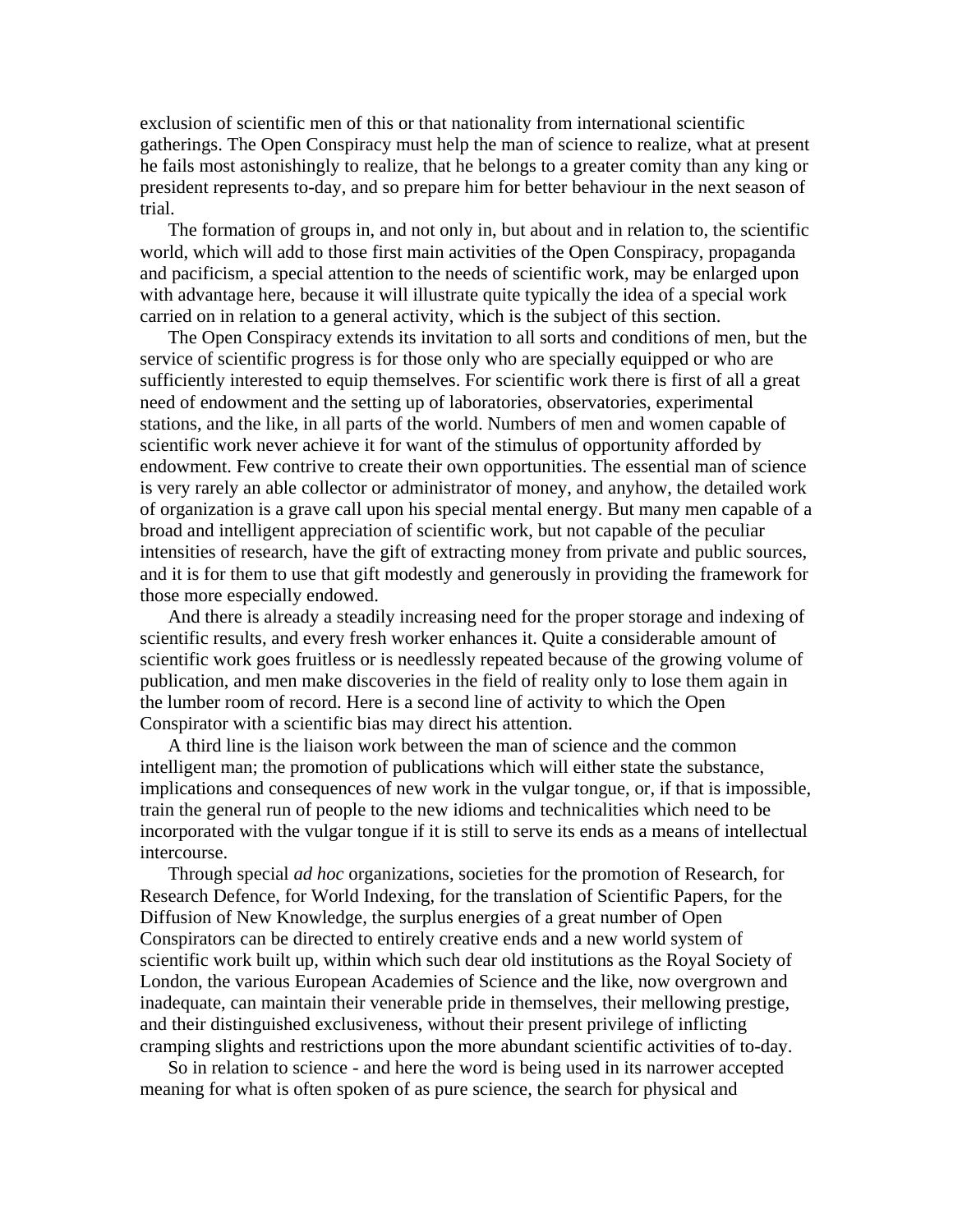biological realities, uncomplicated by moral, social, and "practical" considerations - we evoke a conception of the Open Conspiracy as producing groups of socially associated individuals, who engage primarily in the general basic activities of the Conspiracy and adhere to and promote the seven broad principles summarized at the end of Chapter Fourteen, but who work also with the larger part of their energies, through international and cosmopolitan societies and in a multitude of special ways, for the establishment of an enduring and progressive world organization of pure research. They will have come to this special work because their distinctive gifts, their inclinations, their positions and opportunities have indicated it as theirs.

 Now a very parallel system of Open Conspiracy groups is conceivable, in relation to business and industrial life. It would necessarily be a vastly bulkier and more heterogeneous system of groups, but otherwise the analogy is complete. Here we imagine those people whose gifts, inclinations, positions and opportunities as directors, workers, or associates give them an exceptional insight into and influence in the processes of producing and distributing commodities, can also be drawn together into groups within the Open Conspiracy. But these groups will be concerned with the huge and more complicated problems of the processes by which even now the small isolated individual adventures in production and trading that constituted the economic life of former civilizations, are giving place to larger, better instructed, better planned industrial organizations, whose operations and combinations become at last world wide.

 The amalgamations and combinations, the substitution of large-scale business for multitudes of small-scale businesses, which are going on now, go on with all the cruelty and disregards of a natural process. If a man is to profit and survive, these unconscious blunderings - which now stagger towards but which may never attain world organization - much be watched, controlled, mastered, and directed. As uncertainty diminishes, the quality of adventure and the amount of waste diminish also, and large speculative profits are no longer possible or justifiable. The transition from speculative adventure to organized foresight in the common interest, in the whole world of economic life, is the substantial task of the Open Conspiracy. And it is these specially interested and equipped groups, and not the movement as a whole, which may best begin the attack upon these fundamental readjustments.

 The various Socialist movements of the nineteenth and earlier twentieth centuries had this in common, that they sought to replace the "private owner" in most or all economic interests by some vaguely apprehended "public owner." This, following the democratic disposition of the times, was commonly conceived of as an elected body, a municipality, the parliamentary state or what not. There were municipal socialists, "nationalizing" socialists, imperial socialists. In the mystic teachings of the Marxist, the collective owner was to be "the dictatorship of the proletariat." Production for profit was denounced. The contemporary mind realizes the evils of production for profit and of the indiscriminate scrambling of private ownership more fully than ever before, but it has a completer realization and a certain accumulation of experience in the difficulties of organizing that larger ownership we desire. Private ownership may not be altogether evil as a provisional stage, even if it has no more in its favour than the ability to transcend political boundaries.

 Moreover - and here again the democratic prepossessions of the nineteenth century come in - the Socialist movements sought to make every single adherent a reformer and a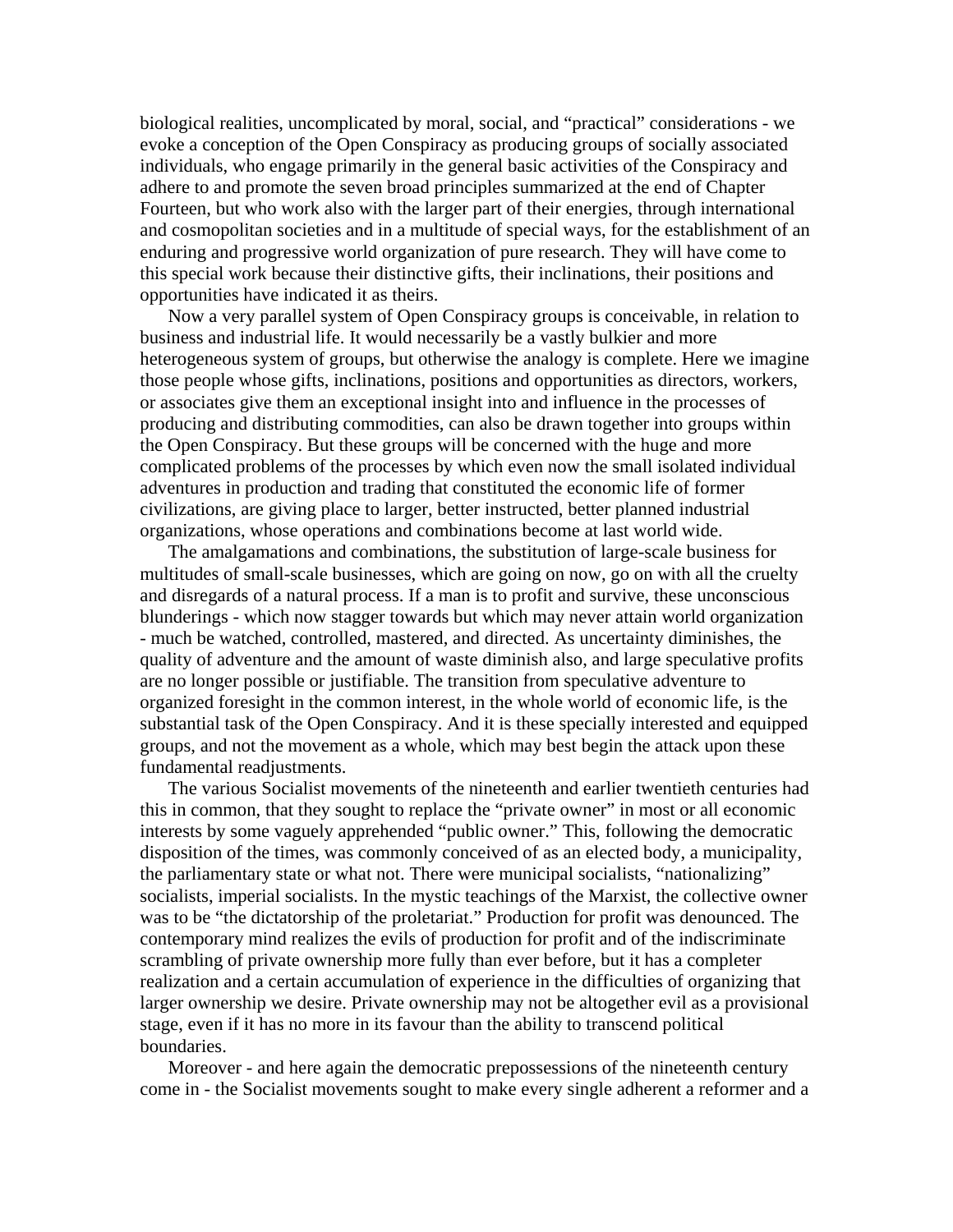propagandist of economic methods. In order to do so, it was necessary to simplify economic processes to the crudity of nursery toys, and the intricate interplay of will and desire in enterprise, normal employment, and direction, in questions of ownership, wages, credit, and money, was reduced to a childish fable of surplus value wickedly appropriated. The Open Conspiracy is not so much a socialism as a more comprehensive offspring which has eaten and assimilated whatever was digestible of its socialist forbears. It turns to biology for guidance towards the regulation of quantity and a controlled distribution of the human population of the world, and it judges all the subsidiary aspects of property and pay by the criterion of most efficient production and distribution in relation to the indications thus obtained.

 These economic groups, then, of the Open Conspiracy, which may come indeed to be a large part of the Open Conspiracy, will be working in that vast task of economic reconstruction - which from the point of view of the older socialism was the sole task before mankind. They will be conducting experiments and observing processes according to their opportunities. Through *ad hoc* societies and journals they will be comparing and examining their methods and preparing reports and clear information for the movement at large. The whole question of money and monetary methods in our modern communities, so extraordinarily disregarded in socialist literature, will be examined under the assumption that money is the token of the community's obligation, direct or indirect, to an individual, and credit its permission to deal freely with material.

 The whole psychology of industry and industrial relationship needs to be revised and restated in terms of the collective efficiency and welfare of mankind. And just as far as can be contrived, the counsel and the confidences of those who now direct great industrial and financial operations will be invoked. The first special task of a banker, or a bank clerk for that matter, who joins the Open Conspiracy, will be to answer the questions: "What is a bank?" "What are you going to do about it ?" "What have we to do about it?" The first questions to a manufacturer will be: "What are you making and why?" and "What are you and we to do about it?" Instead of the crude proposals to "expropriate" and "take over by the State" of the primitive socialism, the Open Conspiracy will build up an encyclopædic conception of the modern economic complex as a labyrinthine pseudo-system progressively eliminating waste and working its way along multitudinous channels towards unity, towards clarity of purpose and method, towards abundant productivity and efficient social service.

 Let us come back now for a paragraph or so to the ordinary adherent to the Open Conspiracy, the adherent considered not in relation to his special aptitudes and services, but in relation to the movement as a whole and to those special constructive organizations outside his own field. It will be his duty to keep his mind in touch with the progressing concepts of the scientific work so far as he is able and with the larger issues of the economic reconstruction that is afoot, to take his cues from the special groups and organizations engaged upon that work, and to help where he finds his opportunity and when there is a call upon him. But no adherent of the Open Conspiracy can remain merely and completely an ordinary adherent. There can be no pawns in the game of the Open Conspiracy, no "cannon fodder" in its war. A special activity, quite as much as a general understanding, is demanded from everyone who looks creatively towards the future of mankind.

We have instanced first the fine and distinctive world organization of pure science,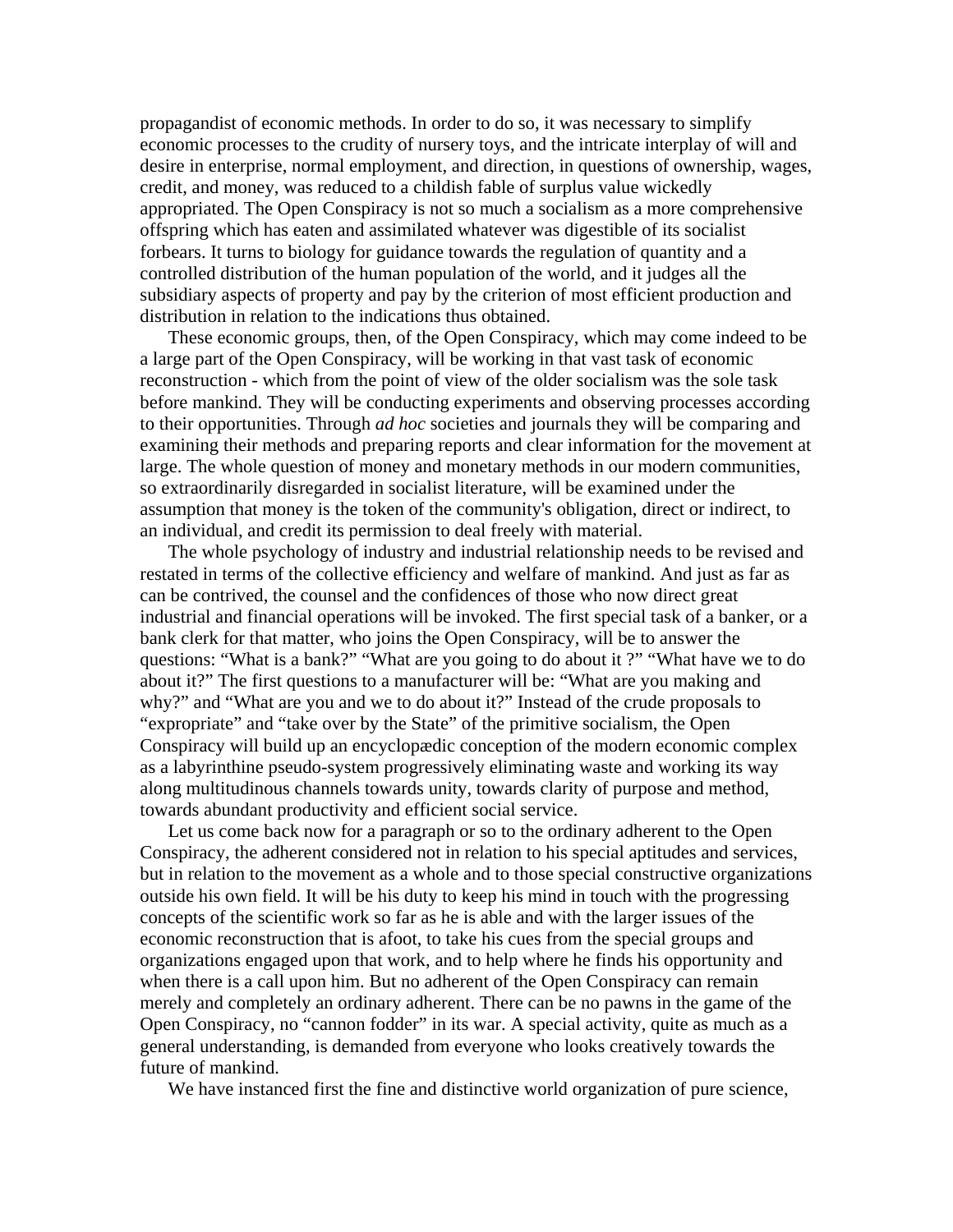and then the huge massive movement towards co-operating unity of aim in the economic life, until at last the production and distribution of staple necessities is apprehended as one world business, and we have suggested that this latter movement may gradually pervade and incorporate a very great bulk of human activities. But besides this fine current and this great torrent of evolving activities and relationships there are also a very considerable variety of other great functions in the community towards which Open Conspiracy groups must direct their organizing enquiries and suggestions in their common intention of ultimately assimilating all the confused processes of to-day into a world community.

 For example, there must be a series of groups in close touch at one end with biological science and at the other with the complex of economic activity, who will be concerned specially with the practical administration of the biological interests of the race, from food plants and industrial products to pestilences and population. And another series of groups will gather together attention and energy to focus them upon the educational process. We have already pointed out that there is a strong disposition towards conservatism in normal educational institutions. They preserve traditions rather than develop them. They are likely to set up a considerable resistance to the reconstruction of the world outlook upon the threefold basis defined in Chapter Fourteen. This resistance must be attacked by special societies, by the establishment of competing schools, by help and promotion for enlightened teachers, and, wherever the attack is incompletely successful, it must be supplemented by the energetic diffusion of educational literature for adults, upon modern lines. The forces of the entire movement may be mobilized in a variety of ways to bring pressure upon reactionary schools and institutions.

 A set of activities correlated with most of the directly creative ones will lie through existing political and administrative bodies. The political work of the Open Conspiracy must be conducted upon two levels and by entirely different methods. Its main political idea, its political strategy, is to weaken, efface, incorporate, or supersede existing governments. But there is also a tactical diversion of administrative powers and resources to economic and educational arrangements of a modern type. Because a country or a district is inconvenient as a division and destined to ultimate absorption in some more comprehensive and economical system of government, that is no reason why its administration should not be brought meanwhile into working co-operation with the development of the Open Conspiracy. Free Trade nationalism in power is better than high tariff nationalism, and pacificist party liberalism better than aggressive party patriotism.

 This evokes the anticipation of another series of groups, a group in every possible political division, whose task it will be to organize the whole strength of the Open Conspiracy in that division as an effective voting or agitating force. In many divisions this might soon become a sufficiently considerable block to affect the attitudes and pledges of the national politicians. The organization of these political groups into provincial or national conferences and systems would follow hard upon their appearance. In their programmes they would be guided by meetings and discussions with the specifically economic, educational, biological, scientific and cultural groups, but they would also form their own special research bodies to work out the incessant problems of transition between the old type of locally centred administrations and a developing world system of political controls.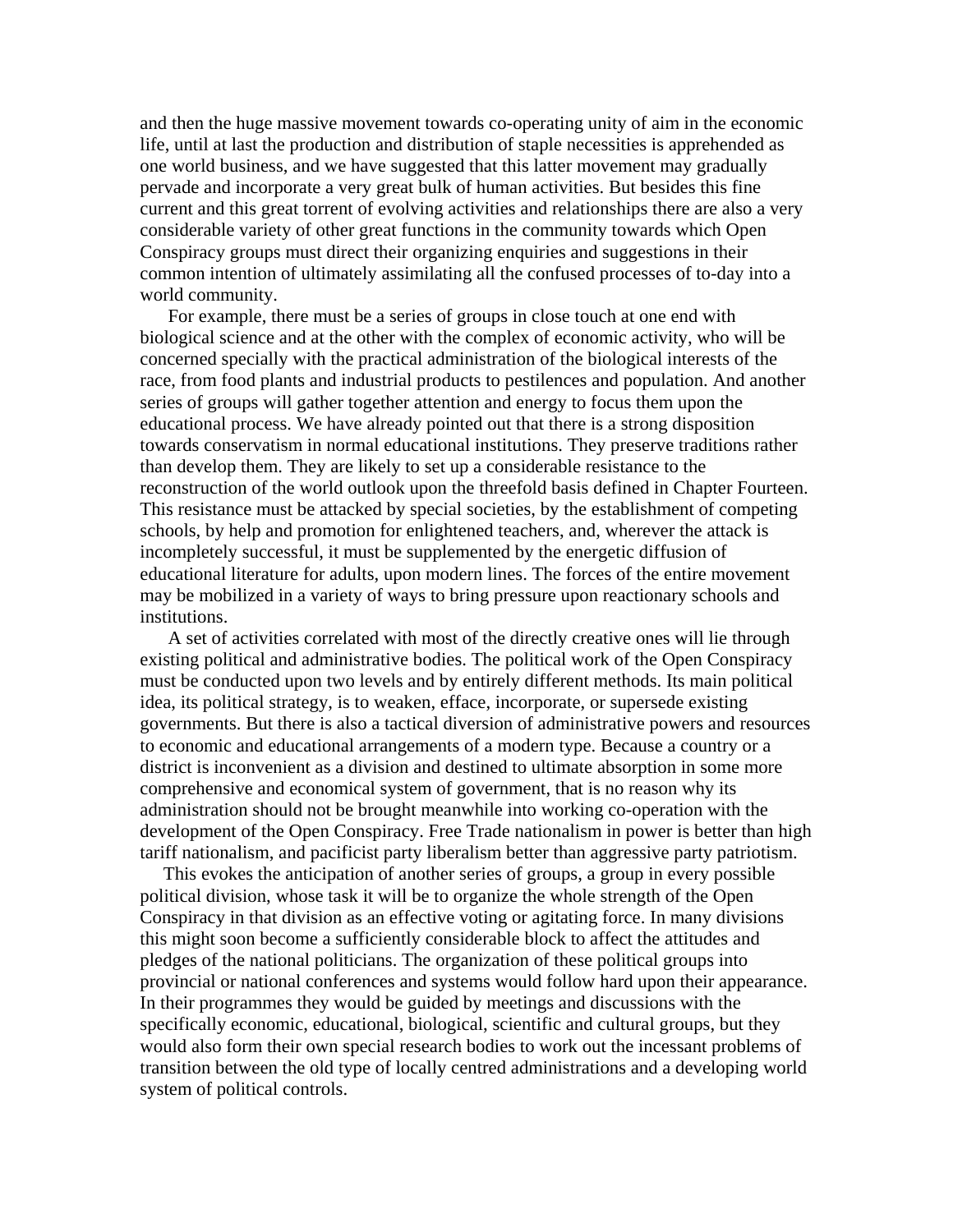In the preceding chapter we sketched the first practicable first phase of the Open Conspiracy as the propaganda of a group of interlocking ideas, a propaganda associated with pacificist action. In the present chapter we have given a scheme of branching and amplifying development. In this scheme. this scheme of the second phase, we conceive of the Open Conspiracy as consisting of a great multitude and variety of overlapping groups, but now all organized for collective political, social, and educational as well as propagandist action. They will recognize each other much more clearly than they did at first, and they will have acquired a common name.

 The groups, however, almost all of them, will still have specific work also. Some will be organizing a sounder setting for scientific progress, some exploring new social and educational possibilities, many concentrated upon this or that phase in the reorganization of the world's economic life, and so forth. The individual Open Conspirator may belong to one or more groups and in addition to the *ad hoc* societies and organizations which the movement will sustain, often in co-operation with partially sympathetic people still outside its ranks.

 The character of the Open Conspiracy will now be plainly displayed. It will have become a great world movement as wide-spread and evident as socialism or communism. It will have taken the place of these movements very largely. It will be more than they were, it will be frankly a world religion. This large, loose assimilatory mass of movements, groups, and societies will be definitely and obviously attempting to swallow up the entire population of the world and become the new human community.

## XVI - EXISTING AND DEVELOPING MOVEMENTS WHICH ARE CONTRIBUTORY TO THE OPEN CONSPIRACY AND WHICH MUST DEVELOP A COMMON CONSCIOUSNESS. THE PARABLE OF PROVINDER ISLAND

A SUGGESTION has already been made in an earlier chapter of this essay which may perhaps be expanded here a little more. It is that there already exist in the world a considerable number of movements in industry, in political life, in social matters, in education, which point in the same direction as the Open Conspiracy and are inspired by the same spirit. It will be interesting to discuss how far some of these movements may not become confluent with others and by a mere process of logical completion identify themselves consciously with the Open Conspiracy in its entirety.

 Consider, for example, the movement for a scientific study and control of population pressure, known popularly as the Birth Control movement. By itself, assuming existing political and economic conditions, this movement lays itself open to the charge of being no better than a scheme of "race suicide." If a population in some area of high civilization attempts to restrict increase, organize its economic life upon methods of maximum individual productivity, and impose order and beauty upon its entire territory, that region will become irresistibly attractive to any adjacent festering mass of low-grade, highly reproductive population. The cheap humanity of the one community will make a constant attack upon the other, affording facile servility, prostitutes, toilers, hand labour. Tariffs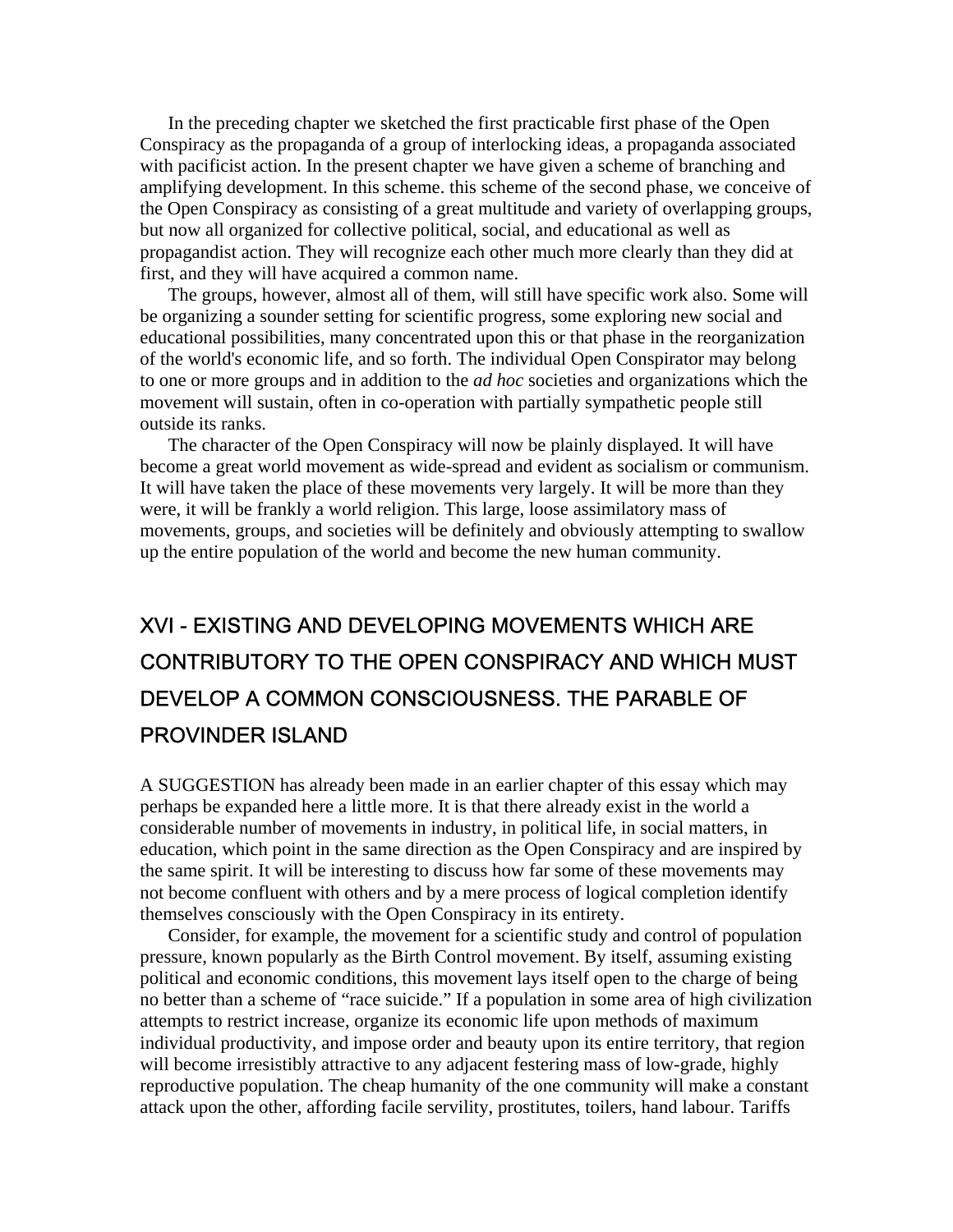against sweated products, restriction of immigration, tensions leading at last to a war of defensive massacre are inevitable. The conquest of an illiterate, hungry, and incontinent multitude may be almost as disastrous as defeat for the selecter race. Indeed, one finds that in discussion the propagandists of Birth Control admit that their project must be universal or dysgenic. But yet quite a number of them do not follow up these admissions to their logical consequences, produce the lines and continue the curves until the complete form of the Open Conspiracy appears. It will be the business of the early Open Conspiracy propagandists to make them do so, and to install groups and representatives at every possible point of vantage in this movement.

 And similarly the now very numerous associations for world peace halt in alarm on the edge of their own implications. World Peace remains a vast aspiration until there is some substitute for the present competition of states for markets and raw material, and some restraint upon population pressure. League of Nations Societies and all forms of pacificist organization are either futile or insincere until they come into line with the complementary propositions of the Open Conspiracy.

 The various Socialist movements again are partial projects professing at present to be self-sufficient schemes. Most of them involve a pretence that national and political forces are intangible phantoms, and that the primary issue of population pressure can be ignored. They produce one woolly scheme after another for transferring the property in this, that, or the other economic plant and interest from bodies of shareholders and company promoters to gangs of politicians or syndicates of workers - to be steered to efficiency, it would seem, by pillars of cloud by day and pillars of fire by night. The communist party has trained a whole generation of disciples to believe that the overthrow of a vaguely apprehended "Capitalism" is the simple solution of all human difficulties. No movement ever succeeded so completely in substituting phrases for thought. In Moscow communism has trampled "Capitalism" underfoot for ten eventful years, and still finds all the problems of social and political construction before it.

 But as soon as the Socialist or Communist can be got to realize that his repudiation of private monopolization is not a complete programme but just a preliminary principle, he is ripe for the ampler concepts of the modern outlook. The Open Conspiracy is the natural inheritor of socialist and communist enthusiasms; it may be in control of Moscow before it is in control of New York.

 The Open Conspiracy may achieve the more or less complete amalgamation of all the radical impulses in the Atlantic community of to-day. But its scope is not confined to the variety of sympathetic movements which are brought to mind by that loose word *radical*. In the past fifty years or so, while Socialists and Communists have been denouncing the current processes of economic life in the same invariable phrases and with the same undiscriminating animosity, these processes have been undergoing the profoundest and most interesting changes. While socialist thought has recited its phrases, with witty rather than substantial variations, a thousand times as many clever people have been busy upon industrial, mercantile and financial processes. The Socialist still reiterates that this greater body of intelligence has been merely seeking private gain, which has just as much truth in it as is necessary to make it an intoxicating lie. Everywhere competitive businesses have been giving way to amalgamated enterprises, marching towards monopoly, and personally owned businesses to organizations so large as to acquire more and more the character of publicly responsible bodies. In theory in Great Britain, banks are privately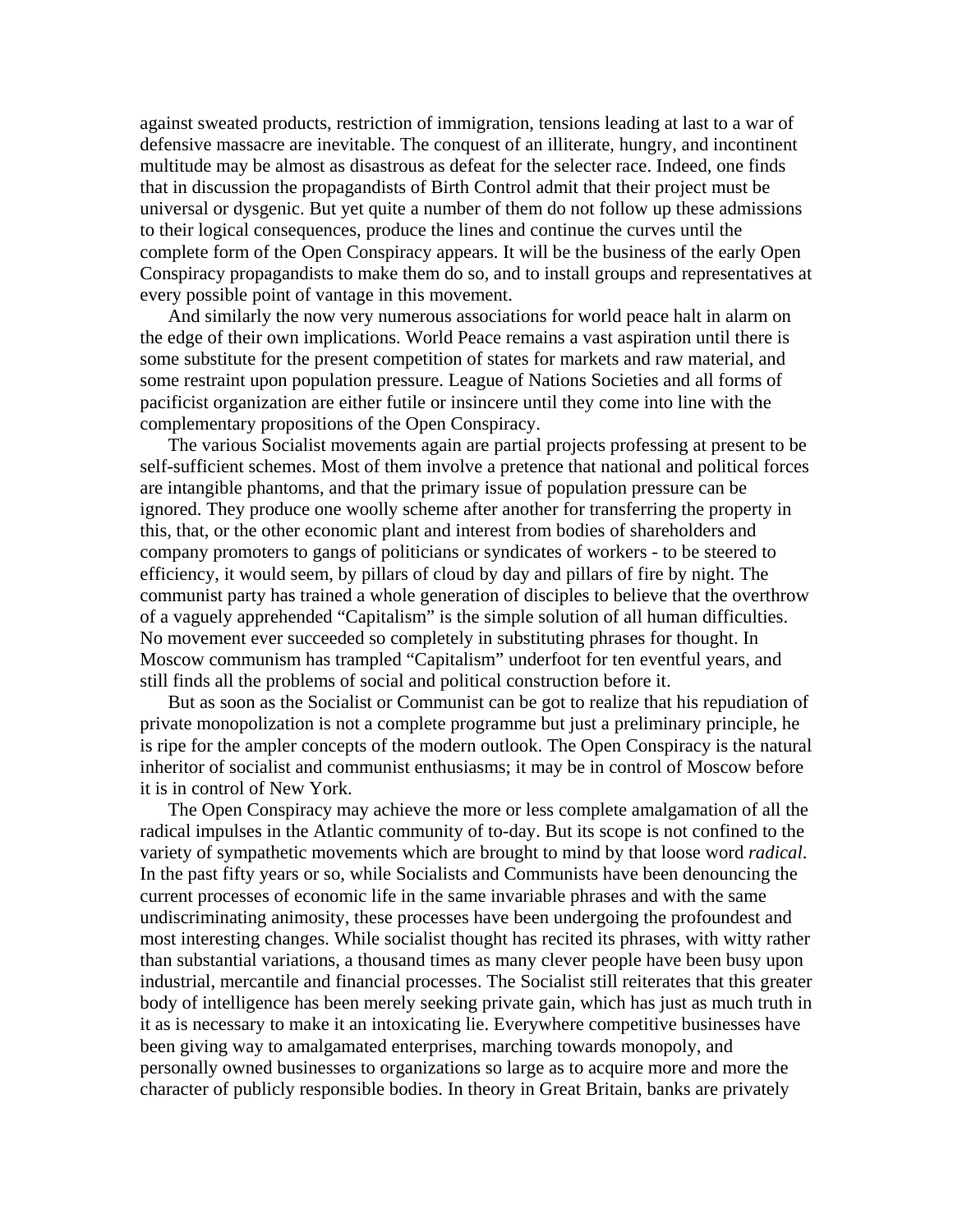owned, and railway transport is privately owned, and they are run entirely for profit - in practice their profit making is austerely restrained and their proceedings are all the more sensitive to public welfare because they are outside the direct control of party politicians.

 Now this transformation of business, trading, and finance has been so multitudinous and so rapid as to be still largely unconscious of itself. Intelligent men have gone from combination to combination and extended their range, year by year, without realizing how their activities were enlarging them to conspicuousness and responsibility. Economic organization is even now only discovering itself for what it is. It has accepted incompatible existing institutions to its own great injury. It has been patriotic and broken its shins against the tariff walls its patriotism has raised to hamper its own movements it has been imperial and found itself taxed to the limits of its endurance, "controlled" by antiquated military and naval experts, and crippled altogether. The younger, more vigorous intelligences in the great business directorates of to-day are beginning to realize the uncompleted implications of their enterprise. A day will come when the gentlemen who are trying to control the oil supplies of the world without reference to anything else except as a subsidiary factor in their game will be considered to be quaint characters. The ends of Big Business must carry Big Business into the Open Conspiracy just as surely as every other creative and broadly organizing movement is carried.

 Now I know that to all this urging towards a unification of constructive effort, a great number of people will be disposed to a reply which will, I hope, be less popular in the future than it is at the present time. They will assume first an expression of great sagacity, an elderly air. Then, smiling gently, they will ask whether there is not something preposterously ambitious in looking at the problem of life as one whole. Is it not wiser to concentrate our forces on more *practicable* things, to attempt one thing at a time, not to antagonize the whole order of established things against our poor desires, to begin tentatively, to refrain from putting too great a strain upon people, to trust to the growing common sense of the world to adjust this or that line of progress to the general scheme of things. Far better accomplish something definite here and there than challenge a general failure. That is, they declare, how reformers and creative things have gone on in the past; that is how they are going on now; muddling forward in a mild and confused and partially successful way. Why not trust them to go on like that? Let each man do his bit with a complete disregard of the logical interlocking of progressive effort to which I have been drawing attention.

 Now I must confess that, popular as this style of argument is, it gives me so tedious a feeling that rather than argue against it in general terms I will resort to a parable. I will relate the story of the pig on Provinder Island.

 There was, you must understand, only one pig on Provinder Island, and Heaven knows how it got there, whether it escaped and swam ashore or was put ashore from some vessel suddenly converted to vegetarianism, I cannot imagine. At first it was the only mammal there. But later on three sailors and a very small but observant cabin boy were wrecked there, and after subsisting for a time on shell fish and roots they became aware of this pig. And simultaneously they became aware of a nearly intolerable craving for bacon. The eldest of the three sailors began to think of a ham he had met in his boyhood, a beautiful ham for which his father had had the caving knife specially sharpened; the second of the three sailors dreamed repeatedly of a roast loin of pork he had eaten at his sister's wedding, and the third's mind ran on chitterlings - I know not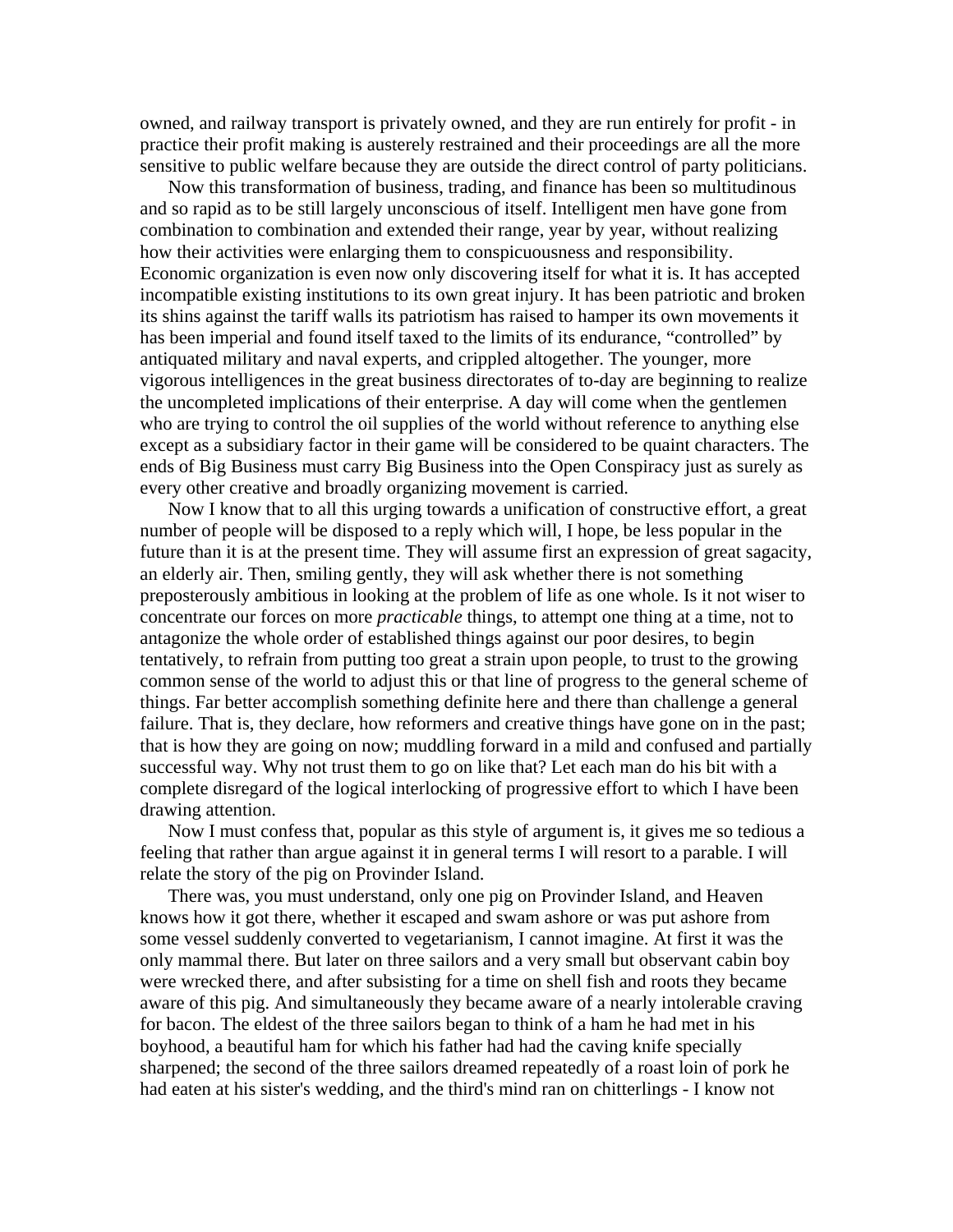why. They sat about their meagre fire and conferred and expatiated upon these things until their mouths watered and the shell fish turned to water within them. What dreams came to the cabin boy are unknown, for it was their custom to discourage his confidences. But he sat apart brooding and was at last moved to speech. "Let us hunt that old pig," he said, "and kill it."

 Now it may have been because it was the habit of these sailors to discourage the cabin boy and keep him in his place, but anyhow, for whatever reason it was, all three sailors set themselves with one accord to oppose that proposal.

 "Who spoke of killing the pig?" said the eldest sailor loudly, looking round to see if by any chance the pig was within hearing. "Who spoke of *killing* the pig? You're the sort of silly young devil who jumps at ideas and hasn't no sense of difficulties. What I said was *AM*. All I want is just a Am to go with my roots and sea salt. One Am. The Left Am. I don't want the right one, and I don't propose to get it. I've got a sense of proportion and a proper share of humour, and I know my limitations. I'm a sound, clear-headed, practical man. Am is what I'm after, and if I can get that, I'm prepared to say Quits and let the rest of the pig alone. Who's for joining me in a Left Am Unt - a simple reasonable Left Am Unt - just to get One Left Am?

 Nobody answered him directly, but when his voice died away, the next sailor in order of seniority took up the tale. "That Boy," he said, "will die of Swelled Ed, and I pity him. My idea is to follow up the pig and get hold of a loin chop. Just simply a loin chop. A loin chop is good enough for me. It's -- feasible. Much more feasible than a great Am. Here we are, we've got no gun, we've got no wood of a sort to make bows and arrows, we've got nothing but our clasp knives, and that pig can run like Ell. It's ridiculous to think of killing that pig. But if one didn't trouble him, if one kind of got into his confidence and crept near him and just quietly and insidiously went for his loin - just sort of as if one was tickling him-one might get a loin chop almost before he knew of it."

 The third sailor sat crumpled up and downcast with his lean fingers tangled in his shock of hair. "Chitterlings," he murmured, "chitterlings. I don't even want to think of the pig."

 And the cabin boy pursued his own ideas in silence, for he deemed it unwise to provoke his elders further.

 On these lines it was the three sailors set about the gratifying of their taste for pork, each in his own way, separately and sanely and modestly. And each had his reward. The first sailor, after weeks of patience, got within arm's length of the pig and smacked that coveted left ham loud and good, and felt success was near. The other two heard the smack and the grunt of dismay half a mile away. But the pig, in d state of astonishment, carried the ham off out of reach, there and then, and that was as close as the first sailor ever got to his objective. The roast loin hunter did no better. He came upon the pig asleep under a rock one day, and jumped upon the very loin he desired, but the pig bit him deeply and septically, and displayed so much resentment that the question of a chop was dropped forthwith and never again broached between them. And thereafter the arm of the second sailor was bandaged and swelled up and went from bad to worse. And as for the third sailor, it is doubtful whether he even got wind of a chitterling from the start to the finish of this parable. The cabin boy, pursuing notions of his own, made a pitfall for the whole pig, but as the others did not help him, and as he was an excessively small - though shrewd - cabin boy, it was a feeble and insufficient pitfall, and all it caught was the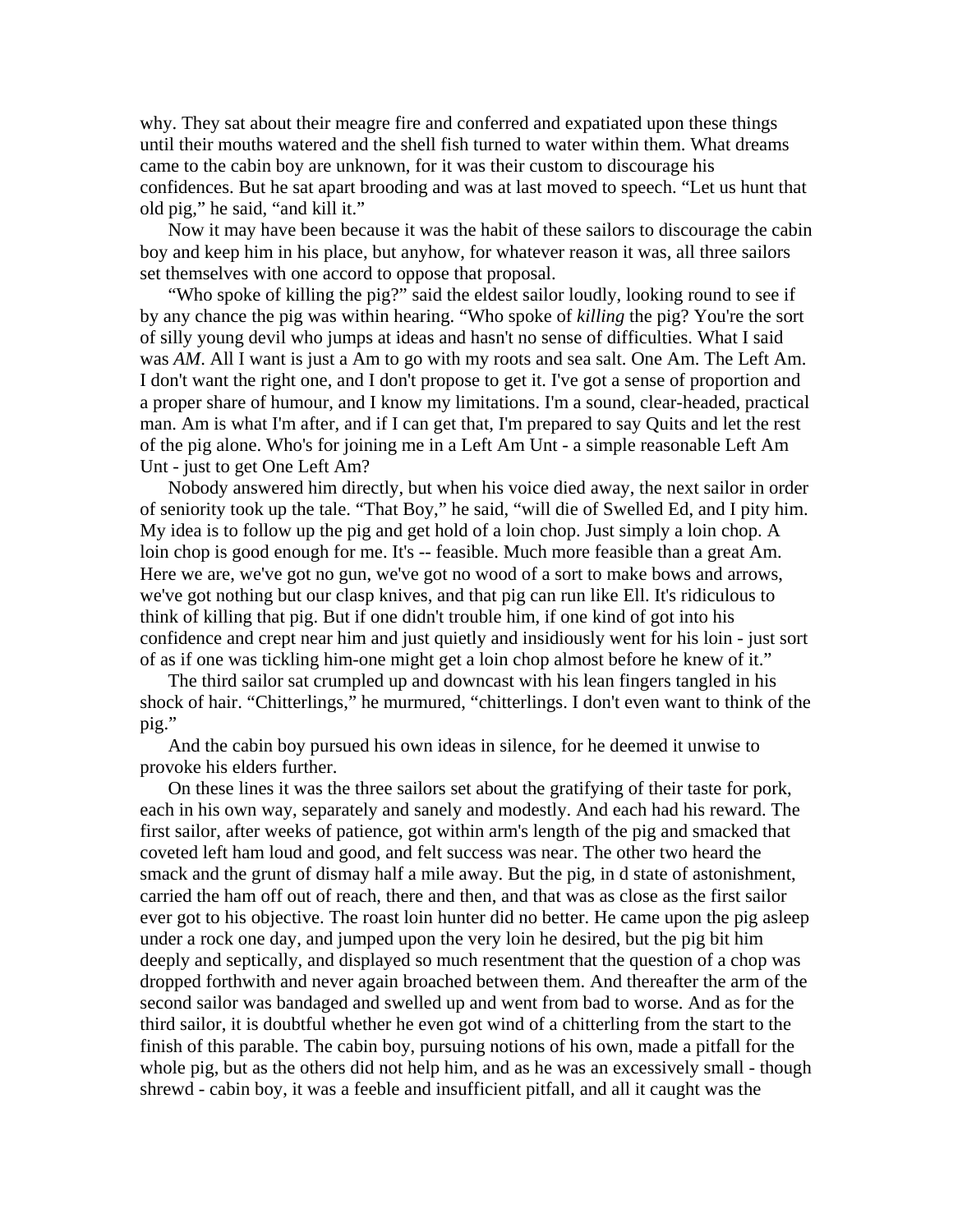hunter of chitterlings, who was wandering distraught. After which the hunter of chitterlings, became a hunter of cabin boys, and the cabin boy's life, for all his shrewdness, was precarious and unpleasant. He slept only in snatches and learned the full bitterness of insight misunderstood.

 When at last a ship came to Provinder Island and took off the three men and the cabin boy, the pig was still bacon intact and quite gay and cheerful, and all four castaways were in a very emaciated condition because at that season of the year shell fish were rare, and edible roots were hard to find, and the pig was very much cleverer than they were in finding them and digging them up - let alone digesting them.

 From which parable it may be gathered that a partial enterprise is not always wiser or more hopeful than a comprehensive one.

And in the same manner, with myself in the role.

## XVII - THE CREATIVE HOME, SOCIAL GROUP, AND SCHOOL: THE PRESENT WASTE OF IDEALISTIC WILL

HUMAN society began with the family. The natural history of gregariousness is a history of the establishment of mutual toleration among human animals, so that a litter or a herd keeps together instead of breaking up. It is in the family group that the restraints, disciplines, and self-sacrifices which make human society possible were worked out and our fundamental prejudices established, and it is in the family group, enlarged perhaps in many respects, and more and more responsive to collective social influences, that our social life must be relearnt, generation after generation.

 Now in each generation the Open Conspiracy, until it can develop its own reproductive methods, must remain a minority movement of intelligent converts. A unified progressive world community demands its own type of home and training. It needs to have its fundamental concepts firmly established in as many minds as possible and to guard its children from the infection of the old racial and national hatreds and jealousies, old superstitions and bad mental habits, and base interpretations of life. From its outset the Open Conspiracy will be setting itself to influence the existing educational machinery, but for a long time it will find itself confronted in school and college by powerful religious and political authorities determined to set back the children at the point or even behind the point from which their patents made their escape. At best, the liberalism of the state-controlled schools will be a compromise. Originally schools and colleges were transmitters of tradition and conservative forces. So they remain in essence to this day.

 Organized teaching has always aimed, and will always tend to guide, train, and direct, the mind. The problem of reconstructing education so as to make it a releasing instead of a binding process has still to be solved. During the early phases of its struggle, therefore, the Open Conspiracy will be obliged to adopt a certain sectarianism of domestic and social life in the interests of its children, to experiment in novel educational methods and educational atmospheres, and it may even in many cases have to consider the grouping of its families and the establishment of its own schools. In many modern communities, the English-speaking states, for example, there is still liberty to establish educational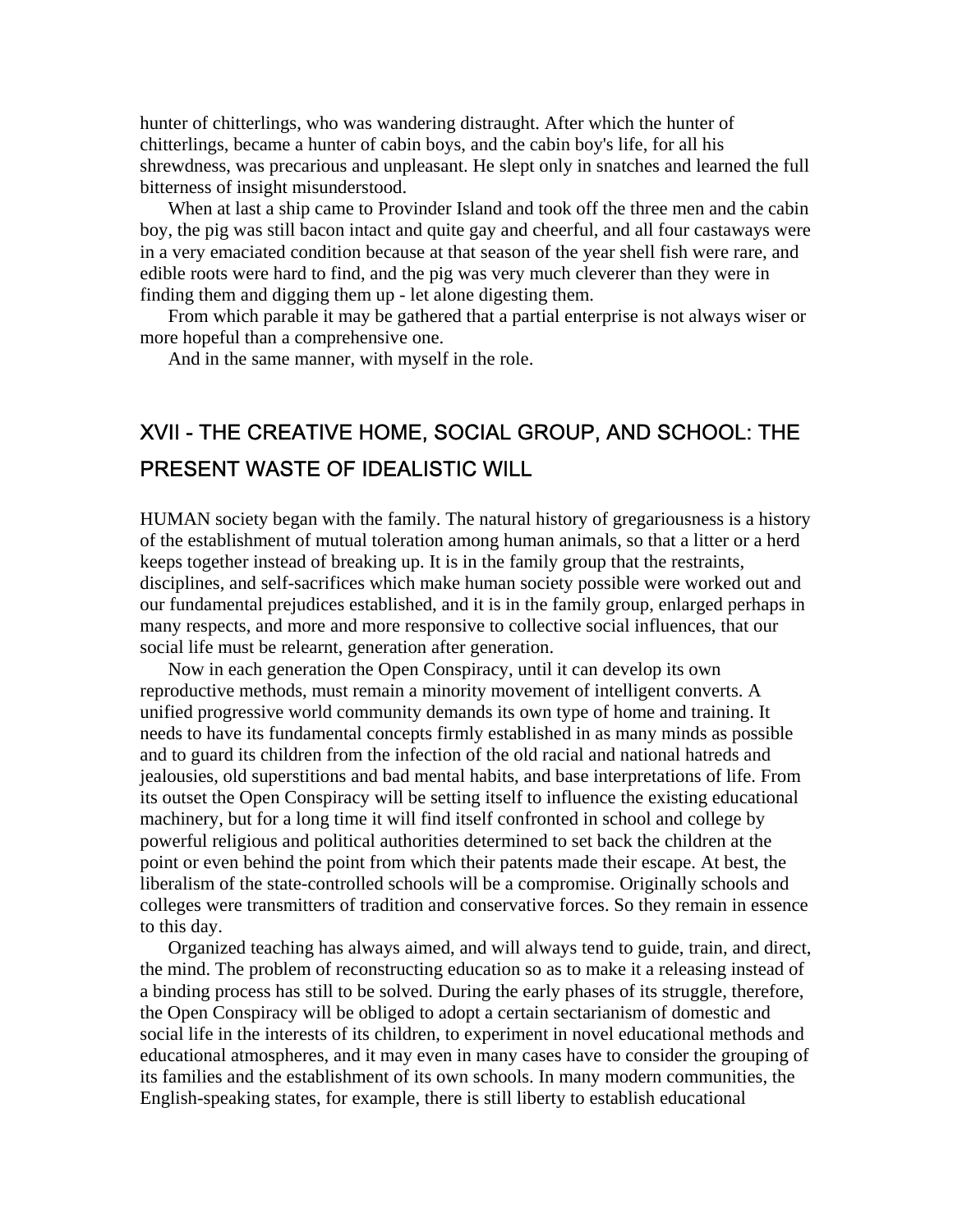companies, running schools of a special type. In every country where that right does not exist it has to be fought for.

 There lies a great work for various groups of the Open Conspiracy. Successful schools would become laboratories of educational methods and patterns for new state schools. Necessarily for a time, but we may hope unconsciously, the Open Conspiracy children will become a social élite; from their first conscious moments they will begin to think and talk among clear-headed people speaking distinctly and behaving frankly, and it will be a waste and loss to put them back for the scholastic stage among their mentally indistinct and morally muddled contemporaries. A phase when there will be a special educational system for the Open Conspiracy seems, therefore, to be indicated. Its children will learn to speak, draw, think, compute lucidly and subtly, and into their vigorous minds they will take the broad concepts of history, biology, and mechanical progress, the basis of the new world, naturally and easily. Meanwhile, those who grow up outside the advancing educational frontier of the Open Conspiracy will never come under the full influence of its ideas, or they will get hold of them only after a severe struggle against a mass of misrepresentations and elaborately instilled prejudices. An adolescent and adult educational campaign, to undo the fixations and suggestions of the normal conservative and reactionary schools and colleges, is and will long remain an important part of the work of the Open Conspiracy.

 Always, as long as I can remember, there have been a dispute and invidious comparisons between the old and the young. The young find the old prey upon and restrain them, and the old find the young shallow, disappointing, and aimless in vivid contrast to their revised memories of their own early days. The present time is one in which these perennial accusations flower with exceptional vigour. But there does seem to be some truth in the statement that the facilities to live frivolously are greater now than they have ever been for old and young alike. For example, in the great modern communities that emerge now from Christendom, there is a widespread disposition to regard Sunday as merely a holiday. But that was certainly not the original intention of Sunday. As we have noted already in an earlier chapter, it was a day dedicated to the greater issues of life. Now great multitudes of people do not even pretend to set aside any time at all to the greater issues of life. The greater issues are neglected altogether. The churches are neglected, and nothing of a unifying or exalting sort takes their place.

 What the contemporary senior tells his junior to-day is perfectly correct. In his own youth, no serious impulse of his went to waste. He was not distracted by a thousand gay but petty temptations, and the local religious powers, whatever they happened to be, seemed to believe in themselves more and made a more comprehensive attack upon his conscience and imagination. Now the old faiths are damaged and discredited, and the new and greater one, which is the Open Conspiracy, takes shape only gradually. A decade or so ago, socialism preached its confident hopes, and patriotism and imperial pride shared its attraction for the ever grave and passionate will of emergent youth. Now socialism and democracy are "under revision" and the flags that once waved so bravely reek of poison gas, are stiff with blood and mud and shameful with exposed dishonesties. Youth is what youth has always been, eager for fine interpretations of life, capable of splendid resolves. It has no natural disposition towards the shallow and confused life. Its demand as ever is, "What am I to do with myself?" But it comes up out of its childhood to-day into a world of ruthless exposures and cynical pretensions. We are all a little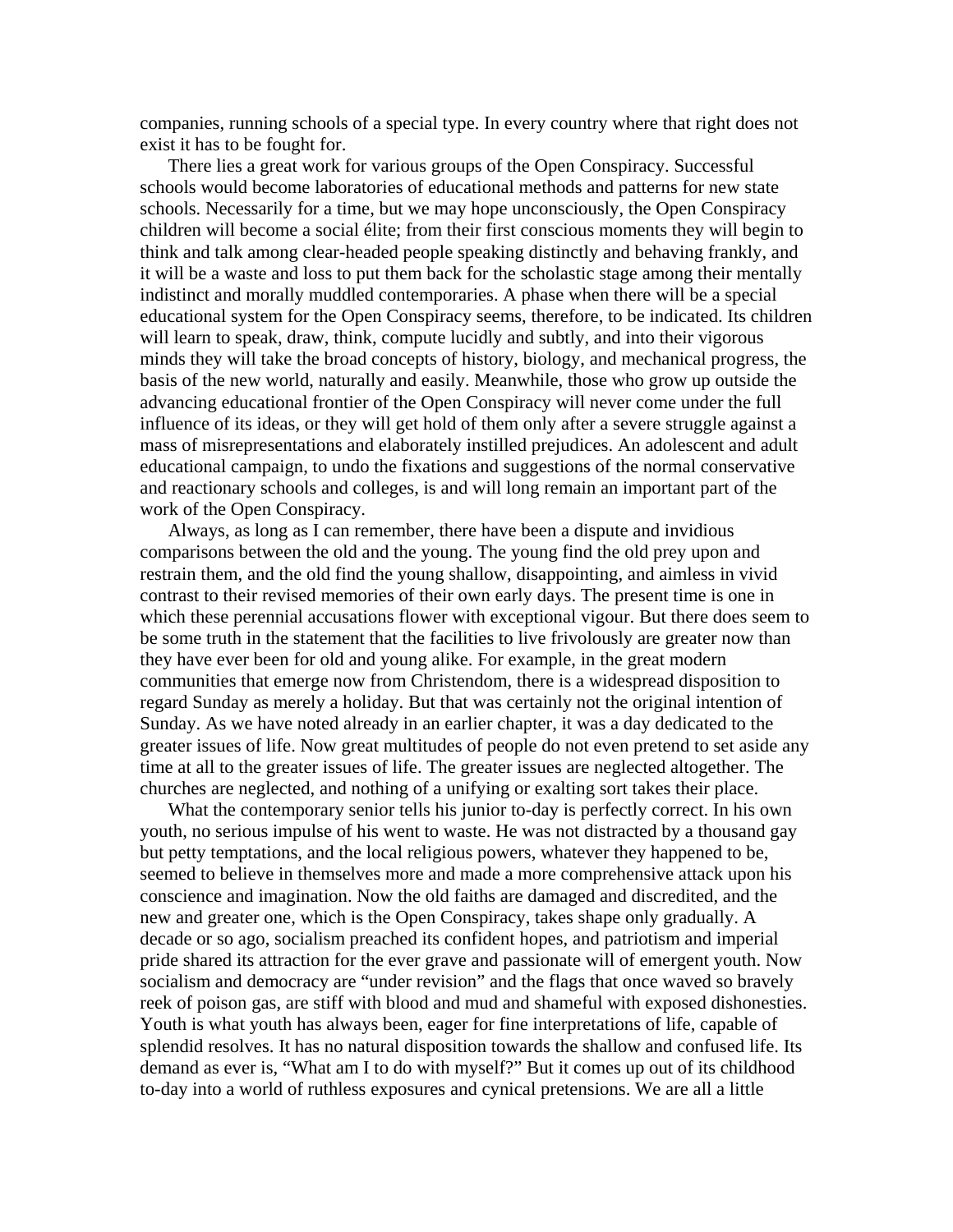ashamed of "earnestness." The past ten years have seen the shy and powerful idealism of youth at a loss and dismayed and ashamed as perhaps it has never been before. It is in the world still, but masked, hiding even from itself in a whirl of small excitements and futile, defiant depravities.

 The old flags and faiths have lost their magic for the intelligence of the young; they can command it no more; it is in the mighty revolution to which the Open Conspiracy directs itself that the youth of mankind must find its soul, if ever it is to find its soul again.

## XVIII - PROGRESSIVE DEVELOPMENT OF THE ACTIVITIES OF THE OPEN CONSPIRACY INTO A WORLD CONTROL AND COMMONWEAL: THE HAZARDS OF THE ATTEMPT

WE have now sketched out in these Blue Prints the methods by which the confused radicalism and constructive forces of the present time may, can, and probably will be drawn together about a core of modernized religious feeling into one great and multifarious creative effort. A way has been shown by which this effort may be developed from a mere propagandist campaign and a merely resistant protest against contemporary militarism into an organized foreshadowing in research, publicity, and experiment in educational, economic, and political reconstructions, of that *Pax Mundi* which has become already the tantalised desire of great multitudes throughout the world. These foreshadowings and reconstructions will ignore and transcend the political boundaries of to-day. They will continually become more substantial as project passes into attempt and performance. In phase after phase and at point after point, therefore, the Open Conspiracy will come to grips with the powers that sustain these boundaries.

 And it will not be merely topographical boundaries that will be passed. The Open Conspiracy will also be dissolving and repudiating many existing restrictions upon conduct and many social prejudices. The Open Conspiracy proposes to end and shows how an end may be put to that huge substratum of underdeveloped, undereducated, subjugated, exploited, and frustrated lives upon which such civilization as the world has known hitherto has rested, and upon which most of our social systems still rest.

 Whenever possible, the Open Conspiracy will advance by illumination and persuasion. But it has to advance, and even from the outset, where it is not allowed to illuminate and persuade, it must fight. Its first fights will probably be for the right to spread its system of ideas plainly and clearly throughout the world.

 There is, I suppose, a flavour of treason about the assumption that any established government is provisional, and a quality of immorality in any criticism of accepted moral standards. Still more is the proposal, made even in times of peace, to resist war levies and conscription an offence against absolute conceptions of loyalty. But the ampler wisdom of the modern Atlantic communities, already touched by premonitions of change and futurity, has continually enlarged the common liberties of thought for some generations, and it is doubtful if there will be any serious resistance to the dissemination of these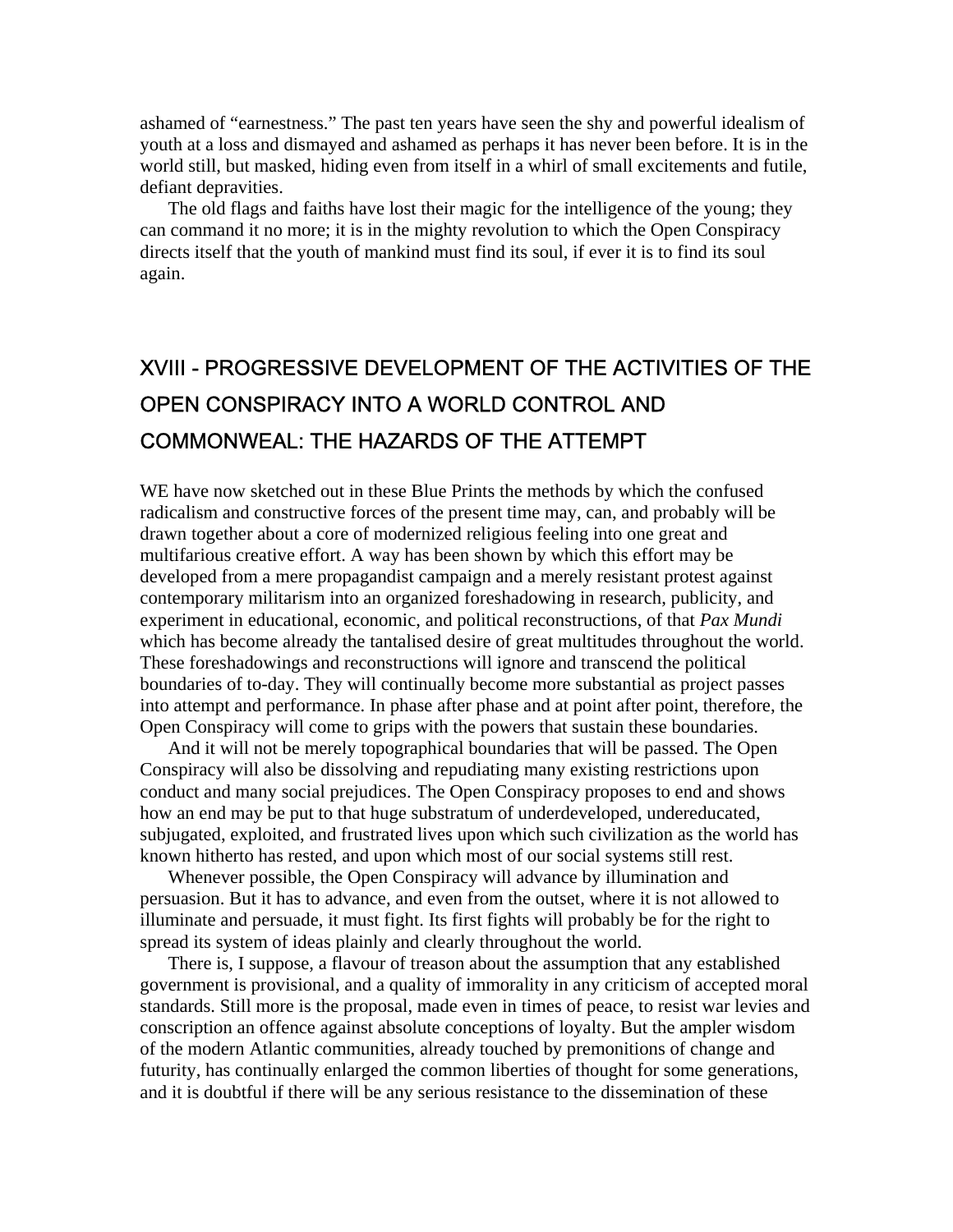views and the early organization of the Open Conspiracy in any of the English-speaking communities or throughout the British Empire, in the Scandinavian countries, or in such liberal-minded countries as Holland, Switzerland, republican Germany or France. France, in the hasty years after the war, submitted to some repressive legislation against the discussion of birth control or hostile criticism of the militarist attitude; but such a check upon mental freedom is altogether contrary to the clear and open quality of the French mind; in practice it has already been effectively repudiated by such writers as Victor Margueritte, and it is unlikely that there will be any effective suppression of the opening phases of the Open Conspiracy in France.

 This gives us a large portion of the existing civilized world in which men's minds may be readjusted to the idea that their existing governments are in the position of trustees for the greater government of the coming age. Throughout these communities it is conceivable that the structural lines of the world community may be materialized and established with only minor struggles, local boycotts, vigorous public controversies, normal legislative obstruction, social pressure, and overt political activities. Police, jail, expulsions, and so forth, let alone outlawry and warfare, may scarcely be brought into this struggle upon the high civilized level of the Atlantic communities. But where they are brought in, the Open Conspiracy, to the best of its ability and the full extent of its resources, must become a fighting force and organize itself upon resistant lines.

 Non-resistance, the restriction of activities to moral suasion is no part of the programme of the Open Conspiracy. In the face of unscrupulous opposition creative ideas must become aggressive, must define their enemies and attack them. By its own organizations or through the police and military strength of governments amenable to its ideas, the movement is bound to find itself fighting for open roads, open frontiers, freedom of speech, and the realities of peace in regions of oppression. The Open Conspiracy rests upon a disrespect for nationality, and there is no reason why it should tolerate noxious or obstructive governments because they hold their own in this or that patch of human territory. It lies within the power of the Atlantic communities to impose peace upon the world and secure unimpeded movement and free speech from end to end of the earth. This is a fact on which the Open Conspiracy must insist. The Englishspeaking states, France, Germany, Holland, Switzerland, the Scandinavian countries, and Russia, given only a not very extravagant frankness of understanding between them, and a common disposition towards the ideas of the Open Conspiracy, could cease to arm against each other and still exert enough strength to impose disarmament and a respect for human freedom in every corner of the planet. It is fantastic pedantry to wait for all the world to accede before all the world is pacified and policed.

 The most inconsistent factor in the liberal and radical thought of to-day is its prejudice against the interference of highly developed modern states in the affairs of less stable and less advanced regions. This is denounced as "imperialism," and regarded as criminal. It may have assumed grotesque and dangerous forms under the now decaying traditions of national competition, but as the merger of the Atlantic states proceeds, the possibility and necessity of bringing areas of misgovernment and disorder under world control increase. A great war like the war of 1914-1918 may never happen again. The common sense of mankind may suffice to avert that. But there is still much actual warfare before mankind, on the frontiers everywhere, against brigands, against ancient loyalties and traditions which will become at last no better than excuses for brigandage and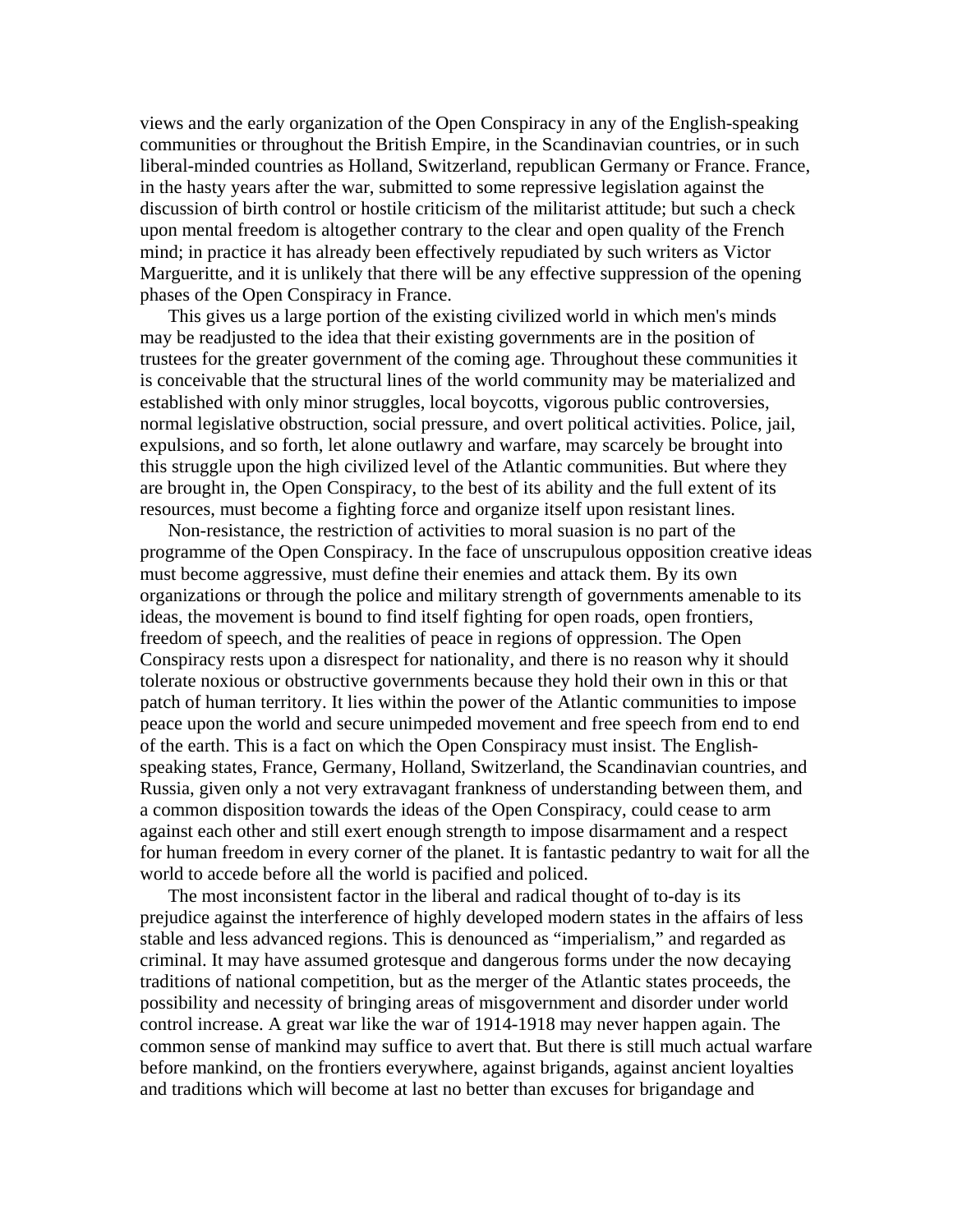obstructive exaction. All the weight of the Open Conspiracy will be on the side of the world order and against that sort of local independence which holds back its subject people from the citizenship of he world.

 But in this broad prospect of far-reaching political amalgamations under the impulses of the Open Conspiracy lurk a thousand antagonisms and adverse chances, like the unsuspected gulleys and ravines and thickets in a wide and distant landscape. We know not what unexpected chasms may presently be discovered. The Open Conspirator may realize that he is one of an advancing and victorious force and still find himself outnumbered and outfought in his own particular corner r of the battlefield. No one can yet estimate the possible strength of reaction against world unification; no one can foresee the extent of the divisions and confusions that may arise among ourselves. The ideas in this book may spread about without any serious resistance in most civilized countries, but there are still governments under which the persistent expression of such thoughts will be dealt with as crimes and bring men and women to prison, torment, and death. Nevertheless, they must be expressed.

 While the Open Conspiracy is no more than a discussion it may spread unopposed because it is disregarded. As a mainly passive resistance to militarism it may still be tolerable. But as its knowledge and experience accumulate and its organization become more effective and aggressive, as it begins to lay hands upon education, upon social habits, upon business developments, as it proceeds to take over the organization of the community, it will marshal not only its own forces but its enemies. A complex of interests will find themselves restrained and threatened by it, and it may easily evoke that most dangerous of human mass feelings, fear. In ways quite unpredictable it may raise a storm against itself beyond all our present imaginings. Our conception of an almost bloodless domination of the Atlantic communities may be merely the confident dream of a thinker whose thoughts have yet to be squarely challenged.

 We are not even sure of the common peace. Across the path of mankind the storm of another Great War may break, bringing with it for a time more brutal repressions and vaster injuries even than its predecessor. The scaffoldings and work sheds of the Open Conspiracy may fare violently in that tornado. The restoration of progress may seem an almost hopeless struggle.

 It is no part of modern religion to incur needless hardship or go out of the way to seek martyrdom. If we can do our work easily and happily, so it should be done. But the work is not to be shirked because it cannot be done easily and happily. The vision of a world at peace and liberated for an unending growth of knowledge and power is worth every danger of the way. And since in this age of confusion we must live imperfectly and anyhow die, we may as well suffer, if need be, and die for a great end as for none. Never has the translation of vision into realities been easy since the beginning of human effort. The establishment of the world community will surely exact a price - and who can tell what that price may be? - in toil, suffering, and blood.

### XIX - HUMAN LIFE IN THE COMING WORLD COMMUNITY

THE new life that the Open Conspiracy struggles to achieve through us for our race is first a life of liberations.